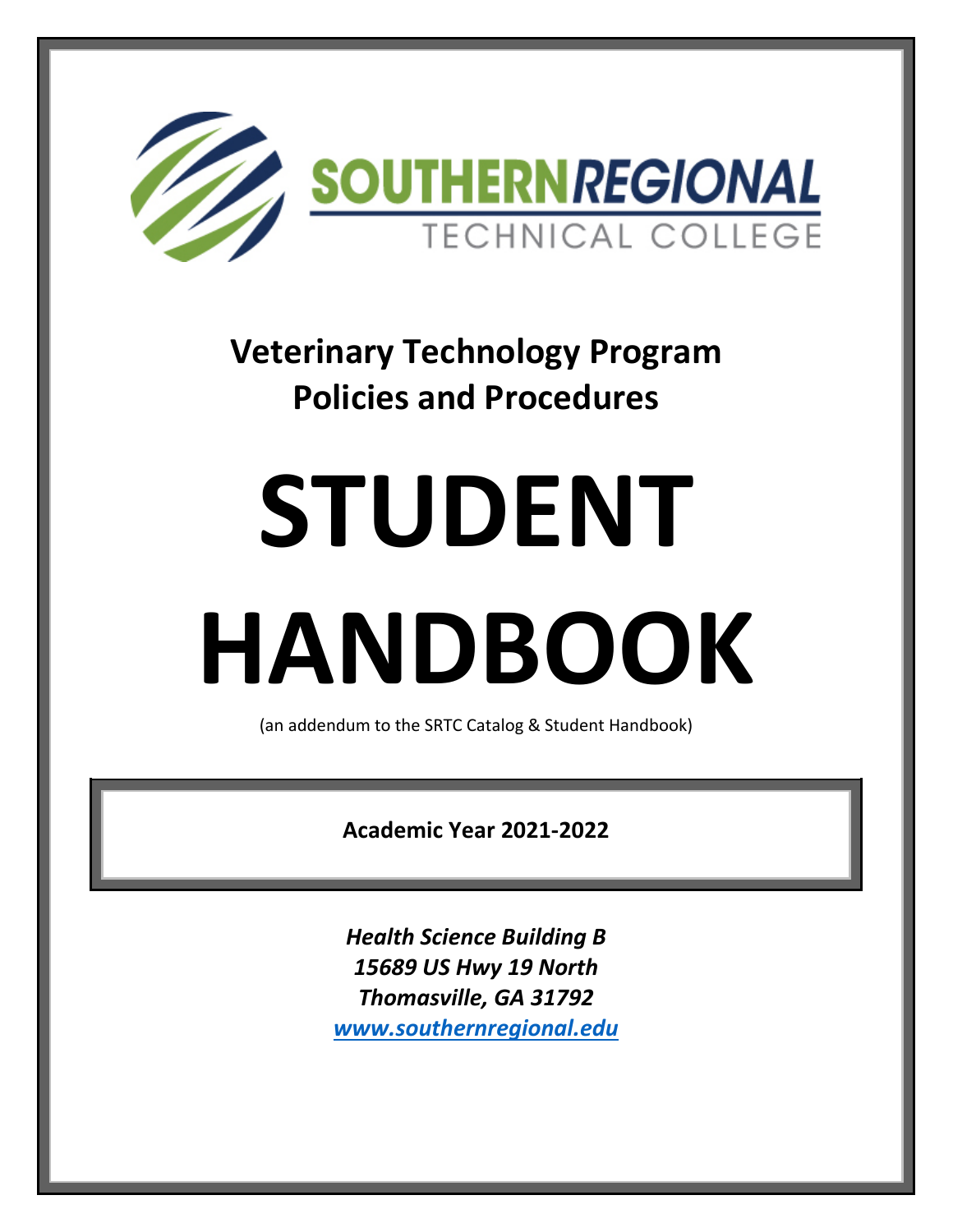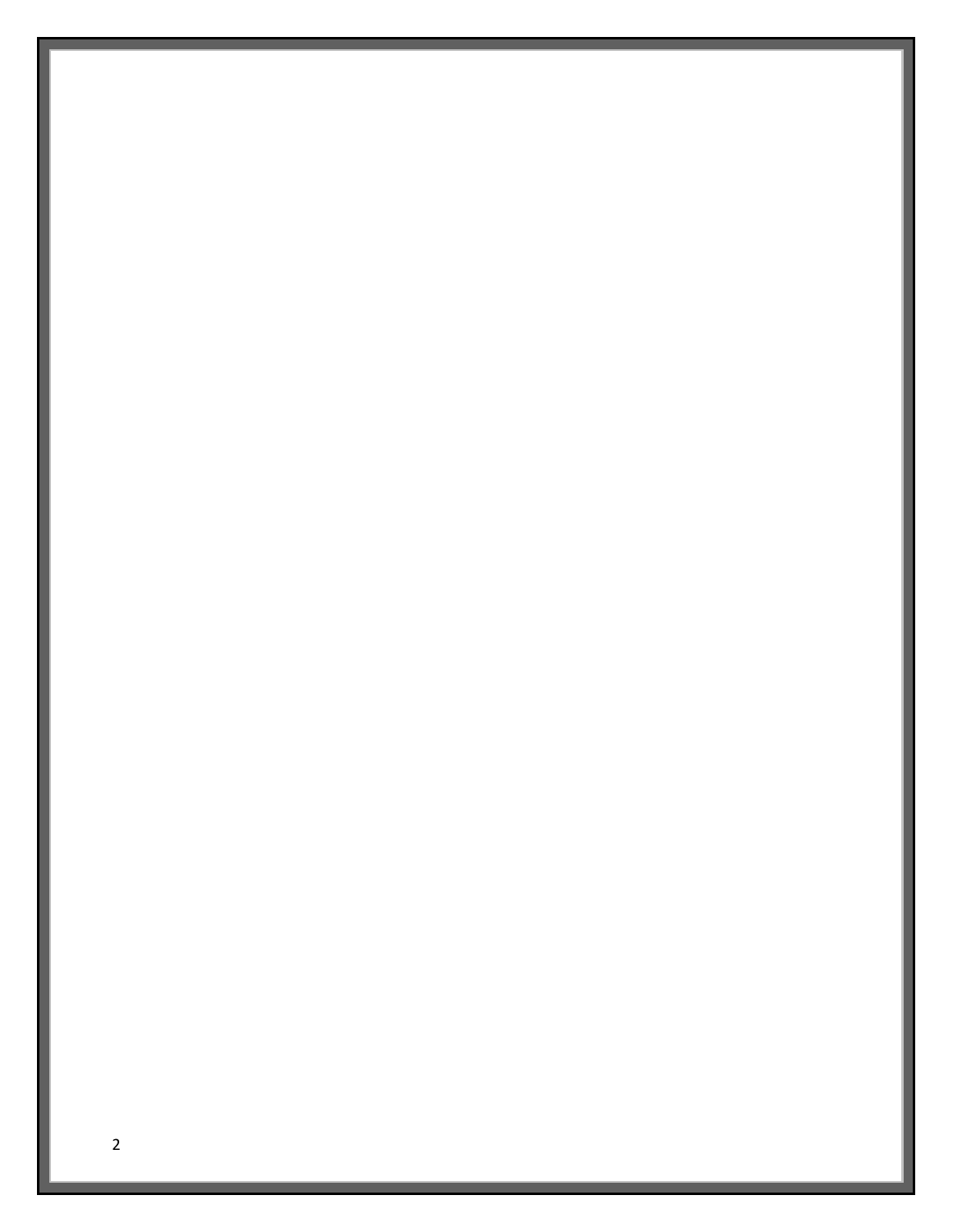# **Table of Contents**

| Verification of Receipt of the Veterinary Technology Program Student Handbook 37 |  |
|----------------------------------------------------------------------------------|--|
|                                                                                  |  |
|                                                                                  |  |
|                                                                                  |  |
|                                                                                  |  |
|                                                                                  |  |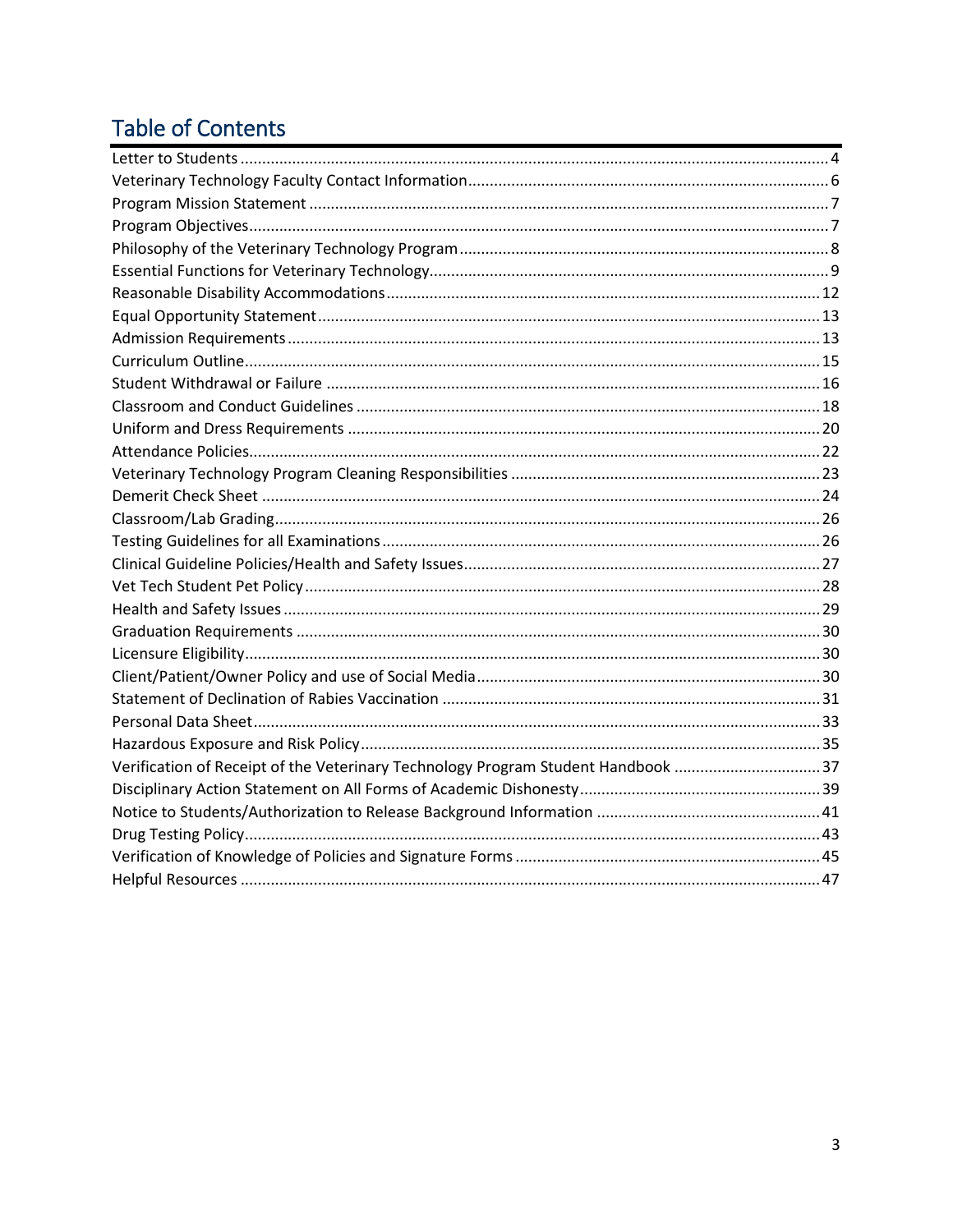

<span id="page-3-0"></span>Dear Veterinary Technology Student:

Welcome to the Southern Regional Technical College (SRTC) Associate Degree Veterinary Technology Program. We are very excited you chose this career path and that you selected our program. Over the next two years, you will face enriching, exciting, beneficial, and challenging times. It is our goal that you become a proficient and caring technician.

To be successful in the program, students must learn time management skills at a very early stage. In general, students should schedule three hours of preparation, study, and review time for every one hour of lecture instruction, in addition to one hour of preparation, study, and review time for every one hour of laboratory instruction. This may seem difficult to do at first, but it is optimal for the highest level of success in the curriculum.

Employment during your educational experience, even if part-time, may interfere with the progression of your studies. Our experience with students that have tried to maintain a part-time job and stay on top of their studies is that they struggle to maintain good grades and work schedules often conflict with program obligations. If a student decides to maintain employment during enrollment in the Veterinary Technology Program, they will need to inform their employer about the changing of schedules each semester and anticipated obligations outside of regularly scheduled class time related to animal care, cleaning, and field trips. **Employment is not an excused absence for these responsibilities.**

In addition, students in the program should avail themselves to the many services available on the SRTC campus. Career counselors, individuals who will help you work through personal crises, and the academic support center for tutoring in any general education course are available to all students. Your classmates, program students in the class ahead of you, and even program alumni are available to help you be successful in your studies. Finally, do not hesitate to seek assistance from your program faculty. View your instructors as a resource and be aware they "stand ready" to assist you. The Veterinary Technology instructors believe the student is the reason we are here. Never forget, however, that you play a very important part in your own success. **Learning is an active process in which the learner must do the learning.**

This *Veterinary Technology Program Student Handbook* has been created to inform you about the program. You are expected to be knowledgeable of, and abide by, the policies and procedures of both SRTC and the Veterinary Technology Program. This handbook is intended to be utilized in addition to, not in lieu of, the SRTC Catalog & Student Handbook. Please read this booklet carefully and feel free to ask questions. It is the student's responsibility to know what is contained in this handbook.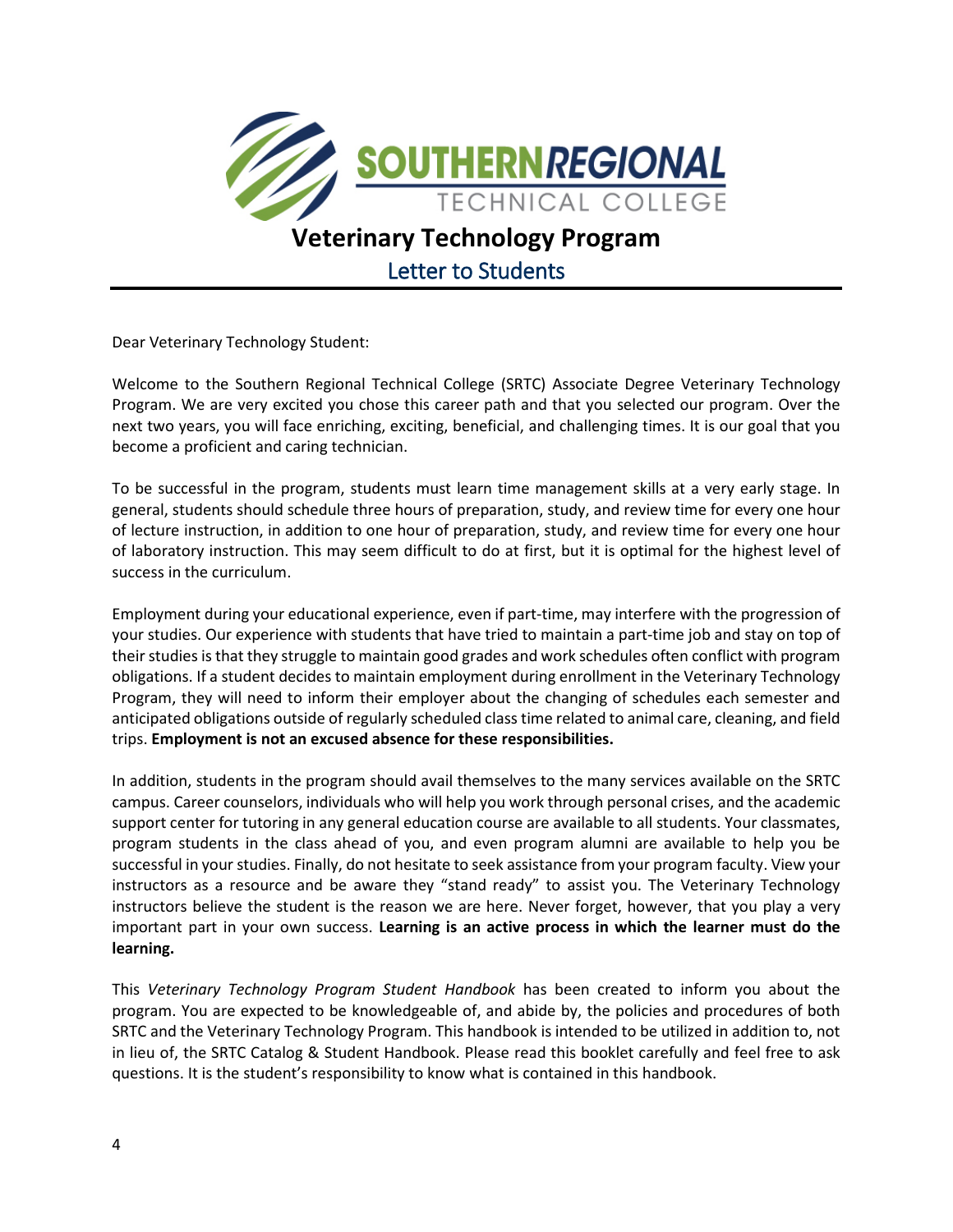The handbook is kept as accurate as possible, but the information may not remain current for all of the academic year. Changes in courses, course content, credit, frees, regulations, curriculum, and other college matters may be changed in accordance with established college procedures and without prior notice. Such changes authorized by SRTC apply to both prospective students and to those previously enrolled unless the latter are specifically exempted.

Program success is all about preparation, dedication, and commitment, but attitude is just as important as skill acquisition. Without kindness and caring, you may be an excellent healthcare provider, but not an excellent veterinary technician. The animal needs you, the owner needs you, and your colleagues need you to be a team player and pursue the best in all you do, so put your best effort forth to be technically talented and professionally courteous at all times. Feel good about yourself and what you have accomplished as you end each day and embrace the new challenges tomorrow will bring.

Furthermore, we are extremely excited to have you in our program! Please remember that we, as your instructors, are here to help you meet your goal. We are interested in your educational and professional development. We believe that together we are going to make an impact on your career and future.

Sincerely,

Veterinary Technology Faculty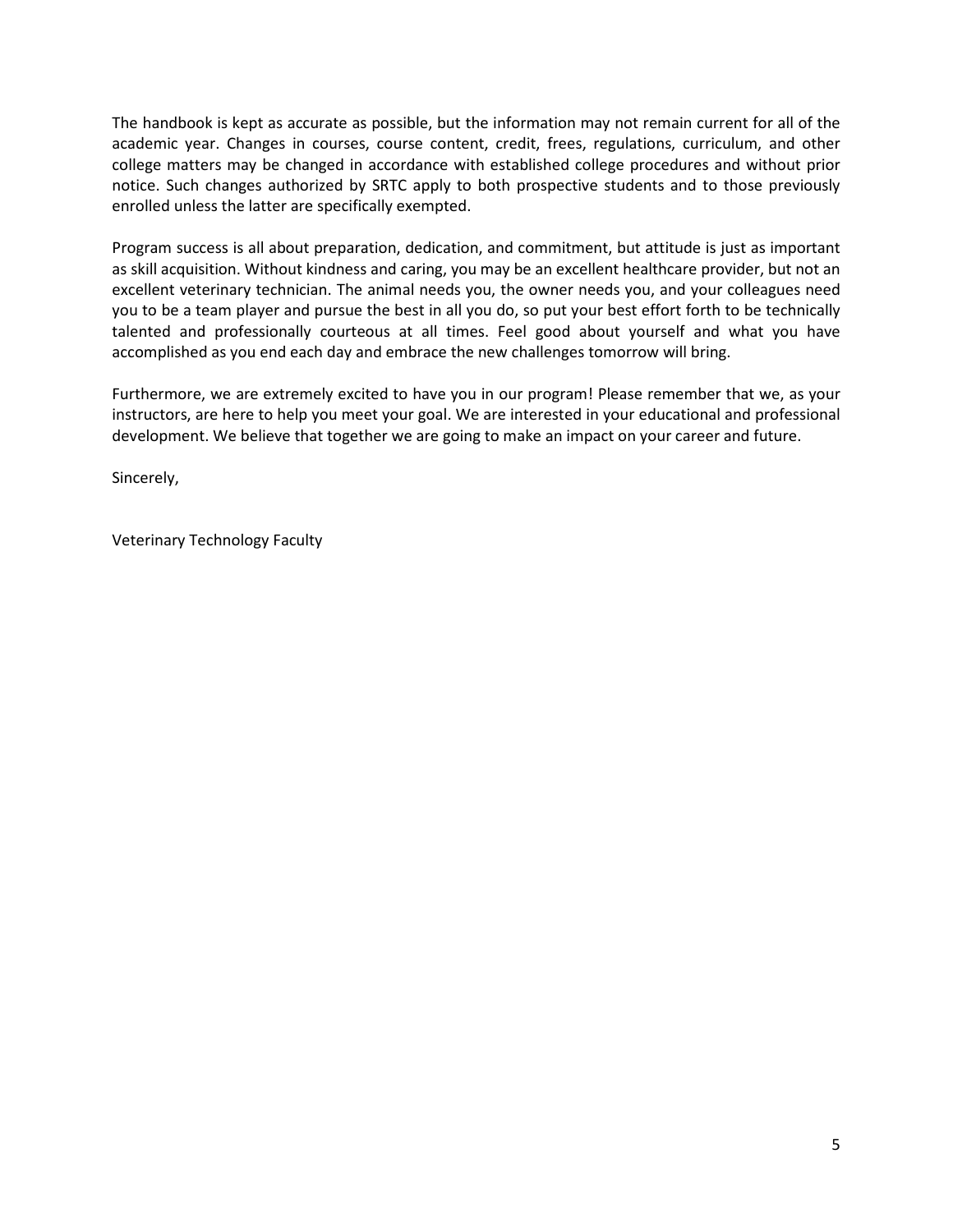# Veterinary Technology Faculty Contact Information

<span id="page-5-0"></span>**Dr. Jennifer Mason, DVM** *Program Director* **Office:** 229-227-3166 **Email:** [jmason@southernregional.edu](mailto:jmason@southernregional.edu) Building B, Room 221

**Sharon Poitevint, RVT** *Instructor* **Office:** 229-227-3174 **Email:** [spoitevint@southernregional.edu](mailto:spoitevint@southernregional.edu) Building B, Room 222

**Kelly Beaty, RVT** *Adjunct Instructor* **Office:** 229-227-3157 **Email:** [kbeaty@southernregional.edu](mailto:kbeaty@southernregional.edu) Building B, Room 212

**Stephanie Butler, CVT** *Adjunct Instructor* **Office:** 229-227-3157 **Email:** [sbutler@southernregional.edu](mailto:sbutler@southernregional.edu) Building B, Room 212

**Front Desk Phone** 229-225-4302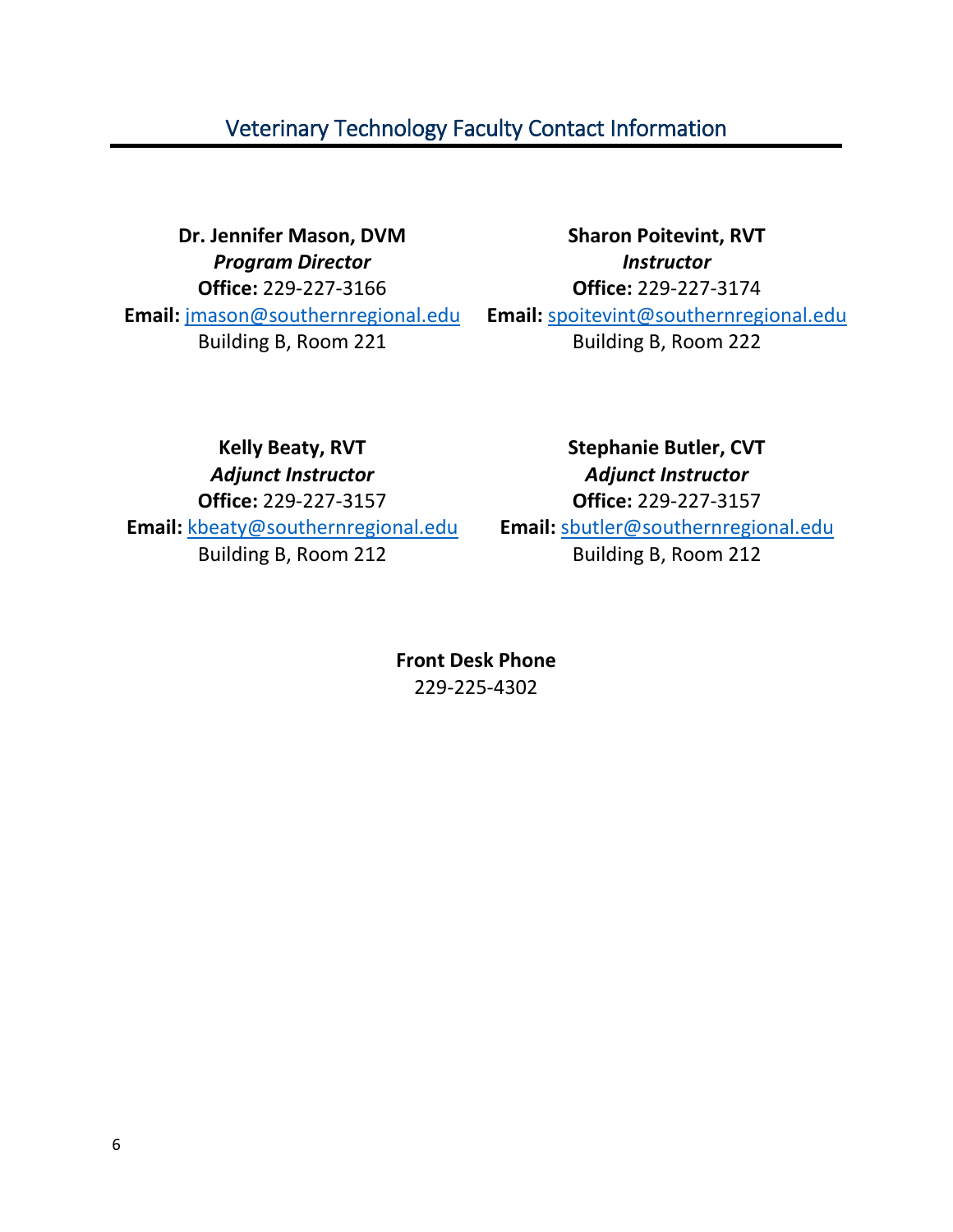# <span id="page-6-0"></span>Program Mission Statement

Southern Regional Technical College, a unit of the Technical College System of Georgia, provides educational programs and services through traditional and distance education methods to foster lifelong learning, facilitate workplace success, and promote economic development.

The SRTC Program in Veterinary Technology seeks to incorporate the mission of the College into a curriculum that prepares its students to become entry-level veterinary technicians in clinical practice in positions that may include any area in the full spectrum of veterinary medicine. Major emphasis will be placed on the local job market and needs of the local veterinary hospitals. Current trends dictate an emphasis on small animal medicine and to a lesser degree farm animals, including horses, cattle, and small ruminants. However, since there is possible employment after graduation in the areas of swine, extotics, laboratory animals, and avian medicine, those subjects will be taught as a secondary part of our program.

The curriculum is outlined so that the students receive a solid foundation in general education (social/behavioral science, English, and fine arts/humanites), math, and natural science (biology, chemistry) courses to use in their personal and professional lives. Specific technical courses relevant to veterinary technology are built upon this foundation to allow students to acquire the skills and knowledge necessary to become contributing team members in the practice of veterinary medicine. The Veterinary Technology courses are designed to provide the students with the concepts and skills as outlined by the American Veterinary Medical Association (AVMA) and the Committee on Veterinary Technician Education and Activities (CVTEA).

# <span id="page-6-1"></span>Program Objectives

### Main Objectives

Our aim is for our students to be an integral part of a veterinary profession and the surrounding community. We accomplish these goals through the following practices:

- 1. Provide the opportunity for its students to gain the knowledge and skills that will allow them to secure gainful employment as veterinary technicians upon graduation.
- 2. Adequately prepare its students for successful complation of the Veterinary Technology National Examination upon graduation.
- 3. Provide the veterinarians and related industries in the State of Georgia, and specifically our elevencounty service area, with qualified graduates to employ as veterinary technicians who can contribute to the economic development and growth of those businesses.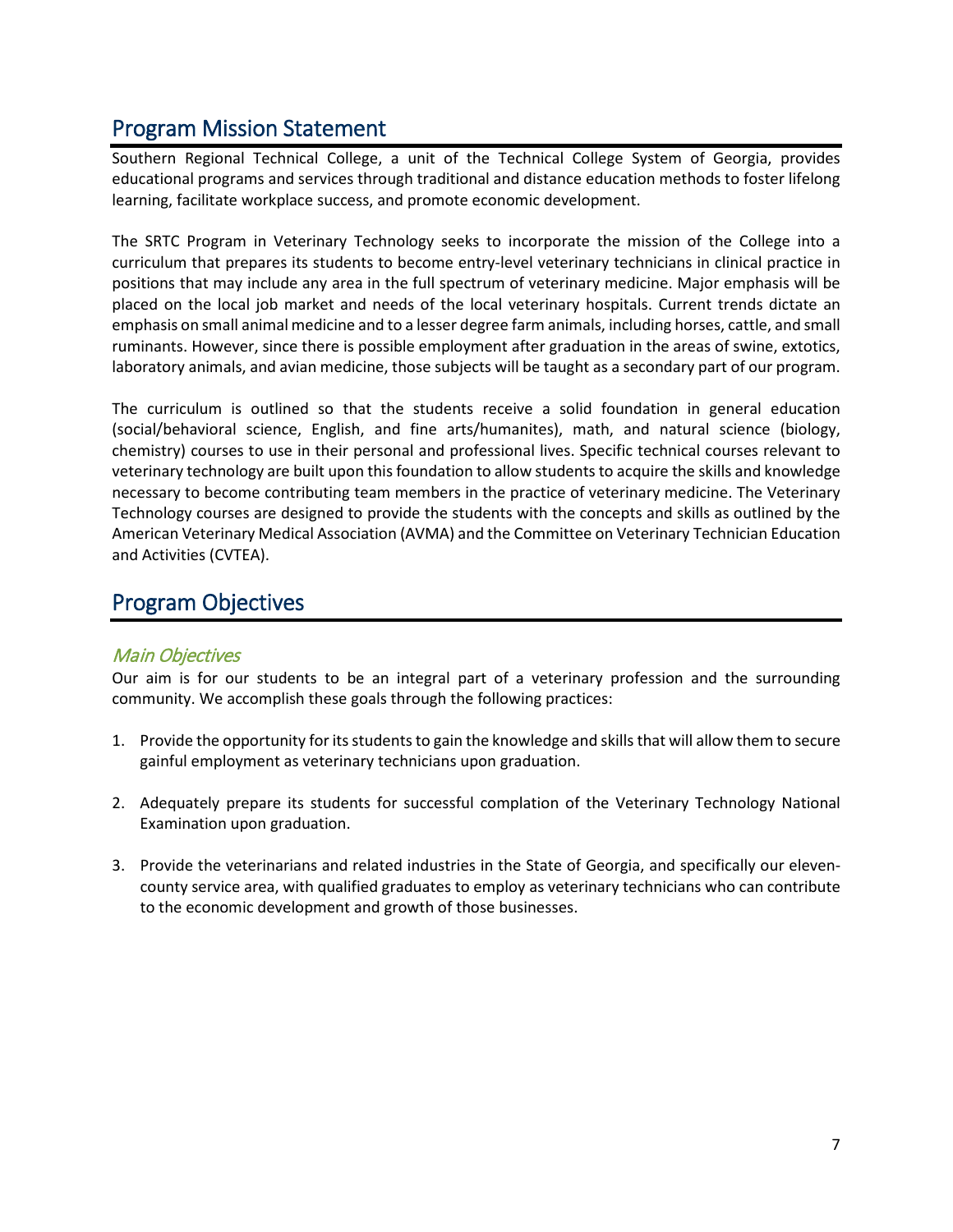### Secondary Objectives

- 1. Provide its students with an appreciation for the field of veterinary technology as a profession and their responsibilities as professionals.
- 2. Provide the tools and skills necessary to remain current in the field of veterinary technology, including computer, library, and research skills to instill in the students desire to regularly continue the learning process through continuing education.
- 3. Provide graduate veterinary technicians with opportunities for continuing education in their chosen field.

We see the future of veterinary technicians as an excellent and well respected profession in South Georgia and beyond.

# <span id="page-7-0"></span>Philosophy of the Veterinary Technology Program

The faculty believe that veterinary nursing is a profession that utilizes an effective, compassionate, and culturally competent approach to promote optimal health, not only to our veterinary patients, but also the individuals, families, and small groups who are ultimately responsible for the day-to-day care of their pets or livestock.

We believe the following competencies are essential to the practice of Associate of Applied Science degree level of Veterinary Technology:

- Professional Behaviors/Ethics
- Communication
- **Collaboration**
- Observation and Assessment
- Clinical Decision Making
- Compassionate Interventions
- Teaching/Learning
- Providing and Managing Patient Care

We believe that the Associate Degree in Veterinary Technology is a collaborative, interdisciplinary, and interactive process that fosters mental, physical, and spiritual growth within students. It is a specialized part of higher education leading to licensure as a registered veterinary technician. We believe education includes prior learning and experiences that will influence responses to new knowledge. Associate of Applied Science degree education and practice includes not only formal instruction, but self-directed learning, incidental learning, and continuing education. The field of veterinary technology and its rapidly changing environment makes continuing education a vital part of competent and relevant veterinary technology in clinical practice.

We believe that diversity in age, race, ethnicity, gender, lifestyle and socioeconomic status enriches the student body. Each student brings a variety of life experiences to the classroom. Interactions with peers enhance cultural growth and add richness to the student role.

We believe the faculty facilitates the learning process by creating a learning environment that fosters reflection, creative/critical thinking, open communication, sympathy/empathy, and an interactive exchange of ideas and technological competence. Faculty assist student attainment of goals by utilizing a variety of teaching strategies identified to meet the learning needs of students.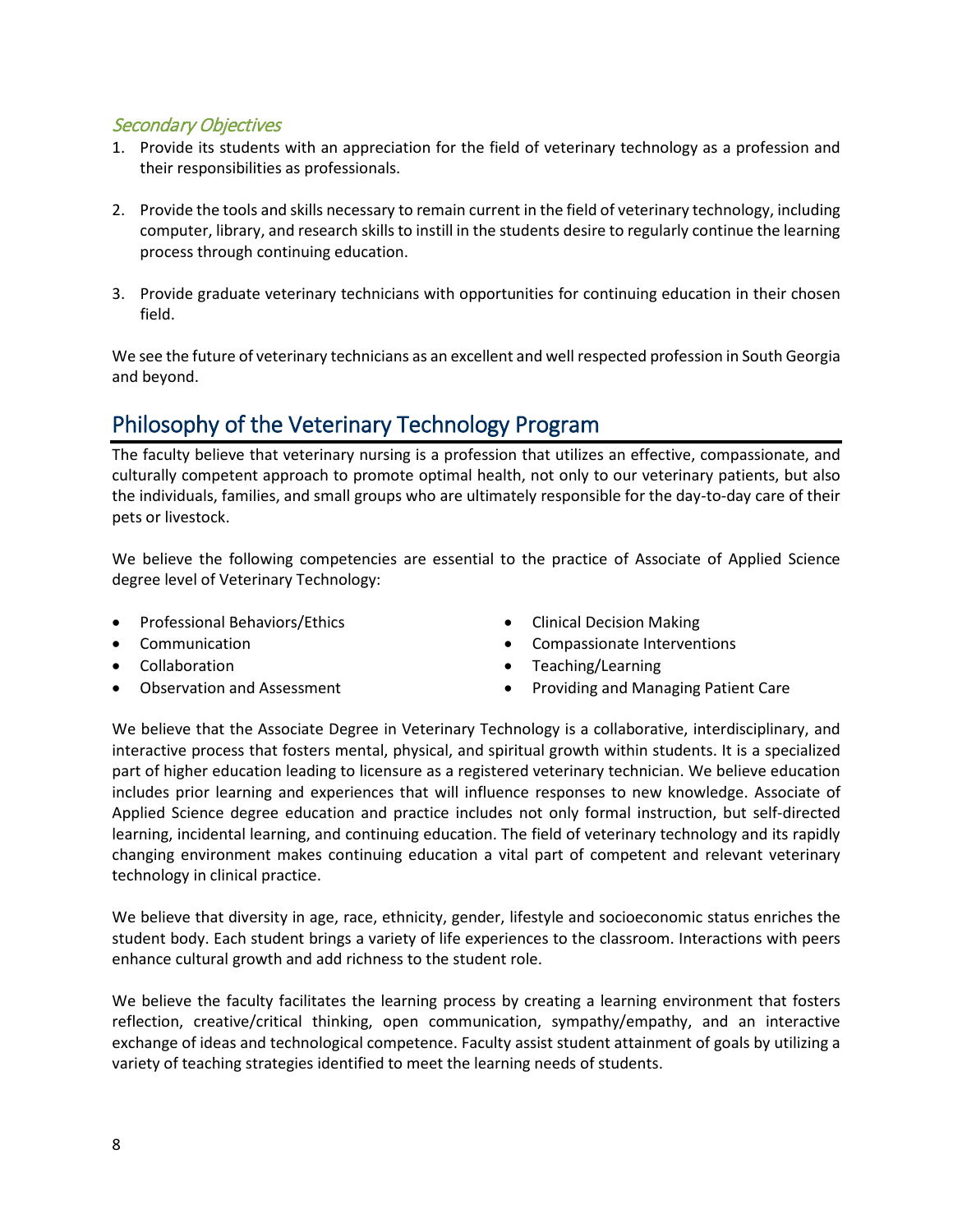We believe that the development of a caring, collaborative faculty-student relationship enhances student success. A major aspect of the learning environment is the use of effective communication strategies that will enhance the student's interactions with clients, faculty, and peers.

# <span id="page-8-0"></span>Essential Functions for Veterinary Technology

The field of veterinary technology is both intellectually and physically challenging. The American with Disabilities Act (ADA) and Section 504 of the Rehabilitation Act of 1973 ensures that qualified applicants have the ability to pursue program admission. However, all students must meet the essential skills and technical standards to perform functions required of the Veterinary Technology Program and profession. Every student will be held to the same standards with or without reasonable accomodations.

### General Physical Requirements

Students must possess the physical ability to:

- $\checkmark$  tolerate walking and standing for at least ten minutes at a time multiple times per hour.
- $\checkmark$  lift and/or carry up to 50 pounds from floor to waist level or higher at least several times per day.
- $\checkmark$  lift objects weighing up to 50 pounds to a height of one meter or higher and carry the object or animal from a distance of two meters without assistance.
- $\checkmark$  use hands and arms to handle, install, position, and move materials, equipment, and supplies without assistance.
- $\checkmark$  handle, position, and restrain live animals of small and large animal species.
- $\checkmark$  be able to have sustained contact witih multiple species of animals and be amenable to learning the safe handling, restraining, and nursing care including treatments of these animals; an individual should not be allergic to any species of animals to the extent that would prohibit working in a facility that has them.

### Cognitive Ability

Students must:

- $\checkmark$  be able to function in a structured environment within significant time constraints, be capable of making rapid decisions in urgent situations, and meet deadlines.
- $\checkmark$  possess a willingness to assist with and perform a wide variety of routine medical, surgical, and diagnostic procedures common to the veterinary setting; including humane euthanasia and handling of sick, injured, fractious, or aggressive animals without fear.
- $\checkmark$  be able to complete required tasks/functions under stressful and/or unpredictable conditions, including emergencies.
- $\checkmark$  be able to access information from books, reference manuals, computers, and paper/electronic medical documents to perform duties, and safely use equipment without assistance.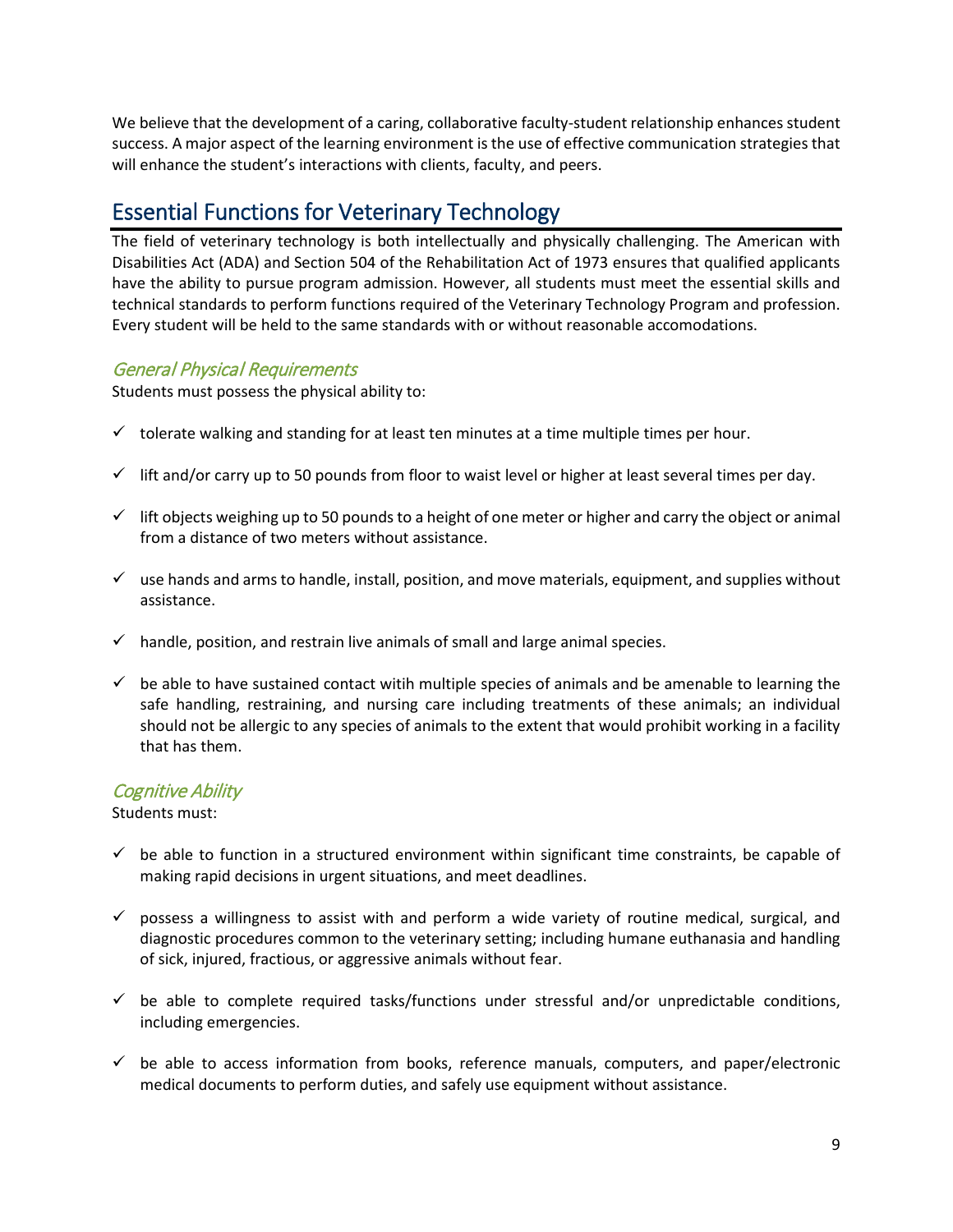- $\checkmark$  be able to prioritize, organize, and utilize time-management skills to perform tasks.
- $\checkmark$  evaluate, synthesize, and communicate diagnostic information to the attending veterinarian and/or staff.
- $\checkmark$  be able to progress toward minimal supervision as they advance through the program.

### Communication Skills

Students must:

- $\checkmark$  read, write, speak, and report accurately and effectively in English.
- $\checkmark$  comprehend and carry out complex written and oral instructions given in English.
- $\checkmark$  be able, when communicating with other individuals by speech, either in person or by telephone, to make legible and coherent written notes in English within the margins and space provided on the appropriate forms.

# Professionalism and Interpersonal Skills

Students must:

- $\checkmark$  demonstrate professional and socially appropriate behavior; maintain cleanliness and personal grooming consistent with close human and animal contact.
- $\checkmark$  be able to interact appropriately with clients and all members of the veterinary healthcare team.
- $\checkmark$  have the ability to exercise good judgement and make appropriate professional and procedural judgement decisions under stressful and/or emergency conditions (i.e. unstable patient condition), emergent demands (i.e. stat test orders), and a distracting environment (i.e., high noise levels, complex visual stimuli, aggressive animals).

### Manual Dexterity and Mobility

Students must:

- $\checkmark$  be able to move his/her entire body a distance of no less than three meters within two seconds of a signal to do so to move rapidly from danger while handling animals in confined spaces.
- $\checkmark$  possess fine motor movements in order to perform the essential functions of the profession; this includes the dexterity to manipulate small equipment, adjust resistance on equipment, hold hooves while cleaning and evaluating, and manage syringes, catheters, and common surgical instruments.
- $\checkmark$  possess tactile ability necessary for physical assessment and to perform nursing duties in a timely manner; this includes performing palpation during physical exams; administering oral, intramuscular, subcutaneous, and intravenous medications; inserting and removing tubes; collecting organic samples from live animals; and performing wound care.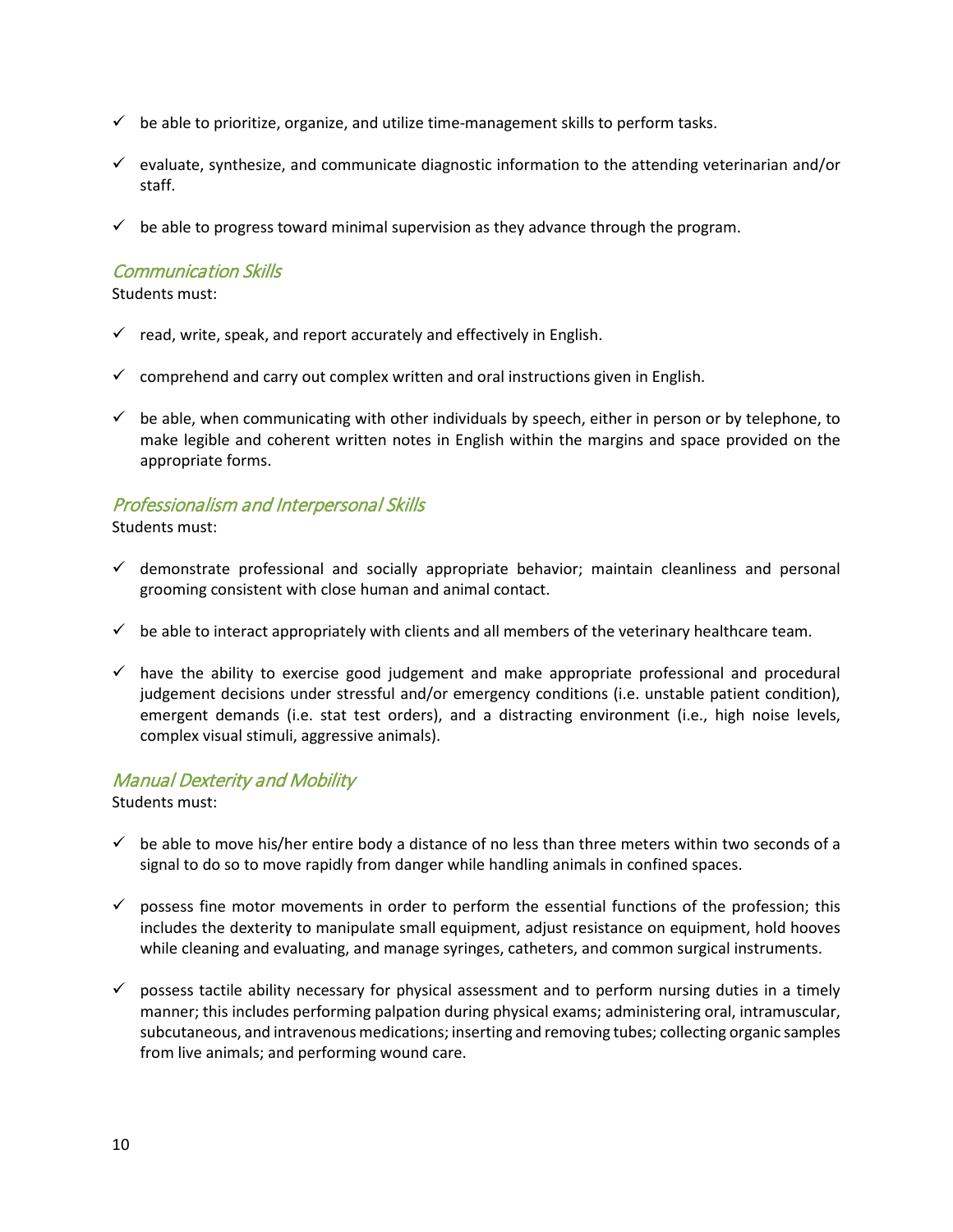- $\checkmark$  possess the ability to palpate and interpret findings (i.e. palpation of pulses, lymph nodes, or trachea to determine proper endotracheal tube size).
- $\checkmark$  be able to hold surgical instruments in one hand and perform fine motor movements with such instruments; this includes the ability to assist in holding of hemostats or other instruments while assisting in surgery; to induce and monitor general anesthesia in an animal patient; to place intravenous and urinary catheters without assistance.
- $\checkmark$  be able to hold, manipulate, or tie materials ranging from a cloth patch to a very find string; this includes the ability to hold and manipulate a surgical sponge; tie a 00 silk suture; endotracheal intubation; intravenous injection; catheterize animals to obtain samples of urine and/or other body fluids; apply bandages without assistance.

### Auditory, Olfactory, and Visual Skills

*Veterinary technicians must have functional use of senses to safely and correctly assess patients as well as interpret and record data.*

Students must:

- $\checkmark$  possess adequate visual ability, with or without correction, that allows the determination of minute areas of detail, small variations in color, and adequate depth perception (size, shape, and texture), including differentiation of details as viewed through a microscope. This includes the ability to characterize and interpret the color, odor, clarity, and viscosity of body structures and fluids; to observe variations in skin and mucus membrane color, integrity, pulsations, tissue swelling, etc.
- $\checkmark$  possess visual ability to allow for observation and assessment as necessary in nursing care both from a distance and close by in order to recognize physical status and non-verbal responses, including behaviors.
- $\checkmark$  possess auditory ability necessary to monitor and assess health status, including auscultation of heart and lungs, and hear equipment alarms and warning sounds from animals, humans, and/or equipment of impending danger or injury.
- $\checkmark$  recognize and respond appropriately to distress sounds from animals and alarms/warning signals on animal-monitoring equipment directly and through intercommunication systems to ensure patient safety.
- $\checkmark$  detect and respond appropriately to odors in order to maintain environmental safety and patient needs.
- $\checkmark$  be able to use a compound microscope to identify cells and organisms and be able to differentiate colors of stained objects.
- $\checkmark$  be able to observe movement at a distance ranging from 30-45 centimeters to 15-20 meters at a discrimination level that permits detection of subtle differences in movement of the limbs in animals. This includes the ability to detect and describe a change in color of hair coat caused by licking or trauma; detect abnormal head posture in a parakeet; monitoring respiratory rate during anesthesia; reading anesthesia monitoring equipment.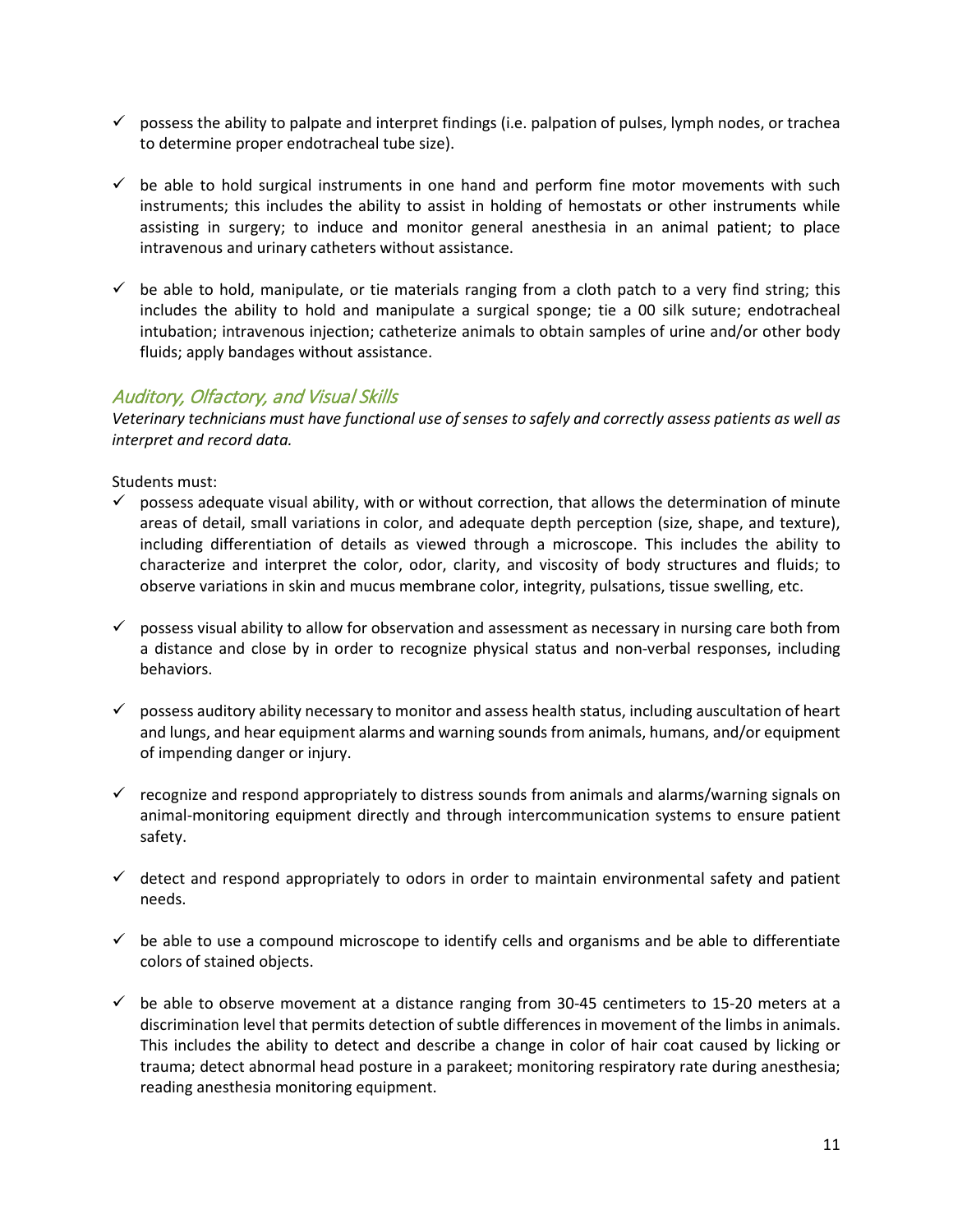- $\checkmark$  be able to discriminate shades of black and white patterns in which the band is not more than 0.5 mm in width; this includes ability to characterize bacterial hemolysis on a blood agar plate; density patterns on a radiograph; and ability to see an ECG tracing.
- $\checkmark$  possess adequate depth perception to allow detection of a 0.5 cm elevation, which is no more than 1 cm in diameter on a slightly curved surface having a slightly irregular surface; this includes detection of tissue swelling on the hip on a smooth-haired dog; determining presence of reaction to skin testing for allergies.
- $\checkmark$  be able to perceive the natural or amplified human voice without lip reading to permit oral communication in a surgery room with all occupants wearing surgical masks.
- $\checkmark$  be able to perceive the origin of sound as needed to detect movement of large animals in a pen or corral, or when monitoring multiple patients in an ICU setting.

# <span id="page-11-0"></span>Reasonable Disability Accommodations

Request for reasonable accommodations must be initiated by the student. Reasonable accommodations may be provided for students with documented disabilities upon submission of appropriate documentation. Documentation must include the names, titles, professional credentials, license number, addresses, and phone numbers of the medical professionals that evaluated the student, as well as the date of the evaluation. The evaluation report must include a summary of the assessment procedures and evaluation instruments used to make the diagnosis and a narrative summary of evaluation results. The evaluation must list specific accommodations requested and the rationale for those accommodations. Documentation for eligibility must be current, preferably within the last three years. The age of acceptable documentation is dependent upon the disabling condition, the current status of the student, and the student's specific request for accommodations. Students may be required to re-submit this documentation each semester to allow for review of continuing eligibility for accommodations.

The Americans with Disabilities Act (ADA) defines a disability as a substantial limitation of a major life function. A temporary medical condition does not qualify as a disability and is not covered under the ADA of 1990 or under Section 504 of the Rehabilitation Act because the extent, duration, and impact of the condition is not permanent. Accommodations may not provide an unfair advantage to the students, fundamentally alter the nature and substance of the curriculum, present an undue hardship for the institution, pose a direct threat to the safety of patients, or compromise the academic integrity of the program. Students may be required to cover the cost of such accommodations and should be aware that a potential employer may not be amenable to use of accommodations that result in undue hardship to the employer. Students receiving accommodations must be aware that these may not be available from a prospective employer. Veterinary practices with small numbers of employees may be exempt from the requirements of the ADA.

Examples of reasonable accommodations that may be available to students that qualify under the ADA for performance of required skills could include the following:

- $\triangleright$  Amplified stethoscope
- $\triangleright$  Clear surgical masks
- $\triangleright$  Portable speech amplifier
- $\triangleright$  Magnifying headsets
- $\triangleright$  Magnifying microscope monitor

 $\triangleright$  Hearing aids

 $\triangleright$  Non-allergenic gloves

This document is reproduced as adopted by the AVTE Disabilities Task Force Report, as printed in the AVTE newsletter, December 2011, Pages 5-8.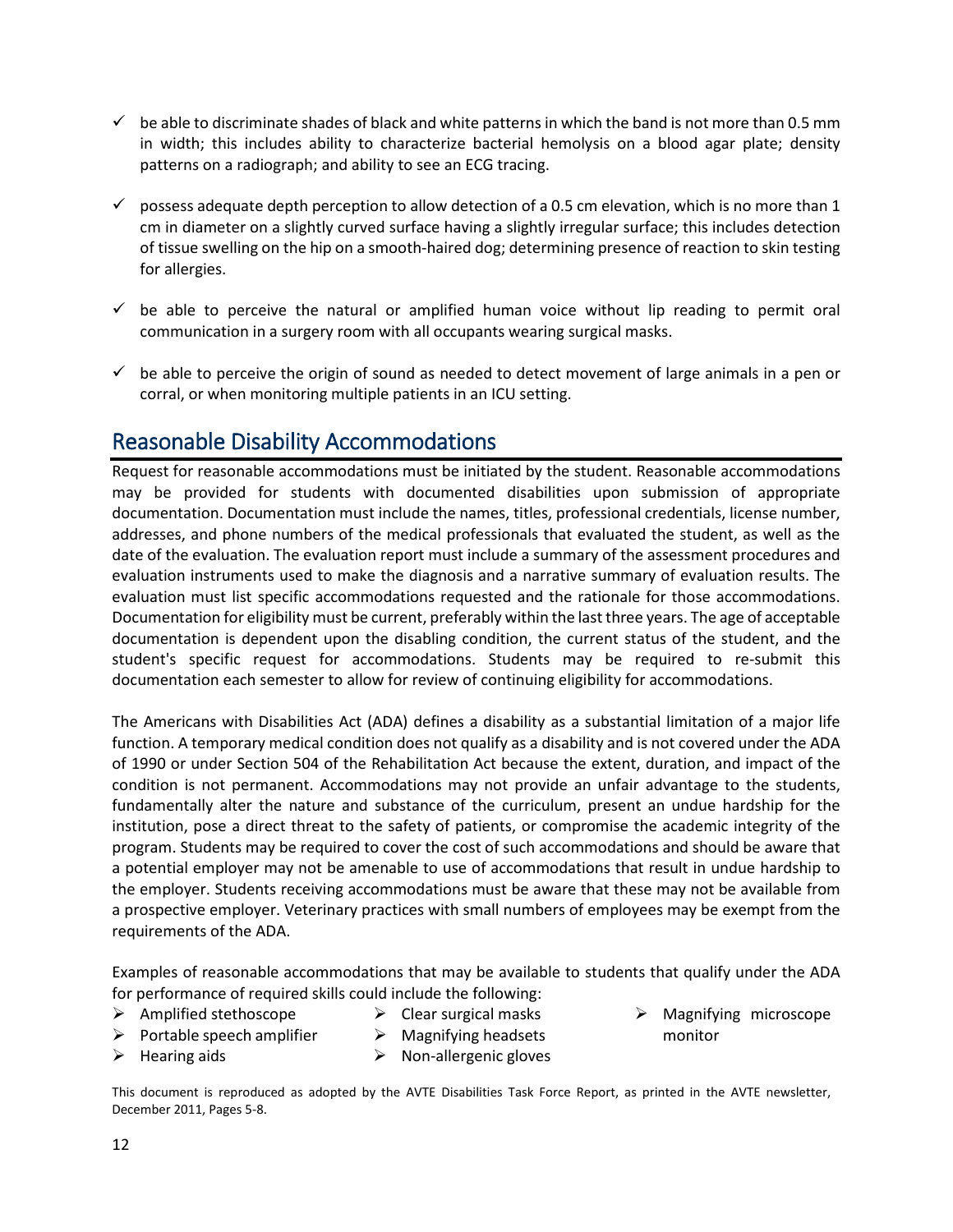# <span id="page-12-0"></span>Equal Opportunity Statement

The Technical College System of Georgia and its constituent Technical Colleges do not discriminate on the basis of race, color, creed, national or ethnic origin, sex, religion, disability, age, political affiliation or belief, genetic information, disabled veteran, veteran of the Vietnam Era, spouse of military member, or citizenship status (except in those special circumstances permitted or mandated by law). This nondiscrimination policy encompasses the operation of all technical college-administered programs, programs financed by the federal government including any Workforce Innovation and Opportunity Act (WIOA) Title I financed programs, educational programs and activities, including admissions, scholarships and loans, student life, and athletics. It also encompasses the recruitment and employment of personnel and contracting for goods and services.

The Technical College System and Technical Colleges shall promote the realization of equal opportunity through a positive continuing program of specific practices designed to ensure the full realization of equal opportunity. The following person(s) has been designated to handle inquiries regarding the nondiscrimination policies: Darbie Avera and Dr. Jeanine Long. At Southern Regional Technical College (SRTC), the Title IX Coordinator is Darbie Avera, SRTC-Moultrie-Veterans Parkway, Building A, (229) 217- 4145, **[davera@southernregional.edu](mailto:davera@southernregional.edu)**. The Section 504 Coordinator for SRTC is Dr. Jeanine Long, SRTC-Thomasville, Building A, (229) 227-2668, **[jlong@southernregional.edu](mailto:jlong@southernregional.edu)**.

# <span id="page-12-1"></span>Admission Requirements

The admission process for the Veterinary Technology Program is published in the SRTC Catalog and Student Handbook. SRTC makes every effort to insure that applicants are knowledgeable of the technical skills needed to be successful in the career of their choice and to admit applicants to programs of instruction in which they have a reasonable chance to succeed. Essential functions in the field of Veterinary Technology are published in this SRTC Veterinary Technology Program Handbook.

All required courses must be successfully completed with a "C" or better or have college transcripts evaluated to determine if credit could be awarded. A GPA of 2.5 is also required before acceptance into the program classes.

Beginning Fall 2021, we will have a competitive admissions process which includes a HESI examination. The exam covers Biology, Chemistry, Algebra, and English. The student has to meet the required set minimums in at least three of the four subjects tested. Students will also be required to document 60 hours of animal experience with a DVM or RVT prior to admission. Students are recommended to document 30 hours per semester while enrolled in pre-requisite coursework. Documentation paperwork may be obtained from veterinary technology faculty.

Applicants should be aware that a felony conviction may prevent them from gaining approval for participation in certain veterinary technology training laboratories and/or clinical internships and externships. Either scenario would result in the inability to successfully complete the program and therefore exclude them from eligibility to graduate. In addition, a felony conviction may prevent them from obtaining registration as a Veterinary Technician in the State of Georgia from the Georgia State Board of Veterinary Medicine.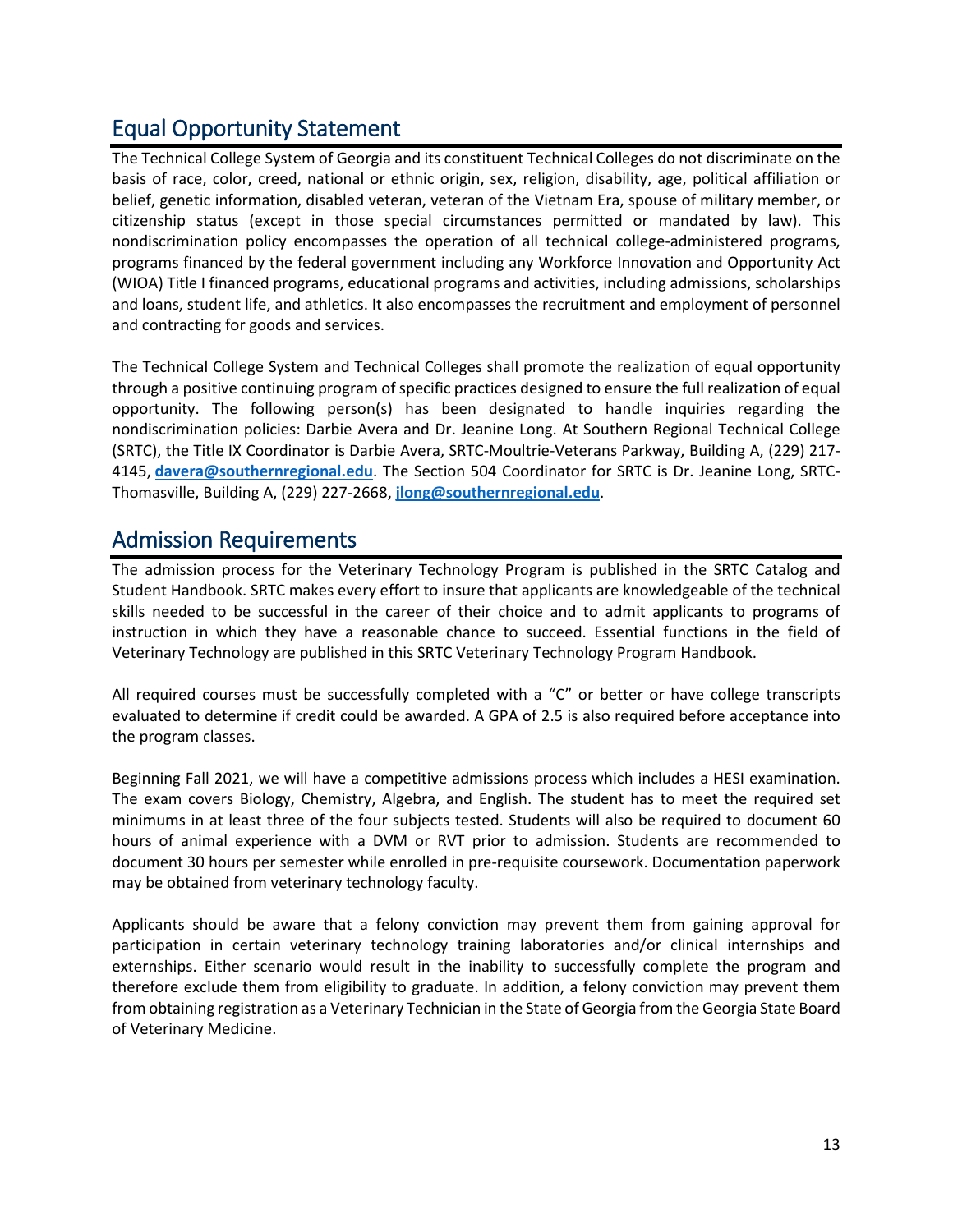Registered Veterinary Technicians or applicants for registration as a Veterinary Technician who falsify documents regarding felony convictions are subject to disciplinary action by the Georgia State Board of Veterinary Medicine. Questions regarding these policies should be directed to the appropriate governing bodies.

In addition to criminal background checks, students may be required to complete drug testing prior to participating in laboratories, internships, externships, practicums, and/or clinical rotations or at any time during enrollment by the Veterinary State Licensing Board, SRTC's Veterinary Technology Program, and our laboratory and clinical partners. The costs associated with said background checks or drug testing will be the responsibility of the enrolled student.

Failure to provide a satisfactory background check and/or drug testing sample may prevent the student from attending the laboratory, internship, externship, practicum, and/or clinical rotation, and therefore, make the student ineligible for graduation from the program.

Applicants will be required to sign a document stating they have been made aware of these policies during their admission process.

Please refer to the *SRTC Catalog & Student Handbook* for the following general policies and procedures:

- ❖ Student Grievances
	- $\triangleright$  Information Complaint Procedure
	- $\triangleright$  Formal Complaint Procedure
	- $\triangleright$  Appeal of Staff Response
	- $\triangleright$  Decision of Grievance Appeal
- ❖ Alcohol and Drug Policy
- Students' Rights, Responsibilities, and Conduct Code
- Emergency Procedures
- **※ Fire**
- ❖ Severe Weather
- Campus Security and Safety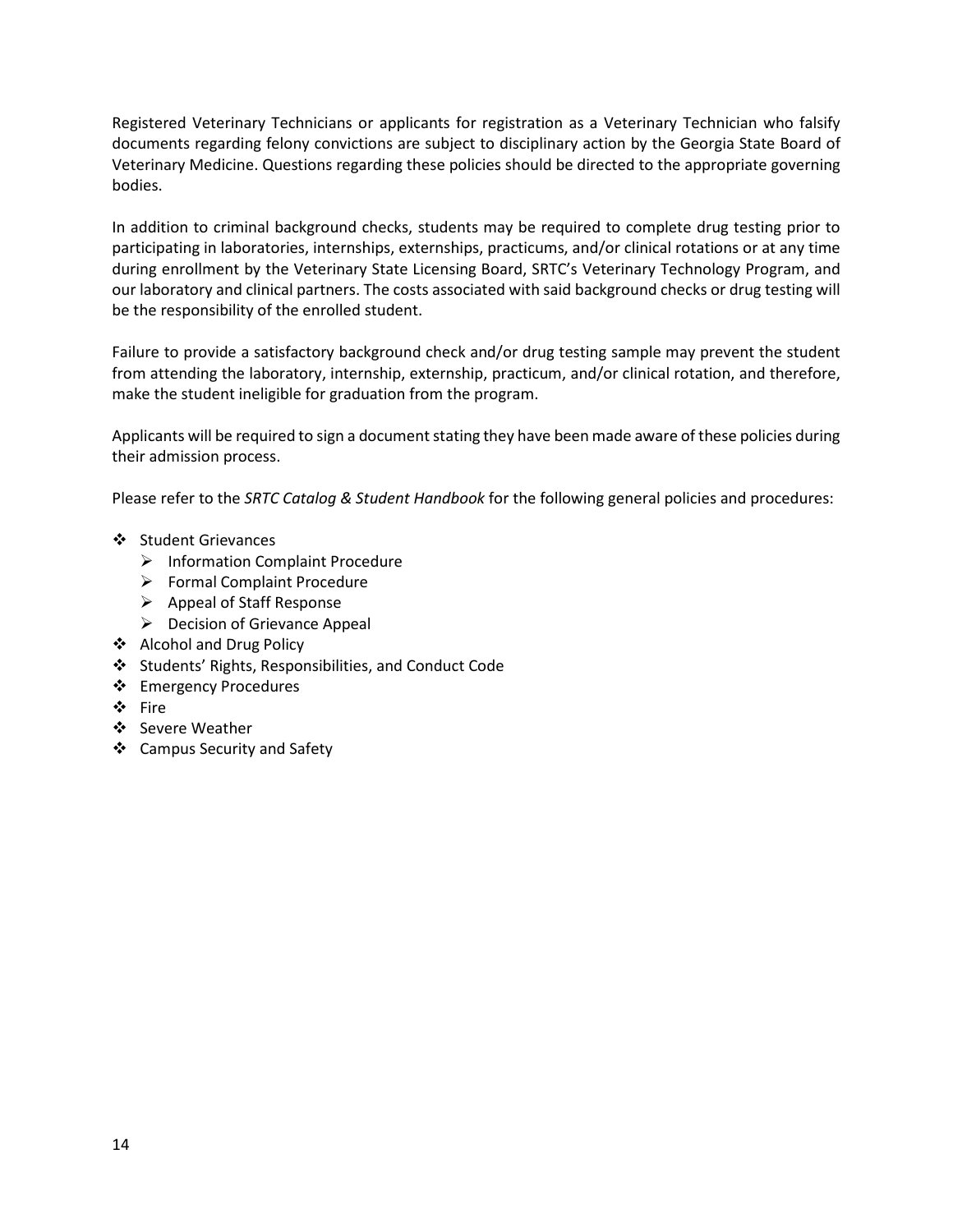# Curriculum Outline

<span id="page-14-0"></span>

| Course #                     | <b>Prerequisites</b>                                                                     | <b>Course Description</b>                    | Sem<br>Seg              | cr<br>Hr                | <b>Contact</b><br><b>Hours</b> |
|------------------------------|------------------------------------------------------------------------------------------|----------------------------------------------|-------------------------|-------------------------|--------------------------------|
| First Semester (Fall)        |                                                                                          |                                              |                         |                         |                                |
| <b>BIOL 1111</b>             | <b>Program Admission</b><br>Pre/Co: BIOL 1111L                                           | <b>Biology I</b>                             | $\overline{\mathbf{1}}$ | 3                       | 45                             |
| <b>BIOL 1111L</b>            | <b>Program Admission</b><br>Pre/Co: BIOL 1111                                            | <b>Biology Lab I</b>                         | $\overline{\mathbf{1}}$ | $\overline{\mathbf{1}}$ | 45                             |
| <b>COLL 1500</b>             |                                                                                          | <b>Student Success</b>                       | 1                       | 3                       | 45                             |
| <b>ENGL 1101</b>             | <b>Degree Level Placement Scores</b>                                                     | <b>Composition and Rhetoric</b>              | $\mathbf{1}$            | $\overline{\mathbf{3}}$ | 45                             |
| <b>MATH 1111</b>             | <b>Degree Level Placement Scores</b>                                                     | <b>College Algebra</b>                       | $\overline{1}$          | $\overline{\mathbf{3}}$ | 45                             |
| Second Semester (Summer)     |                                                                                          |                                              |                         |                         |                                |
| <b>CHEM 1151</b>             | <b>MATH 1111</b><br>Co: CHEM 1151L                                                       | <b>Survey of Inorganic Chemistry</b>         | $\overline{\mathbf{2}}$ | 3                       | 45                             |
| <b>CHEM 1151L</b>            | <b>MATH 1111</b><br><b>Co: CHEM 1151</b>                                                 | <b>Survey of Inorganic Chemistry Lab</b>     | $\overline{\mathbf{2}}$ | $\overline{\mathbf{1}}$ | 45                             |
| <b>COMP 1000</b>             |                                                                                          | <b>Introduction to Computers</b>             | $\overline{2}$          | 3                       | 75                             |
| Elec-Human                   | Degree Level Placement Scores                                                            | Degree Level Humanities Elective             | $\overline{2}$          | 3                       | 45                             |
| Elec-Social                  | Degree Level Placement Scores                                                            | Degree Level Social Science Elective         | $\overline{2}$          | 3                       | 45                             |
|                              | Summer Semester may be used to finish prerequisites, other than the highlighted courses. |                                              |                         |                         |                                |
| <b>Third Semester (Fall)</b> |                                                                                          |                                              |                         |                         |                                |
| <b>VETT 1000</b>             | <b>Provisional Admission</b>                                                             | <b>Veterinary Medical Terminology</b>        | 3                       | $\overline{2}$          | 30                             |
| <b>VETT 1010</b>             | Program Admission                                                                        | Introduction to Veterinary Tech              | 3                       | $\mathbf{1}$            | 15                             |
| <b>VETT 1030</b>             | BIOL 1111, BIOL 1111L<br>Co: VETT 1010                                                   | Veterinary Clinical Procedures I             | 3                       | 4                       | 90                             |
| <b>VETT 1060</b>             | Program Admission,<br>BIOL 1111, BIOL 1111L<br>Co: VETT 1010                             | Animal Anatomy and Physiology                | 3                       | 4                       | 90                             |
| Fourth Semester (Spring)     |                                                                                          |                                              |                         |                         |                                |
| <b>VETT 1020</b>             | VETT 1010 & 1060                                                                         | Veterinary Clinical Pathology I              | 4                       | 3                       | 75                             |
| <b>VETT 2130</b>             | <b>VETT 1030</b>                                                                         | <b>Veterinary Clinical Procedures II</b>     | $\overline{4}$          | 5                       | 135                            |
| <b>VETT 2160</b>             | Program Admission<br>CHEM 1151, CHEM 1151L, MATH 1111,<br><b>VETT 1030</b>               | Pharmacology for Vet Tech                    | 4                       | 3                       | 60                             |
| Fifth Semester (Summer)      |                                                                                          |                                              |                         |                         |                                |
| VETT 1070*                   | VETT 1010, 1030, & 1060                                                                  | Veterinary Diagnostic Imaging                | 5                       | 3                       | 75                             |
| <b>VETT 1110</b>             | <b>VETT 1060</b>                                                                         | Veterinary Pathology and Dis                 | 5                       | 4                       | 60                             |
| VETT 2120                    | VETT 1020                                                                                | Veterinary Clinical Pathology II             | 5                       | 4                       | 120                            |
| Sixth Semester (Fall)        |                                                                                          |                                              |                         |                         |                                |
| <b>VETT 2210</b>             | VETT 1020, 1030, & 1060                                                                  | Laboratory and Exotic Animals                | 6                       | 4                       | 90                             |
| <b>VETT 2220</b>             | VETT 1000 & 1010                                                                         | Veterinary Practice Management               | 6                       | 3                       | 45                             |
| VETT 2230**                  | VETT 1030, 2130, & 2160                                                                  | Vet Anesthesiology & Surg Proc               | 6                       | 5                       | 135                            |
| Seventh Semester (Spring)    |                                                                                          |                                              |                         |                         |                                |
| <b>VETT 2300</b>             | VETT 2120, 2130, & 2230                                                                  | Veterinary Technology Clinical<br>Internship | 7                       | 12                      | 540                            |
|                              | Total Credits Needed to Graduate = 83                                                    |                                              |                         |                         |                                |

Highlighted courses must be completed by the Spring Semester of the same year students plan to begin VETT courses during Fall Semester; other prerequisite courses may be completed during Summer Semester of that year. For example, to begin VETT courses in Fall 2020, highlighted courses must be completed by Spring Semester 2020; other prerequisites must be completed by Summer 2020.

*\*Students must complete WKET 1000 – Introduction to Professional Work Ethics during the selected introductory course in order to graduate.*

*\*\*Students must complete WKET 2020 – Work Ethics in the Health Sciences during the selected capstone course in order to graduate*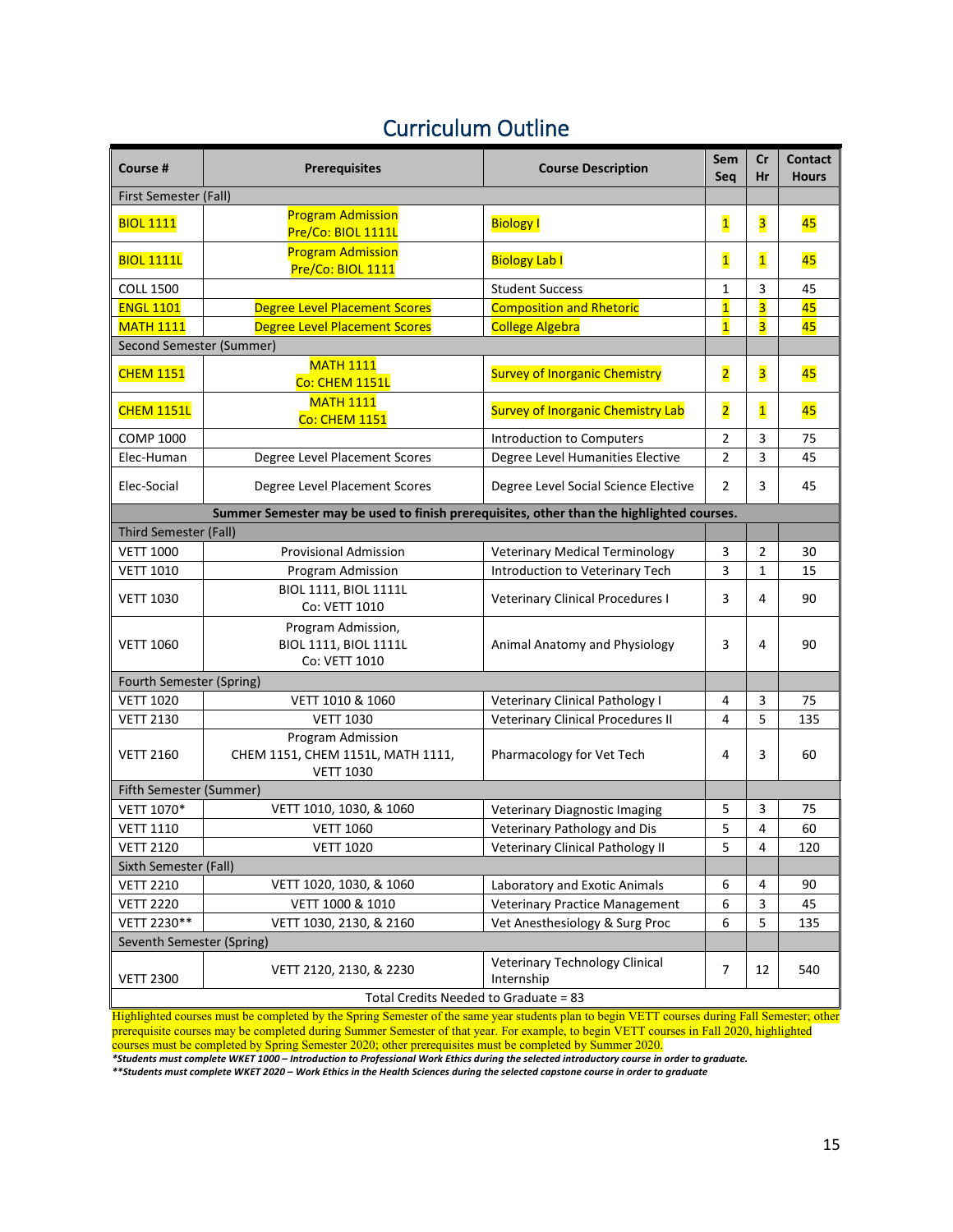# <span id="page-15-0"></span>Student Withdrawal or Failure

### **I. Withdrawal:**

- 1. A student may withdraw on his/her own accord from the Program. In order to withdraw from the Program, students must follow the policies and procedures established by SRTC and in the current SRTC Catalog & Student Handbook.
- 2. **Should the student be in good academic standing** and wish to reenter the Program at a later time, the following are the policies that will be followed for reentering the Program:
	- a. The student may reenter the Program in the corresponding semester of the following academic year if there was withdraw of only one program course. If withdrawn from two or more program courses in the same semester, the student will be required to wait a term of five years before reentry.
	- b. The student must send a letter to the Program Director **at least** two months prior to the semester the student wishes to reenter the Program and state any personal, career, or academic changes made to help increase the student's chance of success. The student must then meet with the Program Director before the start of the semester to discuss these changes that have been made to increase the chances of success in the Program.

### **II. Students failing to obtain "C" or better in any assigned class:**

- 1. A student who failed to pass one or more Veterinary Technology (VETT) course(s) with a grade of "C" or better cannot proceed to the next semester in the program until that course is successfully passed with a grade of "C" or better. Courses in the Program are offered only once each year. Should a student who has failed to obtain a "C" or better in any course who wishes to reenter the Program, the following are the policies that will be followed:
	- a. The student must seek advisement from the Program Director in advance of planned reentry to the Program. This advisement must be done **at least one semester prior** to the semester when the student wishes to reenter the Program. The student's academic record will be reviewed and a planned course of studies will be advised.
	- b. A letter addressed to the Program Director must be submitted **at least one semester prior** to the semester when the student wishes to reenter the Program. The letter should formally request readmission into the Program and state any changes made to help increase the student's chance of success.

### **III. Upon reapplication, consideration of the acceptance of the student will be based on the following items:**

- 1. Success in the advised courses.
- 2. Available space in the Program subject to competitive admissions process.
- 3. Changes the student has made to increase the chances of success in the Program.
- 4. Two failed courses within one semester will be subject to a five year probationary period.
- **IV. Any student may reenter the Program only once.** If a student fails to receive a grade of "C" or better in any course after reentry, he/she will not be granted permission to reenter again.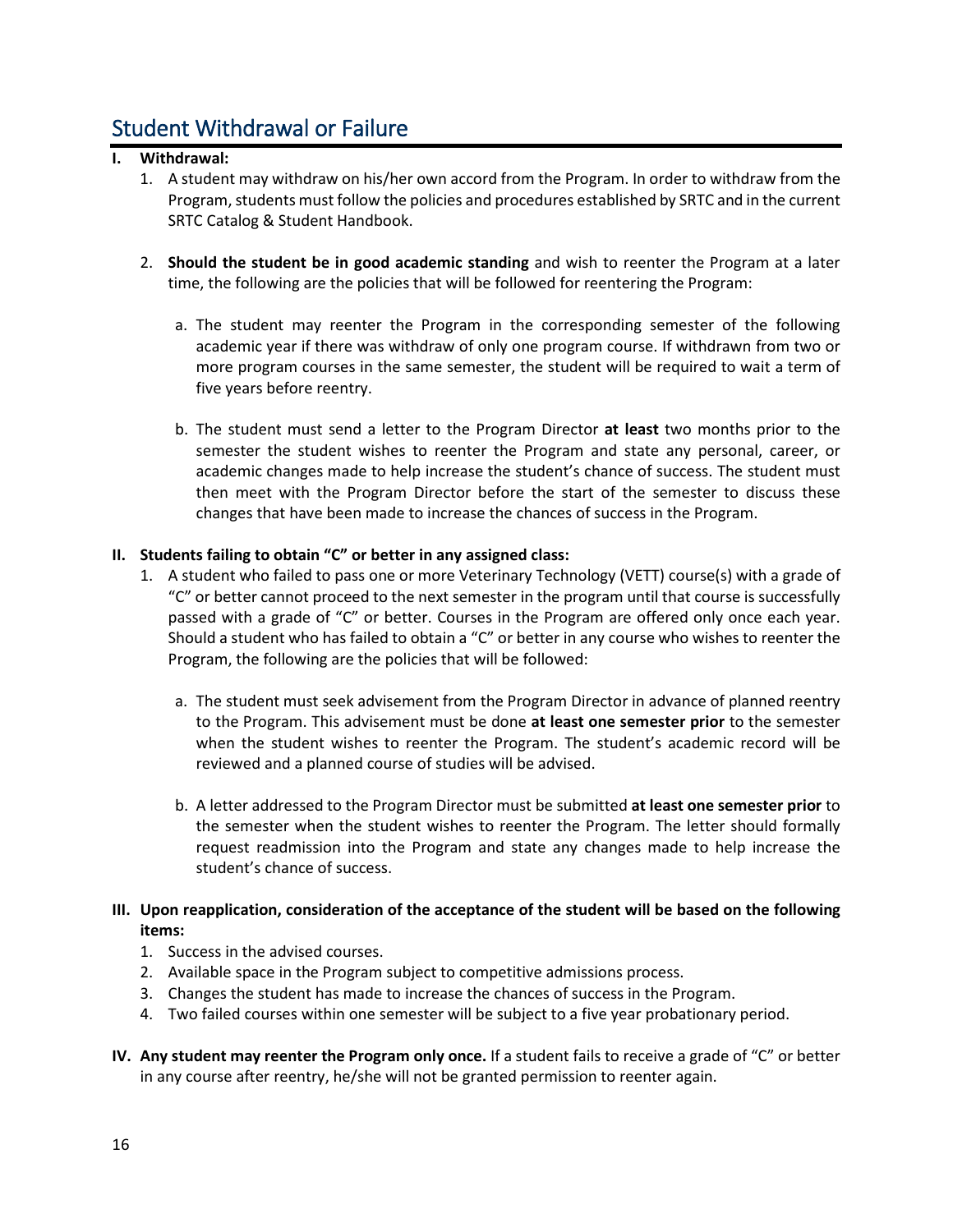### **V. Abuse of animals:**

1. Any student that is seen physically or verbally abusing an animal will be dismissed from the Veterinary Technology Program. Animal abuse is NOT and will NOT be tolerated.

### **VI. Completion of assigned student essential skills:**

1. Any student failing to satisfactorily complete any essential skill during the semester that the essential skill is assigned, regardless of grades given in other assigned grading activities, will be given a failing grade (F) or incomplete (I) for the course at the faculty's discretion. The consequences will be the same as a student who fails any other required class. Students issued a grade of incomplete (I) *may* be given the opportunity to re-attempt to satisfactorily complete the essential skill between semesters and continue in the program at the discretion of the faculty.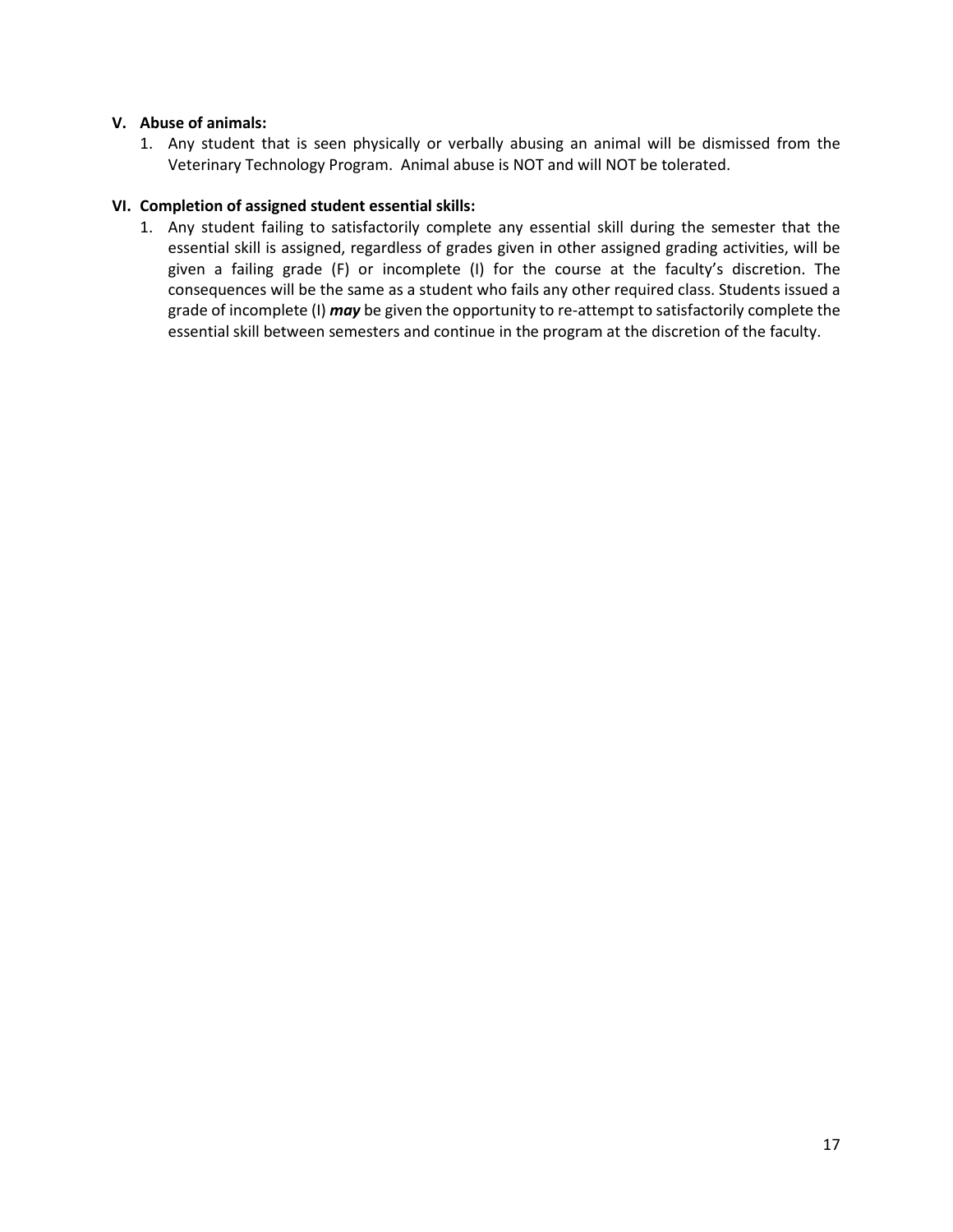# <span id="page-17-0"></span>Classroom and Conduct Guidelines

### **Associate of Applied Science Degree of Veterinary Technology Program Disciplinary Action Statement on All Forms of Academic Dishonesty**

As defined in the *Southern Regional Technical College-Student Handbook*: Student Responsibilities/Code of Discipline-IV. General Code of Discipline-Section J. 1.3 (Cheating, Plagiarism, Collusion, and Falsification of Information) includes, but is not limited to:

- cheating by giving or receiving aid on examinations or other written assignments.
- stealing course or examination materials.
- plagiarism or submission of another's ideas or papers (whether purchased, borrowed, or otherwise obtained) as the student's own work. "Plagiarism" is defined as using someone else's ideas or words without using quotation marks and/or giving credit by citation or source(s).
- falsifying records of any kind.
- fabricating information such as data for a lab report or animal care documentation.
- using unauthorized notes, materials, or equipment (including programmable calculators during an examination).
- knowingly and intentionally assisting another student in commission of any of the above.

If a student is engaged or noted to have engaged in any act of academic dishonesty, the first act will result in the student receiving a zero on that academic material. In addition, the student will receive counseling on the act of academic dishonesty.

If the student is engaged or noted to be engaged in a second act of dishonesty, the student will automatically fail the course and will be immediately withdrawn from the course and the Veterinary Technology Program and **WILL NOT** be eligible for reentry.

### Cell Phone Policy

Students are to have cell phones on silent or off during class. If you need to have your phone on vibrate for any reason, the instructor must be notified prior to the beginning of class. If someone complains or the instructor notices a cell phone being used during class for texting, taking pictures of instructional materials, or other reasons, the student will be asked to leave class for the rest of the day. The student will then receive a zero for class participation or any assignments or test for that day. If your phone is vibrating and bothering classmates, the same rule applies. The course syllabus should be reviewed for further details regarding cell phone usage.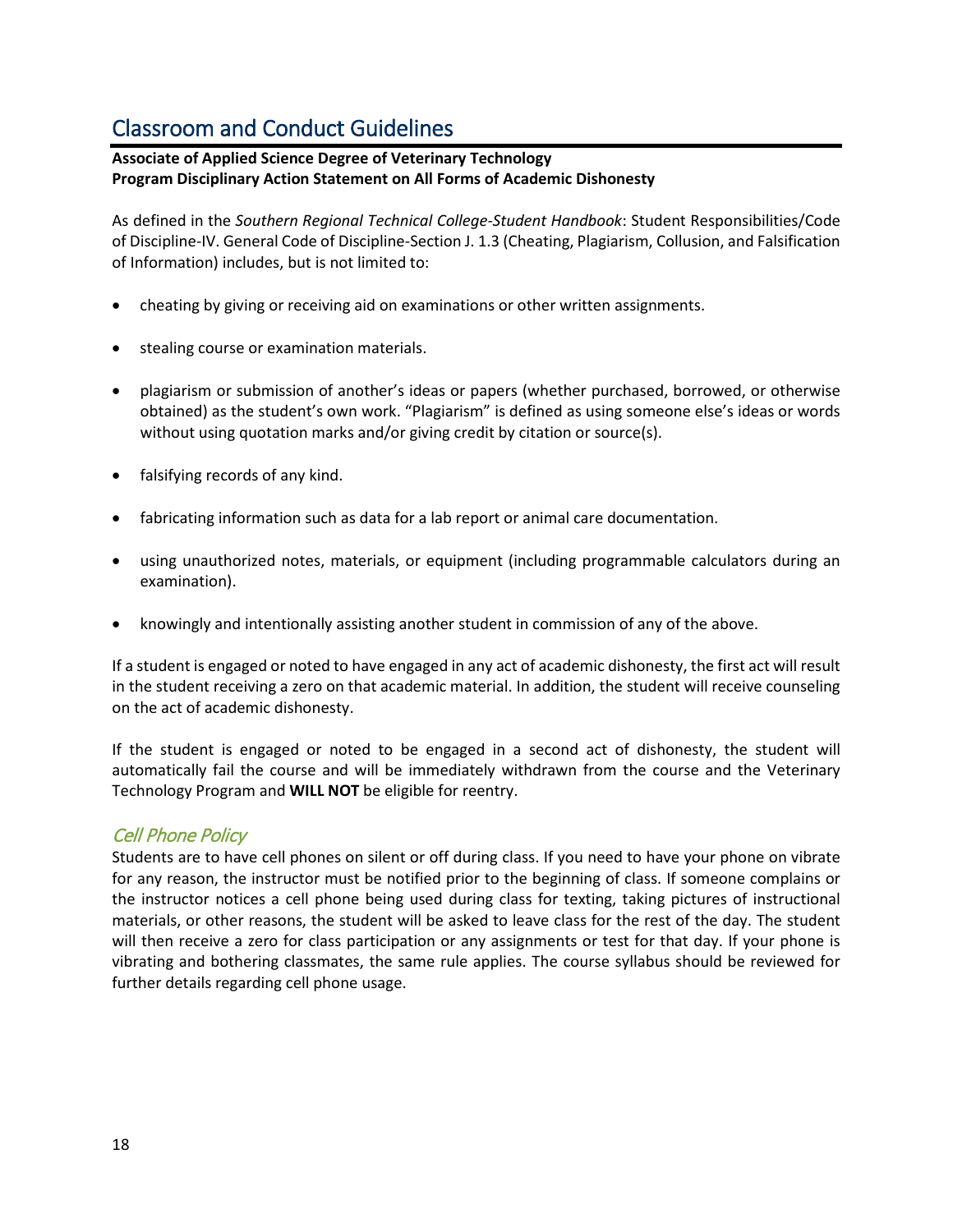### Personal Hygiene/Grooming

- a. Students are to be clean, neat and well- groomed at all times.
- b. In confined rooms such as exam rooms, body or breath odors may be offensive to clients and their pets. In some cases, an offensive odor can alter the patient assessment. Special attention should be given to achieving non-offensive breath and body odors. Wearing deodorant and proper dental hygiene is a must.
- c. Facial hair must be well groomed and kept short.
- d. Nails must be clean, neat, and not of a length that may be harmful to a patient. During the Veterinary Anesthesia and Surgical Procedures course, nails must be kept as a short, natural nail (shorter than finger-tip length, with no polish or false nails).
- e. Jewelry is to be removed while participating in surgeries. Large, dangling jewelry (especially earrings) that may pose a safety risk to you or your patient should be avoided during all animal handling activities.

### Acceptable Dress for Lecture

- a. Casual street clothes or business dress (slacks, shirts, jeans, dresses, skirts, blouses).
- b. Reasonable shoes.
- c. Leggings may be worn if they are not see-through and if worn with a shirt/sweater/blouse that reaches mid-thigh when standing.
- d. Shorts may be worn if they reach below the fingertips when standing.
- e. Name badge.

### Unacceptable Dress

- a. Any clothing with low necklines or low back-line (sun dresses, low cut blouses or tops).
- b. Any clothing with holes.
- c. See-through clothing.
- d. Booty shorts.
- e. Any clothing that has inappropriate or offensive wording or art.
- f. Exposed undergarments or skin in the waist area when standing, stooping, or bending.
- g. Gym clothes.
- h. Lack of sufficiently supportive undergarments.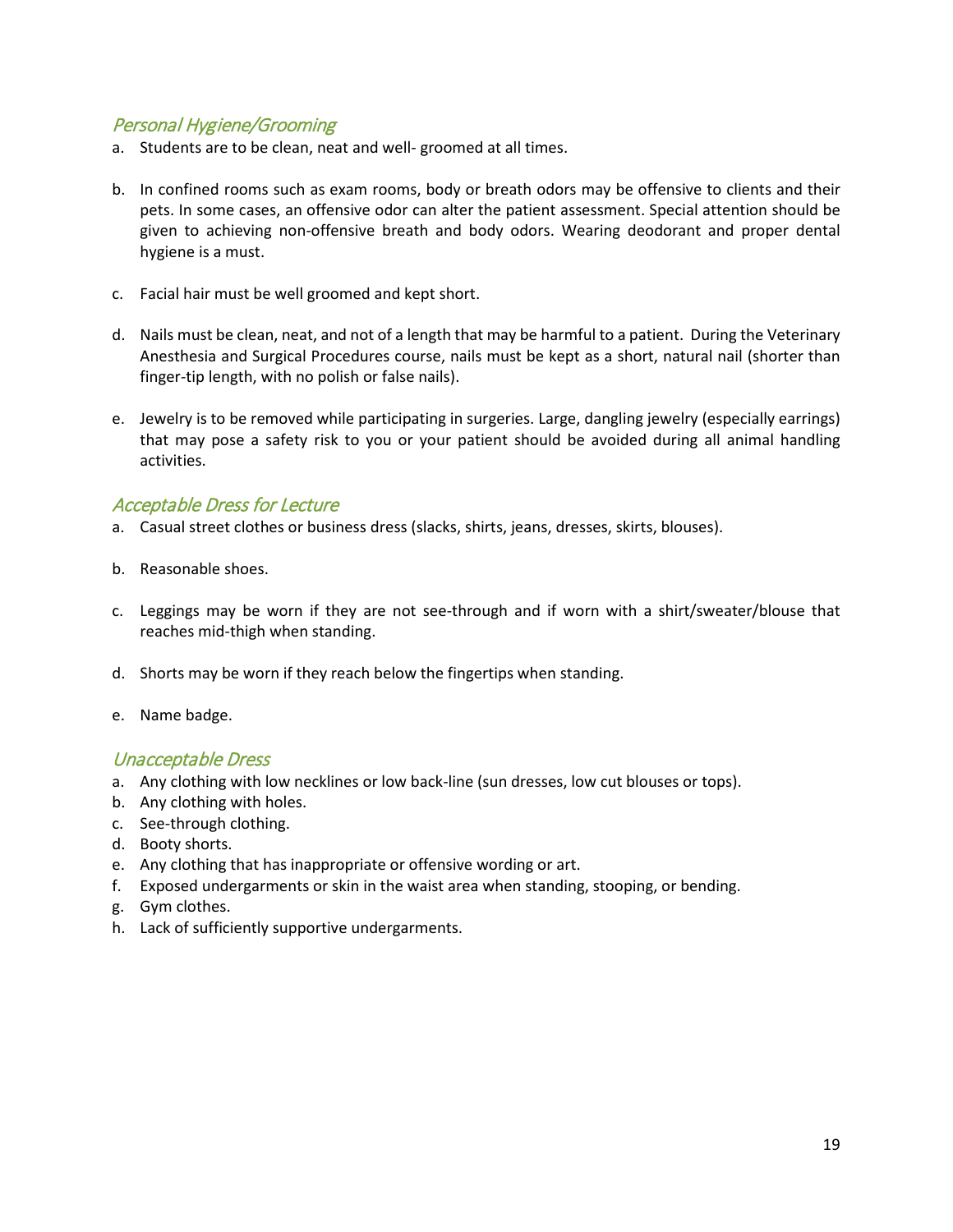# <span id="page-19-0"></span>Uniform and Dress Requirements

Students must wear the designated student uniform when in the clinical/lab area, on clinical assignment, and during any animal handling activities. All Veterinary Technology instructors have the right to dismiss a student from the clinical setting if they fail to meet these standards.

### Uniform Requirements (General)

- a. Scrub tops and bottoms are required during all laboratory sessions and interactions with animals. Each class will have an assigned scrub color. Scrubs must have the school logo on the right sleeve.
- b. Students are expected to wear clean scrubs each day.
- c. Students should always have a  $2^{nd}$  pair of scrubs available, in the event of an unscheduled laboratory session, such as a necropsy, or in case one set of scrubs becomes soiled.
- d. If t-shirts or tank tops are worn under scrub tops, they must be tucked into scrub bottoms or pants and covered completely by the scrub top at the waistline.
- e. Pants must be worn at the natural waistline; no undergarments or skin should be seen with bending or stooping. This may require an undershirt tucked into scrub pants.
- f. Lab coat or jacket with the school logo should be worn at appropriate times as designated by faculty.
- g. Required dress for farm calls or field trips:
	- scrub tops may be worn with work-style khakis or jeans
	- a full set of scrubs
	- coveralls with school logo on the sleeve
- h. Shoes must be clean, closed toe, and sensible professional shoes. Wellington style rubber or leather boots are required and to be purchased at the students expense for use on farm calls.
- i. The name badge is worn on the front of the uniform and/or lab coat at all times.
- j. Skin decorations, or any other drawing or diagram on the skin, are not to be visible when representing SRTC in the public setting. Any student having a tattoo or other permanent skin decoration visible on the arm or back (lower or upper) must cover them. Any tattoos on the lower leg, ankle, or foot are to be covered by socks and/or pants when representing SRTC in public settings.
- k. Small visible body piercings in areas other than ears are not permitted unless a clear plastic insert is used.
- l. Earrings worn in the professional setting should not extend off the earlobe for safety purposes.
- m. Hair color, if dyed, should be of natural coloring: brown, black, blonde, red (natural hue).
- n. In the event that a student loses their scrubs or they become unwearable (e.g., holes, bleaching, etc.), he/she has one week to replace them.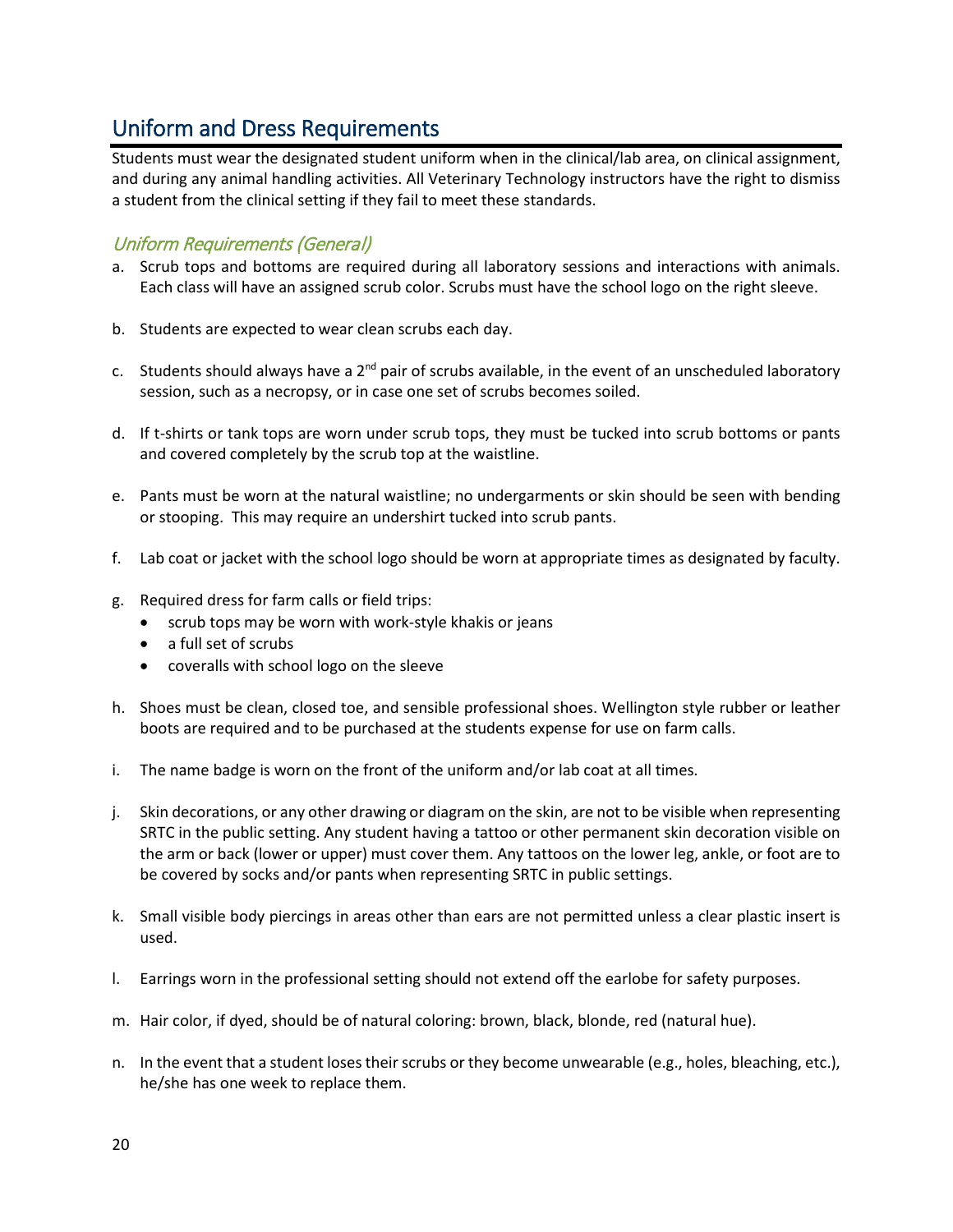### Purchasing Uniforms

Uniforms may be ordered from Griffin's Uniforms & Accessory Company or any other source whose uniform matches the specific style and color selected for that class; no other styles or colors will be permitted.

### **Students are to purchase/obtain the following items:**

- a. Minimum of two complete sets of scrubs in the specified color with the college's logo embroidered onto the right sleeve.
- b. Southern Regional College Student ID. Nametags must be obtained from the SRTC librarian with evidence or acceptance into the Veterinary Technology Program.
- c. One white lab coat with college logo embroidered on the right sleeve.
- d. Required equipment for the clinical area. (See below)

### Equipment for the Clinical Courses

Every student must purchase prior to entry into the program, maintain throughout the program, and have with them in all labs, clinical courses, or clinical settings any required materials plus the following:

- a. Watch with second hand
- b. Black or blue ink pens
- c. Black permanent marker
- d. #2 pencils
- e. Calculator (not your phone), small enough to fit in pocket
- f. Bandage scissors
- g. Hemostats
- h. Pen Light
- i. Veterinary stethoscope
- j. Cadavers (paid by tuition fees)
- k. Vet Tech Prep Course (VTNE preparatory course, paid by tuition fees during last semester)
- l. VTNE post-graduate examination (paid by tuition fees)
- m. GVTAA Application Fee (paid by tuition fees)
- n. NAVTA Application Fee (paid by tuition fees)
- o. Platinum Planner for skills tracking (paid by tuition fees)
- p. Dosimetry badge (paid for by tuition fees but acquired, stored and used appropriately as directed by faculty) – ordered by faculty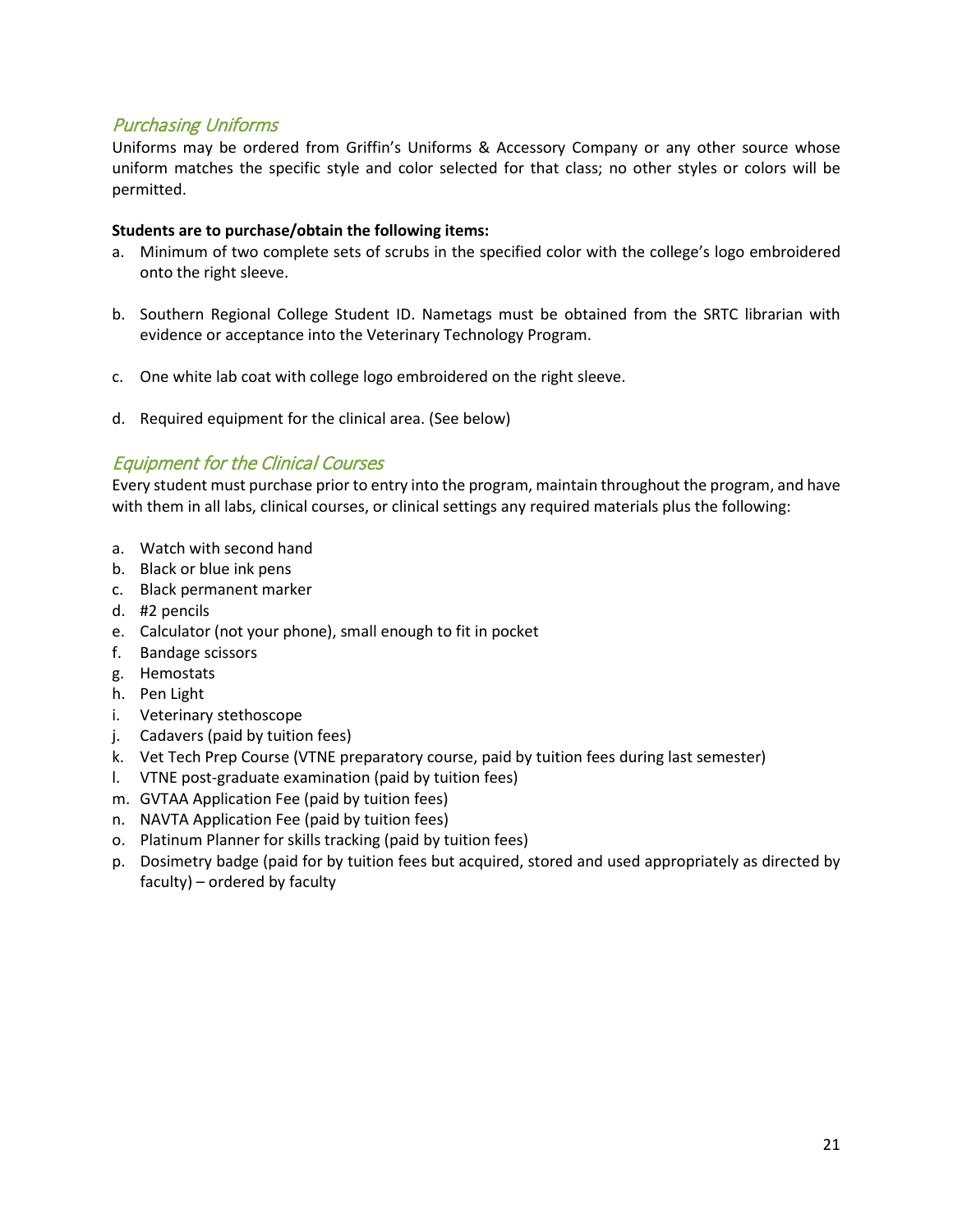# <span id="page-21-0"></span>Attendance Policies

*Punctual attendance to all courses in which a student is registered is required*. Absences prevent students from getting the full benefits of a course, seriously disrupt a student's orderly progress in a course, and significantly diminish the quality of group interaction in class. Regular attendance is an important part of preparing a student for employment. Dependability and punctuality are characteristics employers consider essential. Thus, the standard SRTC veterinary technology attendance policy is formulated with the intent of dealing firmly and consistently with those who are absent, yet it allows consideration for those who must be absent for legitimate reasons.

### **The standard attendance policy for the veterinary technology program is as follows:**

The Veterinary Technology Program adheres to the standard SRTC attendance policy with the following modifications:

Attendance at every scheduled lecture and laboratory session is considered necessary to obtain the information and skills presented. Attendance will be monitored. Make-up sessions will not be given and failure to attend any session will result in a lower course score and may result in a lower course grade. Missing a laboratory or lecture session does not release the student from his/her responsibility for lecture or laboratory content. Students will be required to demonstrate clinical competencies normally obtained during the scheduled lecture or laboratory session at a time and location convenient to the faculty instructor(s) and animal resource facility. Failure to do so will result in a final course grade of "F". In some circumstances a make-up laboratory session is impossible-failure to attend these unique laboratory experiences will result in a final course grade of "F" or "I" depending upon the circumstances that necessitated the absences. Unannounced quizzes and/or in-class projects may be assigned at any time and will be utilized in the final course grade determination; students who are not present for such events will not receive credit or receive a zero for those assignments.

**Tardiness will not be tolerated;** repeat offenders will be asked not to join the class until after the current lecture session has ended and the tardiness will be recorded as an absence.

All students are expected to be present at the scheduled starting time of a test. **In general, there are NO excuses for missing an examination.** Illness severe enough to warrant missing an examination or illness in which the student is absent from the college will need to be verified by written documentation. A grade of "zero" will be awarded for a missed examination or any graded evaluation without a satisfactory excuse. **In the event a student misses an essential skill requirement and has a valid excuse, it is the responsibility of the student to re-schedule and complete the skill evaluation prior to end of the semester. Failure to re-schedule and complete the evaluation could result in a failure (see policy above).** Validity of excuses for a student missing an unannounced quiz or in-class assignment will be left to the discretion of the instructors. Make-up examinations, when given for the rare approved case, may take the form of an essay or oral examination at the instructor's discretion.

### **The attendance policy for the Veterinary Technology concerning clinical classes and internships is as follows:**

During semesters in which occupational classes (VETT prefix classes) are taught, students may be required to be present on campus or off campus as many as 40 hours/week, beginning as early as 7:00 am and ending as late as 7:00 pm. Students are expected to be present for, but not limited to, the following activities, which may or may not be during regular class hours: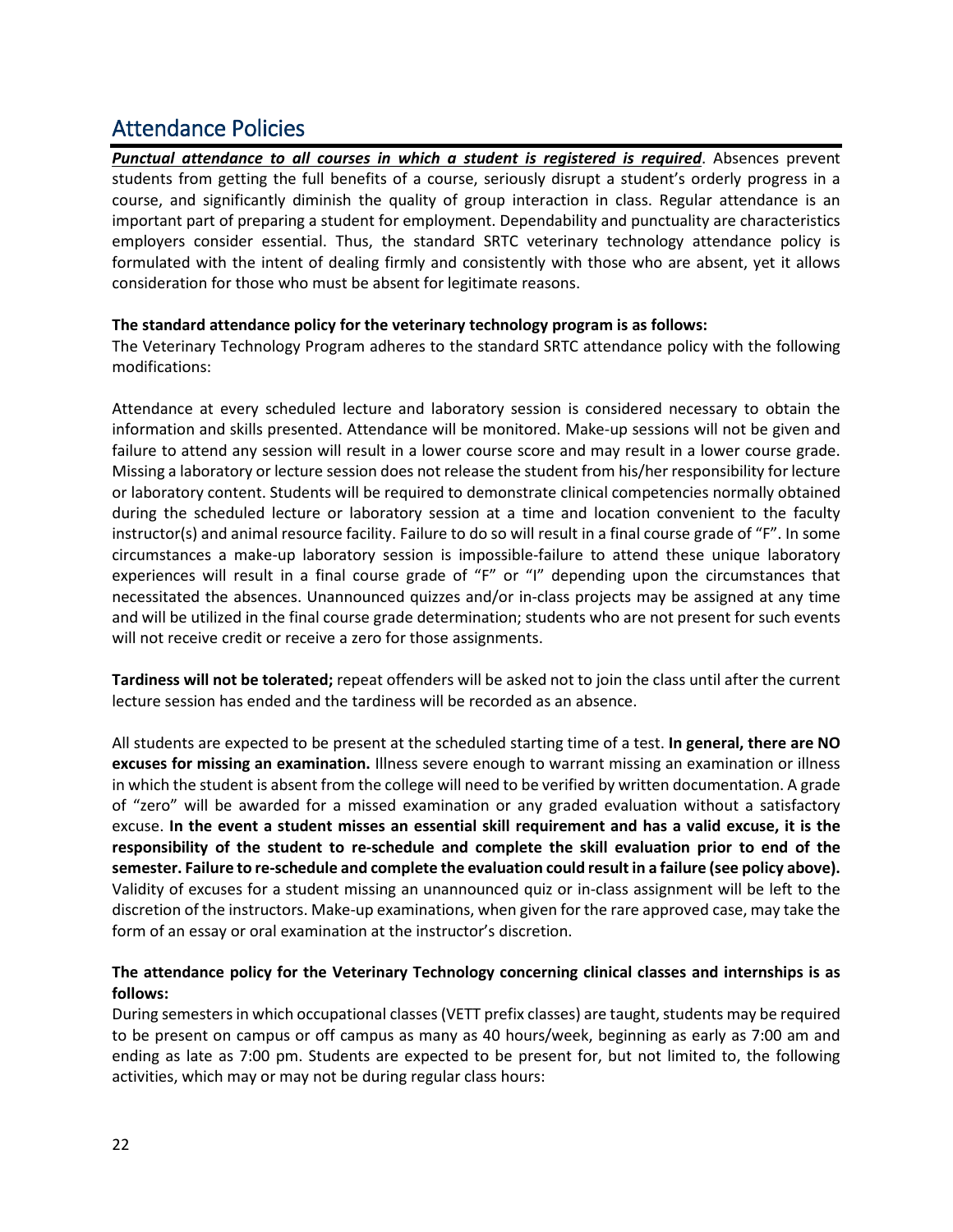- Scheduling, receiving animals, completing histories, and discharging patients, including client education of the owner/agent of the animals used in clinical classes.
- Nursing, feeding, socializing, care and cleaning, and providing for the general well-being of any animal whether on or off campus. Failure to provide these services or any other care considered necessary for any animal or case that a student is assigned will be considered gross negligence, and the student will be dismissed from the program without opportunity for re-entry into the program.

### Unexcused Absences

Unexcused absences will be assigned a grade of "zero" for that class, round, or externship. Reasons *not*  considered legitimate for absences include but are not limited to:

- 1. alarm clock problems and/or oversleeping
- 2. child care scheduling/work scheduling
- 3. transportation failure
- 4. attending or being in a wedding, family reunion, or similar event
- 5. saving money on airfare
- 6. showing an animal
- 7. illness or death of a pet
- 8. illness, injury, or death of an acquaintance
- 9. vacations or sporting events
- 10. routine and elective medical or dental examinations or procedures
- 11. moving

### Excused Absences

Some examples of what *may* be regarded as legitimate excuses for student absences include but are not limited to:

- 1. death in the immediate family; a parent, in-law, spouse, child, sibling, or grandparent.
- 2. ill child (no more than two consecutive days).
- 3. program- approved scientific meeting attendance
- 4. jury duty (documentation required).
- 5. absences formally preapproved by the Faculty.
- 6. personal illness severe enough to warrant examination by a physician or health care provider with an excuse provided by the doctor.

# <span id="page-22-0"></span>Veterinary Technology Program Cleaning Responsibilities

The SRTC Veterinary Technology faculty will require that the cleaning of the program facilities be performed by all students on the day that the animals are released, usually Thursday. This includes the cages or kennels that housed them, food bowls and water buckets, tables, windows, floors (sweeping, mopping, and vacuuming), laundry, sinks, lecture hall, laboratory, treatment room, bathroom, etc. Supplies need to be restocked on counters and in bathroom. No one will be released from these duties or be permitted to leave until all areas are cleaned and inspected by a member of the faculty.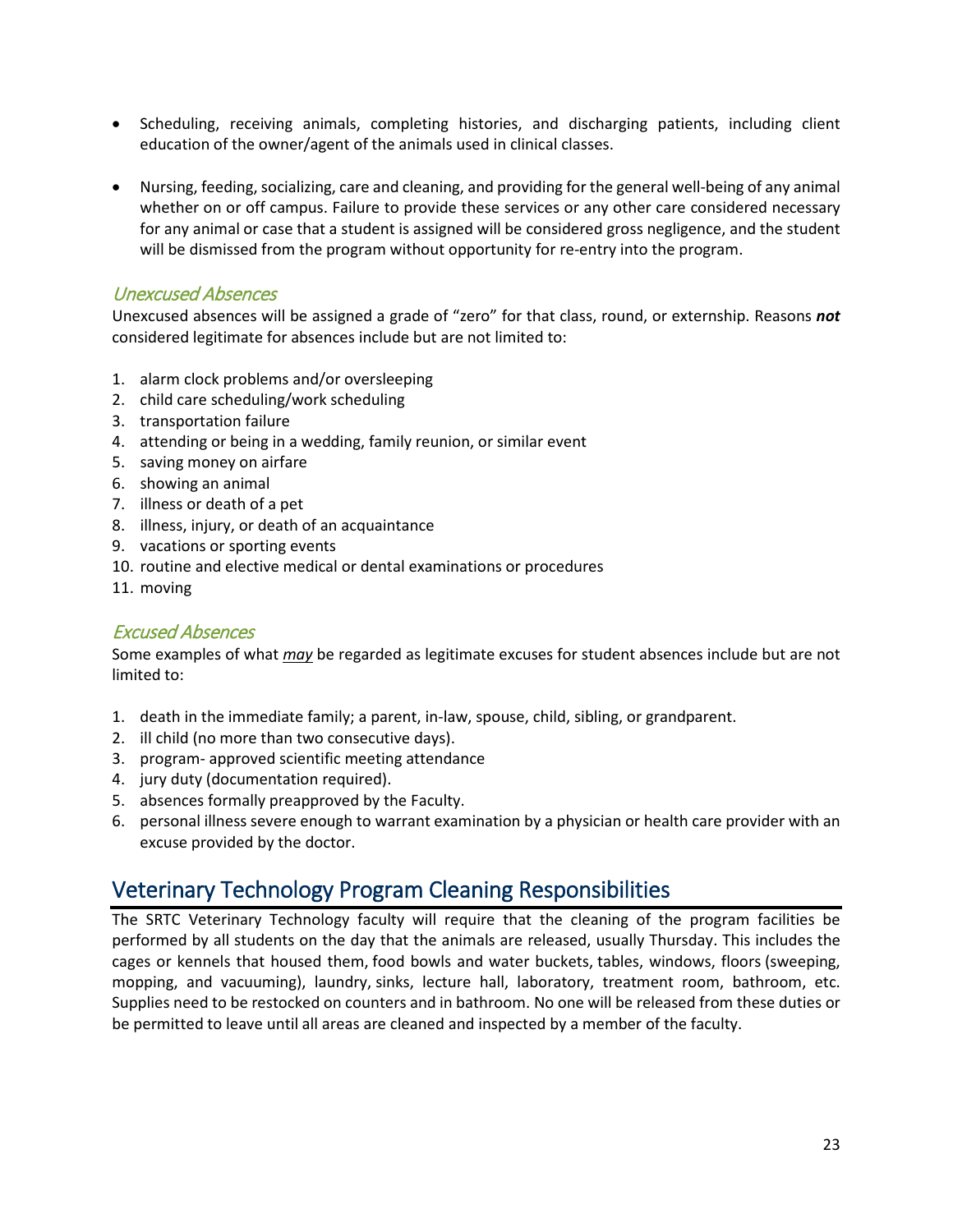# <span id="page-23-0"></span>Demerit Check Sheet

Veterinary Technology Program students enrolled at SRTC will be subject to the following code of discipline. The appropriate faculty member is responsible for checking the appropriate infraction below and, if necessary, describing the situation on the next page.

### **Clinical/Classroom**

### **One Demerit**

*One demerit will be issued upon:*

- $\Box$  Failure to notify instructor/supervisor of absence or tardy.
- $\Box$  Failure to comply with program/institution dress code.
- $\square$  Performance of previously acquired competencies at less than acceptable standards (as indicated by competency check-offs).
- $\square$  Unprofessional conduct requiring written notification of the specific unprofessional behavior or conduct.
- □ Neglecting responsibilities:
	- $\square$  Not maintaining your assigned clinical station.
	- $\square$  Avoiding procedures that are part of your assignment.
	- $\Box$  Little or no effort to assist other students or clinical staff.
	- $\Box$  Ignoring patient needs.

### **Three Demerits**

*Three demerits will be issued upon:*

- $\Box$  Second offense of any one-demerit items noted previously.
- $\Box$  Any act of carelessness regarding patient care or equipment use.
- $\Box$  Leaving without permission from an assigned clinical area.
- $\Box$  Failing to give prior notification of absence from an assigned clinical area.
- $\Box$  Clocking/signing IN or OUT or having someone clock/sign you IN or OUT that misrepresents you being actually present and prepared to assume your responsibilities or represents time that was not actually spent in the clinical performance. Having clinical staff sign off on time that is misrepresented by either falsifying date or times.

### **Dismissal**

- $\square$  Any act of significant consequence(s) to patient(s), employee(s), or property may be grounds for immediate dismissal of the student.
- $\Box$  Accumulation of five demerits.
- $\square$  Third offense of unprofessional conduct.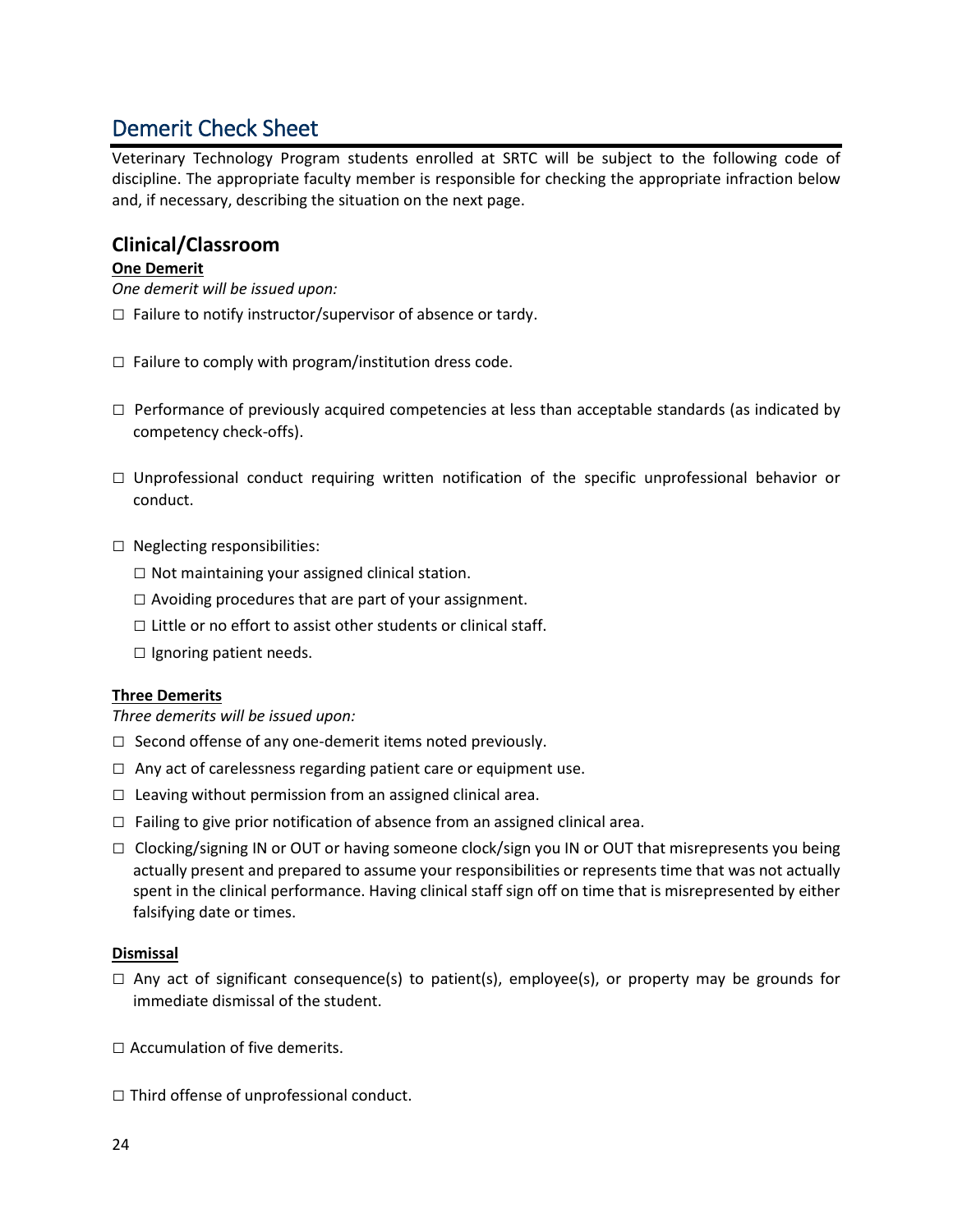### **Accumulation of Demerits**

The assignment of three (3) demerits in a clinical course will result in the clinical grade being dropped one letter grade during the semester or course of the offense. If you accrue additional demerits the following semester they will have a bearing on the overall accumulative number of demerits, but only the demerits received that semester will have a bearing on the clinical grade for that semester. Demerits will accumulate through the entire time you are in the program. The accumulation of five (5) demerits will result in dismissal from the program. Any student may request due process in accordance with SRTC's "Student Complaints or Appeals Process" published in the Southern Regional Technical College Student Handbook.

### **Number of clinical demerits issued in this incident:\_\_\_\_\_\_\_\_\_\_\_\_\_\_\_\_\_\_\_\_\_\_\_\_\_\_\_\_\_\_\_\_\_\_\_\_\_\_\_\_\_\_**

### **Number of clinical demerits accumulated to date (includes today's infractions): \_\_\_\_\_\_\_\_\_\_\_\_\_\_\_\_\_\_**

The assignment of demerits in a course will have a negative influence on the work ethic grade. This may have a bearing on your ability to seek gainful employment since your work ethic grade is an integral part of your transcript.

| <b>Student Comments (initial box)</b>                 | <b>Faculty Comments</b>           |
|-------------------------------------------------------|-----------------------------------|
| $\Box$ I do concur.<br>$\Box$ I do <i>not</i> concur. |                                   |
|                                                       |                                   |
|                                                       | Current Date: <b>Example 2018</b> |
|                                                       | <b>Current Date:</b>              |
| Witness (recommend if student refuses to sign):       | <b>Current Date:</b>              |

### **Use this section for making appropriate comments about the issued demerits.**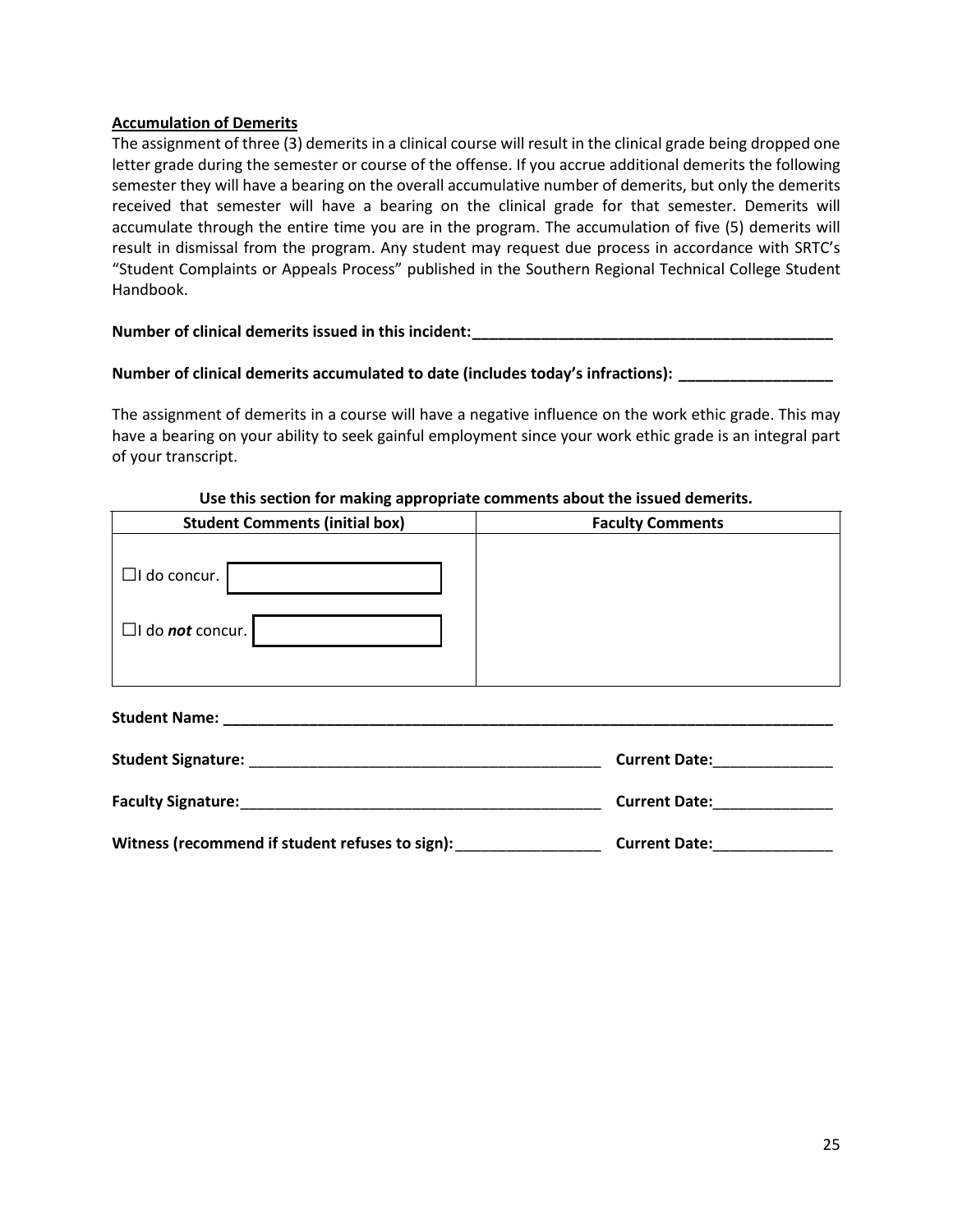# <span id="page-25-0"></span>Classroom/Lab Grading

If the student passes all essential skills, the final course grade will be determined from the classroom grading scale below. The final grade will be determined by class participation and performance on quizzes, tests, projects, presentations, skills, and assignments. The student must pass each hands-on essential skill in a class to pass the class. The final grade for the class will be representative of both hands-on and knowledge-based performance.

### **Classroom Grading Scale:**

A= 90-100 B= 80-89  $C = 70-79$ F= 69 or below **To achieve a grade higher than an "F," students must make ≥55% on the cumulative Final Exam.**

# <span id="page-25-1"></span>Testing Guidelines for all Examinations

- $\triangleright$  Students may be divided into groups using one or more rooms as necessary with faculty/staff present in each room.
- $\triangleright$  The amount of time allowed for testing will be established by the course faculty and communicated to the students prior to the examination.
- $\triangleright$  All personal belongings including cell phones will be relocated to another part of the testing room.
- $\triangleright$  All cell phones will remain OFF during the testing period. Any student whose cell phone rings or vibrates during the testing period will be requested to leave the testing area immediately. If your phone rings, it will be taken, and a reduced grade or zero for the examination may be assigned.
- $\triangleright$  There will be no conversations during the testing period.
- $\triangleright$  Some examinations are graded by machine using Scantron answer sheets. Stray marks and incomplete erasures can result in incorrect scoring. Students are responsible for checking their answer sheets for stray marks, making clean erasures, and completely filling in answers for all questions before handing them in to the instructor. Once the answer sheet is handed in, corrections cannot be made.
- $\triangleright$  Only one student at a time may leave the room if a restroom break is needed and approved by faculty. Permission to leave the classroom for ANY reason must be obtained from the instructor giving the test PRIOR to leaving the room. The student's cell phone should be left with the instructor.
- $\triangleright$  Students who are tardy will not be allowed to take the test.
- $\triangleright$  Once a student has completed and turned in their test booklet and answer sheet, he or she will be asked to leave the testing area quietly with any desired belongings. Students will not be allowed to return to the testing area until testing is over.
- $\triangleright$  Students are not allowed to congregate in the hallway outside of the testing area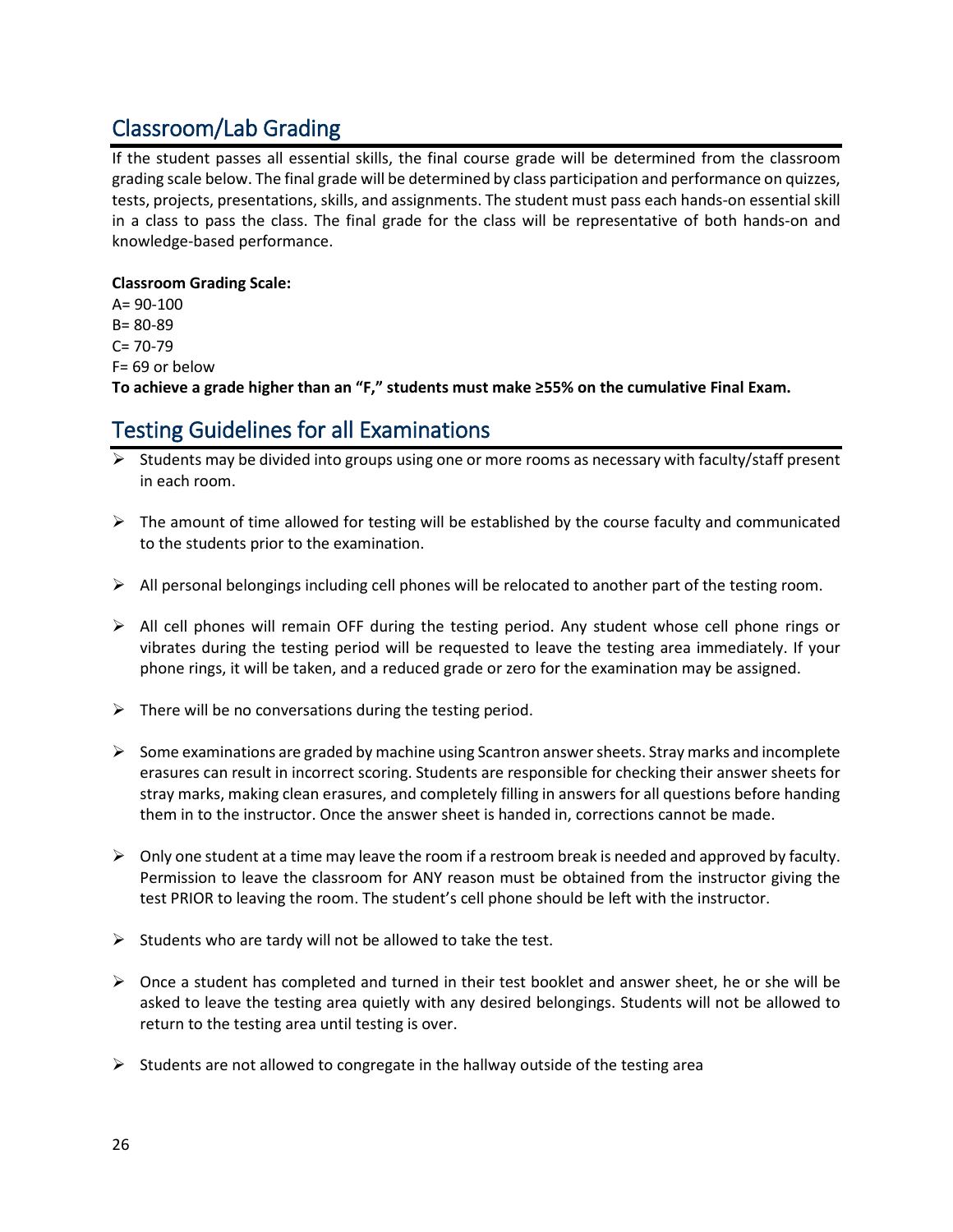# <span id="page-26-0"></span>Clinical Guideline Policies/Health and Safety Issues

### **General Guidelines for Prevention of Transmission of Disease \*Standard Precautions**

As a student, you will work in an environment that may contain pathogens (organisms that cause disease). Blood-borne safety is maintained by the use of Standard precautions. Standard precautions are the infection control actions used for all patients, regardless of their condition or diagnosis. Standard precautions must be used to protect the student from blood, body fluids (except sweat), secretions, excretions, mucous membranes, and non-intact skin.

### **Guidelines for standard precautions include:**

- $\triangleright$  Proper hand washing.
- $\triangleright$  Wearing gloves for contact with blood, body fluids, secretions, excretions, mucous membranes, and non-intact skin. Gloves should be worn when performing all diagnostic procedures involving blood, feces, and urine. Gloves should be worn during examination and treatment of any animal with potential zoonotic or infectious disease. Gloves should also be worn if you have a cut, scratch, or rash on the skin, during cleaning procedures, and when cleaning up body fluid spills.
- Changing gloves and washing your hands after caring for each patient to prevent transferring pathogens from one patient to another.
- $\triangleright$  Wearing waterproof gowns or aprons if there is a potential for a splash.
- $\triangleright$  Wearing protective eyewear (mask, goggles, or face shield) if there is a potential for a splash.
- $\triangleright$  Avoiding mouth-to-mouth resuscitation of animals.
- $\triangleright$  Handling sharp objects carefully so that accidental penetration of the skin does not occur. The sharp object must be placed in a puncture-resistant container.
- $\triangleright$  Blood spills should be cleaned up using the program approved cleaning solutions.
- $\triangleright$  Disposing of body fluids according to facility policy.
- $\triangleright$  Avoiding eating, drinking, smoking, applying cosmetics or lip balm, and manipulating contact lenses in the work area. No food or drink may be stored in areas where there is exposure to blood or blood products.
- $\triangleright$  Laboratory specimens and specimen containers are considered to be potentially infectious and require special handling.
- $\triangleright$  Bottles, vials, and syringes that are used to mix or administer modified live or attenuated vaccines are to be placed in the sharps containers.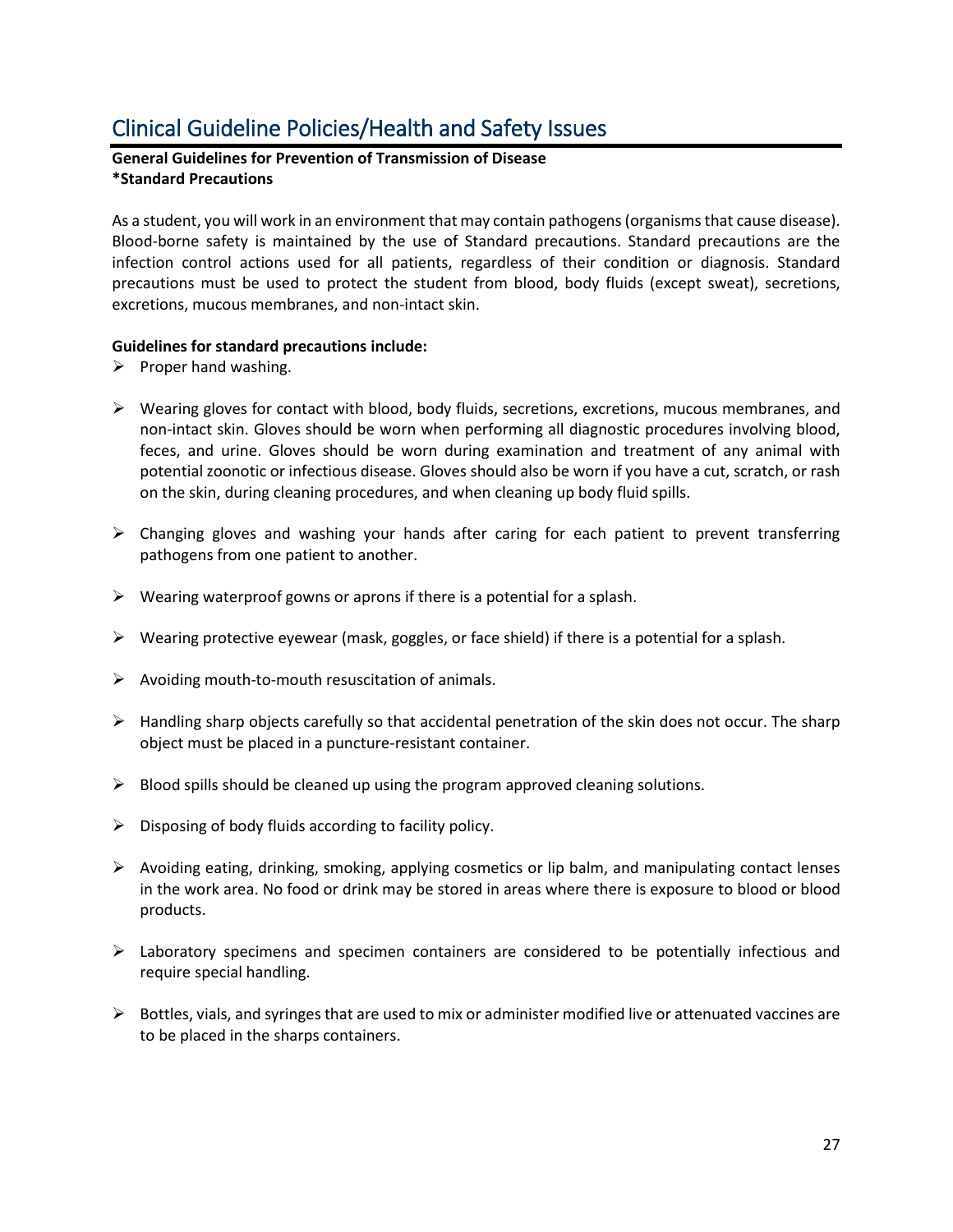### **Post-exposure Protocol for Prophylaxis of any Animal Bite or Laceration to Skin & other Potentially Infectious Occurrences/Materials.**

The use of personal protective equipment, appropriate restraint, and proper work practices will be continually reinforced between faculty and students to prevent exposure to fractious animals and other potentially infectious materials. However, the following responses should be followed in the event of a bite, laceration, possible cross- contamination, or any other injury:

### **Initial Response to Exposure:**

- $\checkmark$  Notify a staff or instructor as soon as possible.
- $\checkmark$  Immediately apply first aid as appropriate.
- $\checkmark$  Allow to bleed freely: clean with 70% alcohol (for needle stick/puncture injury)
- $\checkmark$  Wash thoroughly with soap and water.
- $\checkmark$  Mucous Membrane: Flush copiously with water.
- $\checkmark$  Eyes: Irrigate and/or flush copiously with water.
- $\checkmark$  Open and profusely bleeding wounds should be covered and pressure applied to control bleeding.
- $\checkmark$  Locate the SDS (Safety Data Sheets) if exposure to a drug or chemical occurred with injury. SDS sheets can be found under the quick links on the SRTC homepage and searching for Building B - Veterinary Technology.

### **Document the Incident, Including:**

- $\checkmark$  Route of exposure
- $\checkmark$  How and when exposure occurred
- $\checkmark$  Source of the animal
- $\checkmark$  Reporting exposure immediately to your instructor

# <span id="page-27-0"></span>Vet Tech Student Pet Policy

Student's pets, on certain occasion, will be allowed to come to class with students. However, the program has limited housing, so the following rules or guidelines apply for bringing student pets to school:

- $\cdot \cdot$  The student must obtain permission from ALL instructors. Permission will be granted on an individual basis.
- Permission to bring a pet is on a DAILY basis. There will be no blanket permissions allowing a student to bring a pet to school for multiple days.
- $\div$  The student MUST keep the pet on a leash or in a carrier at all times, except while in a cage or pen.
- $\cdot \cdot$  The student is responsible for the feeding and care of their pet and also for cleaning any cages, pens, etc. at least three times daily.
- $\div$  Failure of the student to follow the rules may make them ineligible to bring their pets to school.

\*\*\*\*\*Due to liability reasons, we cannot house and/or treat stray animals unless they have originated from TTCHS. We are also unable to permit emotional support animals to regularly attend classes with students.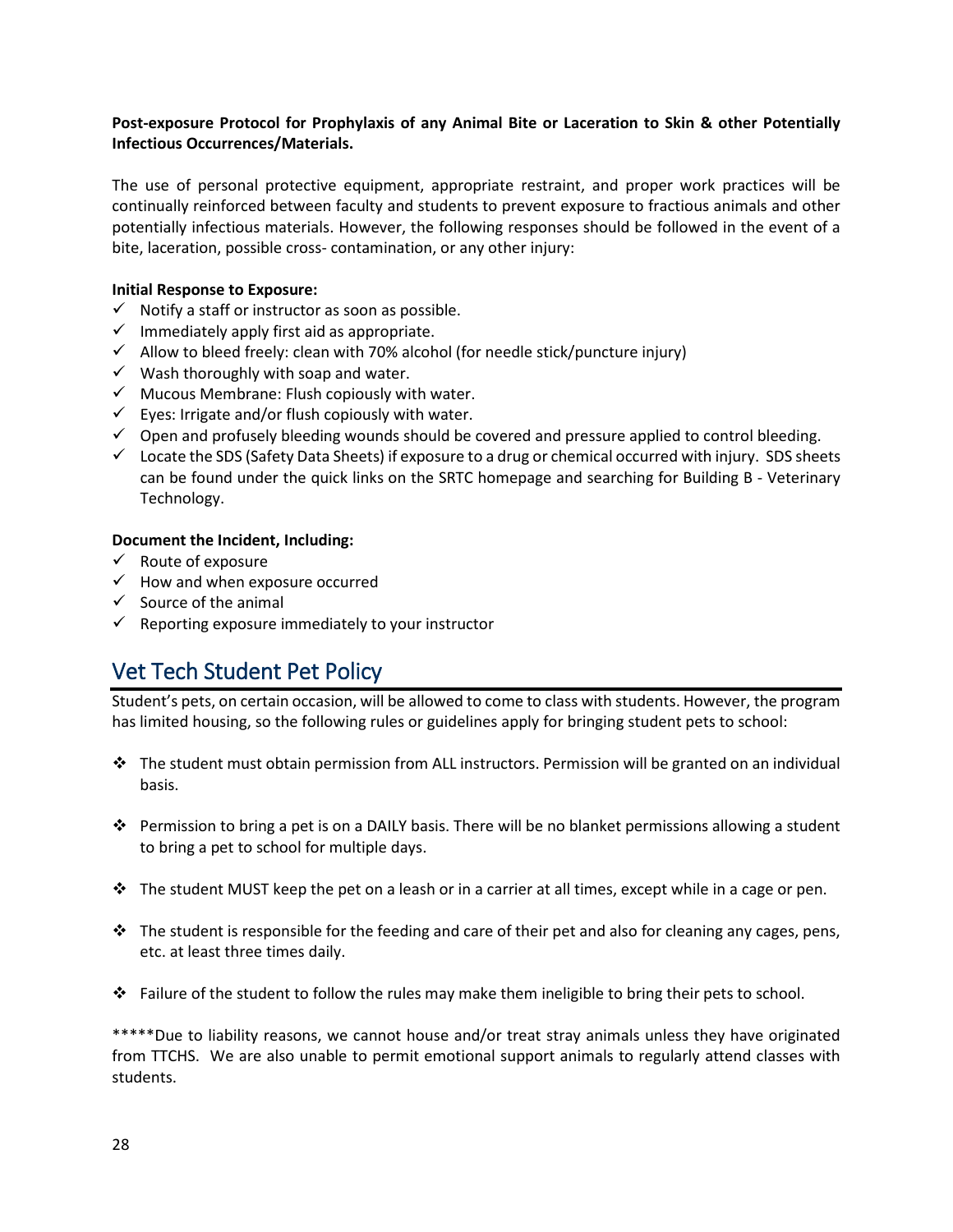# <span id="page-28-0"></span>Health and Safety Issues

**Students will be required to have a physical exam form completed by their primary care physician.** The date for turning in this document will be announced.

### Splenectomized and Immunocompromised Individuals

(See Splenectomy/ Immunocompromised Declaration Form)

*Capnocytophaga canimorsus* is an organism usually transmitted via dog bites and is fatal to splenectomized persons. For this reason, students who have had their spleen removed will not be allowed to enroll in the Veterinary Technology Program.

Immunocompromised people may also be susceptible to *Capnocytophaga canimorsus*. Such individuals should consult with their personal physicians prior to enrolling in the program to determine their individual risk factor.

### Vaccinations

Immunity to measles, mumps, rubella, rabies, and tetanus must be documented by either:

- a. written documentation providing evidence of current immunization for each organism;
- b. laboratory results verifying immunity;
- c. declination of rabies vaccine document signed by student.

### Special Vaccination Considerations

### **Rabies**

Rabies is a preventable viral disease of mammals most often transmitted through the bite of a rabid animal. Rabies virus infects the central nervous system, causing encephalopathy, and ultimately death. Pre-exposure rabies vaccination is recommended for persons in high-risk groups, such as veterinarians, veterinary technicians, animal handlers, and laboratory workers.

Although pre-exposure vaccination does not eliminate the need for additional medical attention after a rabies exposure, it simplifies therapy by eliminating the need for human rabies immune globulin (HRIG) and decreasing the number of vaccine doses needed, and it minimizes adverse reactions to multiple doses of vaccine. It may enhance immunity in persons whose post-exposure therapy might be delayed. **It may provide protection to persons with unapparent exposures to rabies.**

Pre-exposure prophylaxis consists of three doses of rabies vaccine given on days 0, 7, and 21 or 28. The need for booster vaccines is variable from individual to individual and is based on the individual's level of estimated protection (titer). In endemic areas, all veterinary healthcare professionals should have their serum evaluated for rabies antibodies titers every other year as recommended by the Center for Disease Control (CDC) Advisory Committee on Immunization Practices (ACIP).

*All students enrolled in the Veterinary Technology Program are required to have proof of pre-exposure rabies vaccination and/or proof of a protective titer (where appropriate), or sign a waiver of Rabies Vaccination. If the waiver is not selected, students must provide proof of rabies vaccination or a protective titer against rabies prior to enrolling in any class with the potential of exposure to rabies.*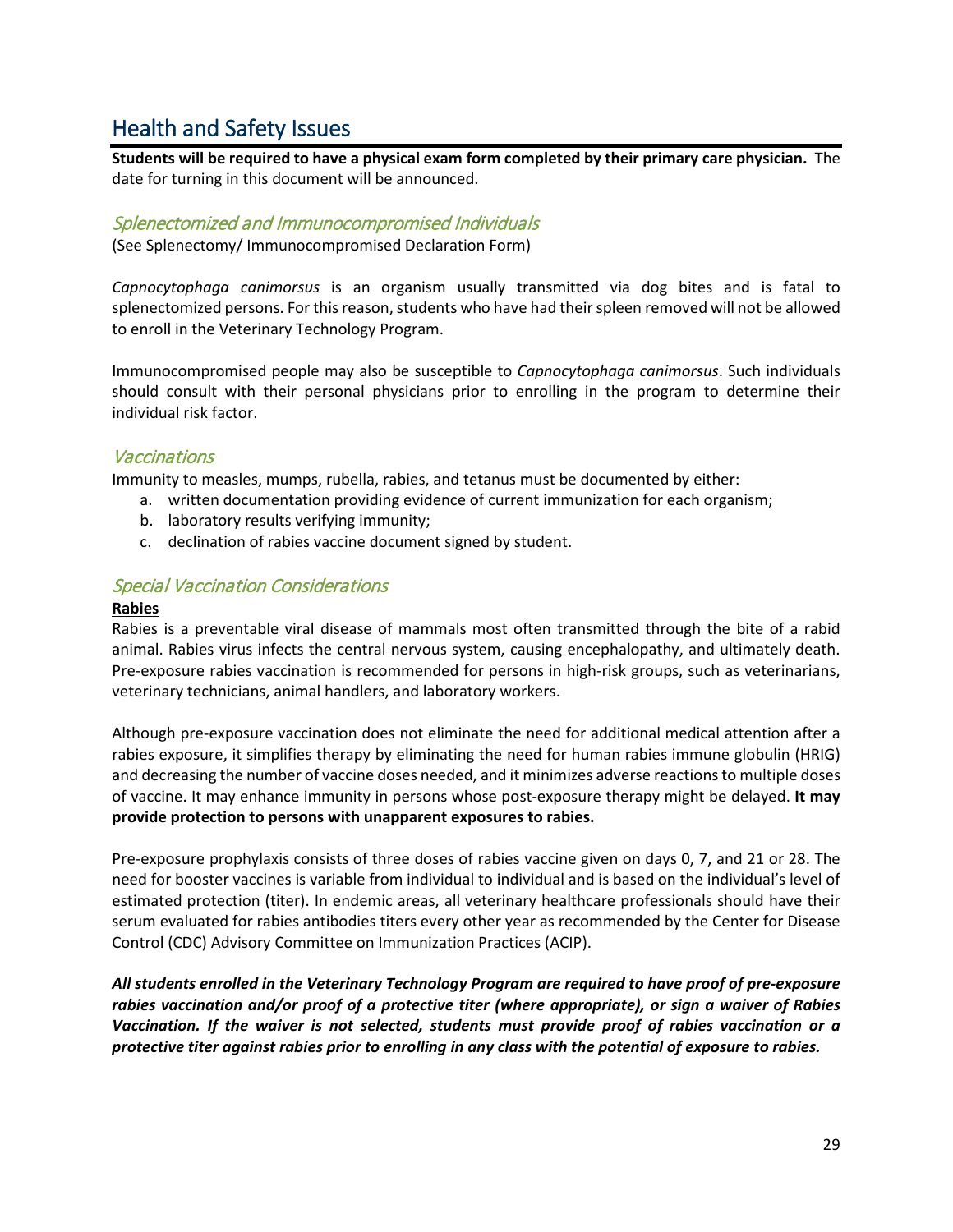### **Tetanus**

Tetanus is an acute, often fatal, disease caused by an exotoxin produced by *Clostridium tetani*. It is characterized by generally rigidity and convulsive spasms of skeletal muscles. The muscle stiffness usually involves the jaw (lockjaw) and neck, and then becomes generalized. Seizures and death may occur. *Clostridium tetani* is a bacterial organism widely distributed in soil and in the intestine and feces of horses, sheep, cattle, dogs, cats, rats, guinea pigs, and chickens. The organism usually enters the body through an open wound. Persons who received childhood tetanus toxoid vaccines (DTP) typically only receive booster vaccines every 10 years.

*All students enrolled in the Veterinary Technology Program are required to have proof of tetanus toxoid immunization. Students must provide proof that they have received a tetanus toxoid immunization within 8 years prior to October 15th of their first academic semester in the Veterinary Technology Program.*

# <span id="page-29-0"></span>Graduation Requirements

The completion of the required courses of the Veterinary Technology Program enables a student to graduate. The student must have passed each required course with a grade of "C" or better. Courses must be completed within 3 years of the initial start date of the occupational classes (VETT) of the program.

# <span id="page-29-1"></span>Licensure Eligibility

The Veterinary Technology Program of Southern Regional Technical College has received full accreditation from the American Veterinary Medical Association (AVMA) accreditation Committee on Veterinary Technician Education and Activities (CVTEA). *Questions concerning College Accreditation status may be directed to:*

### **Julie Horvath** CVTEA Program Coordinator Center for Veterinary Medical Education Accreditation American Veterinary Medical Association 1931 N. Meacham Road Schaumburg, IL 60173 800-248-2862 ext. 6624 [jhorvath@avma.org](mailto:jhorvath@avma.org)

Program graduates receive the Associate of Applied Science degree, are eligible to sit for the Veterinary Technician National Examination, and are qualified to apply for credentials as a Registered Veterinary Technician in the state of Georgia.

# <span id="page-29-2"></span>Client/Patient/Owner Policy and use of Social Media

All client/patient information is confidential. Any case/patient/client of this college or any institution/organization that a student from this program has interaction with as student of Southern Regional Technical College is to be kept confidential. Any breach of this confidentiality is unethical and illegal. The Veterinary Technology department adheresto the guidelines established by Southern Regional Technical College.

Any student violating this confidentiality through in-person conversation or through the use of social media will be subject to dismissal from the program with no eligibility to return. Social media refers to the means of interactions among people in which they create, share, and exchange information and ideas in virtual communities and networks.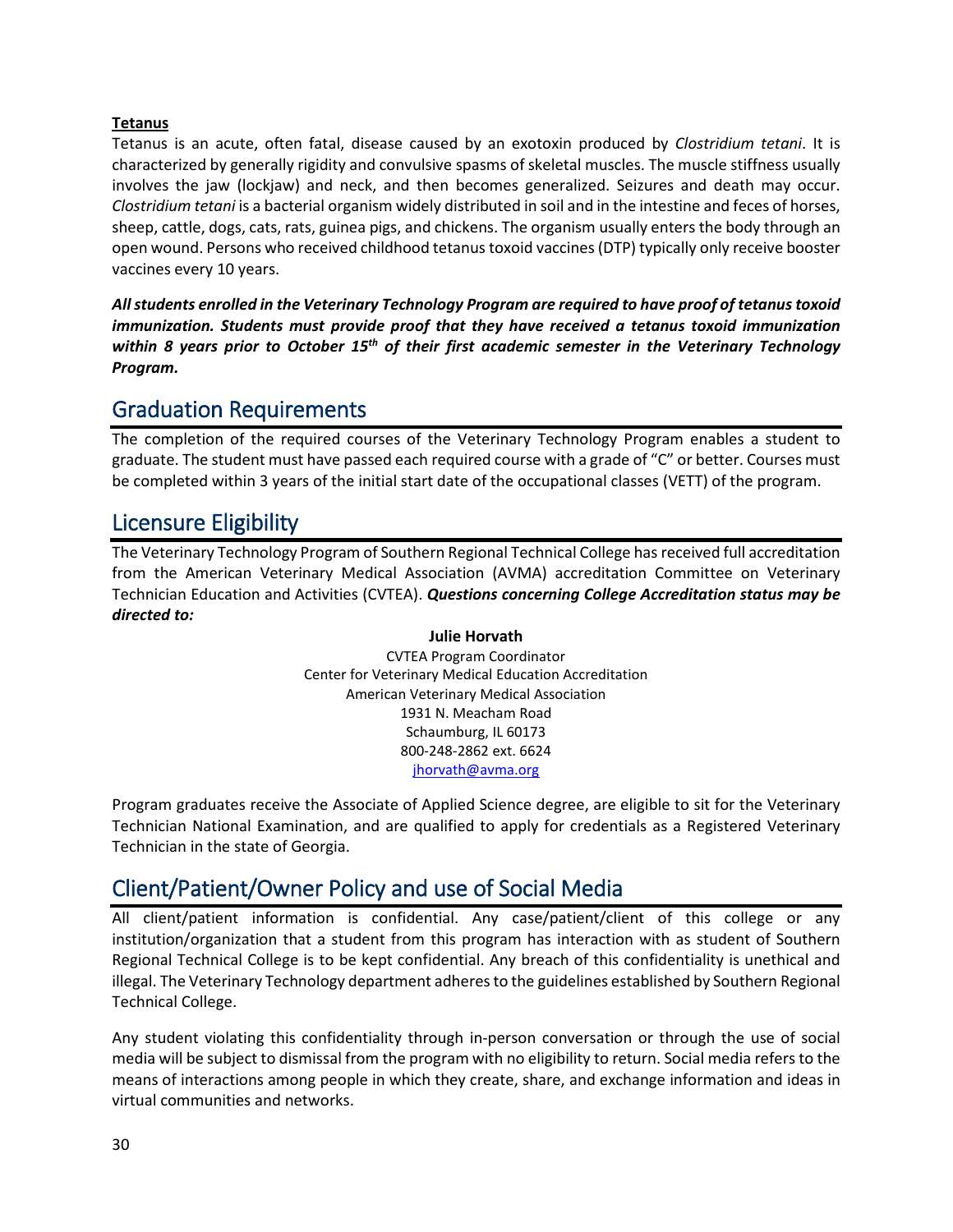

**Associate Degree in Veterinary Technology Program** Statement of Declination of Rabies Vaccination

<span id="page-30-0"></span>*To be signed only by those individuals that are not vaccination and desire to continue in the Veterinary Technology Program.*

I, \_\_\_\_\_\_\_\_\_\_\_\_\_\_\_\_\_\_\_\_\_\_\_\_\_\_\_\_\_\_\_\_\_\_\_\_\_\_\_\_\_\_\_\_\_\_\_\_\_\_, understand that Rabies is a significant risk factor in the United States and that veterinary health care workers are especially at risk for contracting this disease. I understand that Rabies is preventable by immunization. However, my signature on this statement indicates that I wish to refuse the Rabies vaccine and that I release Southern Regional Technical College from any and all responsibility should I contract or become exposed to rabies.

\_\_\_\_\_\_\_\_\_\_\_\_\_\_\_\_\_\_\_\_\_\_\_\_\_\_\_\_\_\_\_\_\_\_\_\_\_\_\_\_\_\_\_\_\_\_\_\_\_\_\_ \_\_\_\_\_\_\_\_\_\_\_\_\_\_\_\_\_\_\_\_\_\_\_\_\_

\_\_\_\_\_\_\_\_\_\_\_\_\_\_\_\_\_\_\_\_\_\_\_\_\_\_\_\_\_\_\_\_\_\_\_\_\_\_\_\_\_\_\_\_\_\_\_\_\_\_\_ \_\_\_\_\_\_\_\_\_\_\_\_\_\_\_\_\_\_\_\_\_\_\_\_\_

Student's Signature Student ID#

Signature of Authorized Technical College Official Date

*If submitted, this form becomes a permanent part of the student's file maintained by the Veterinary Technology Program student files.*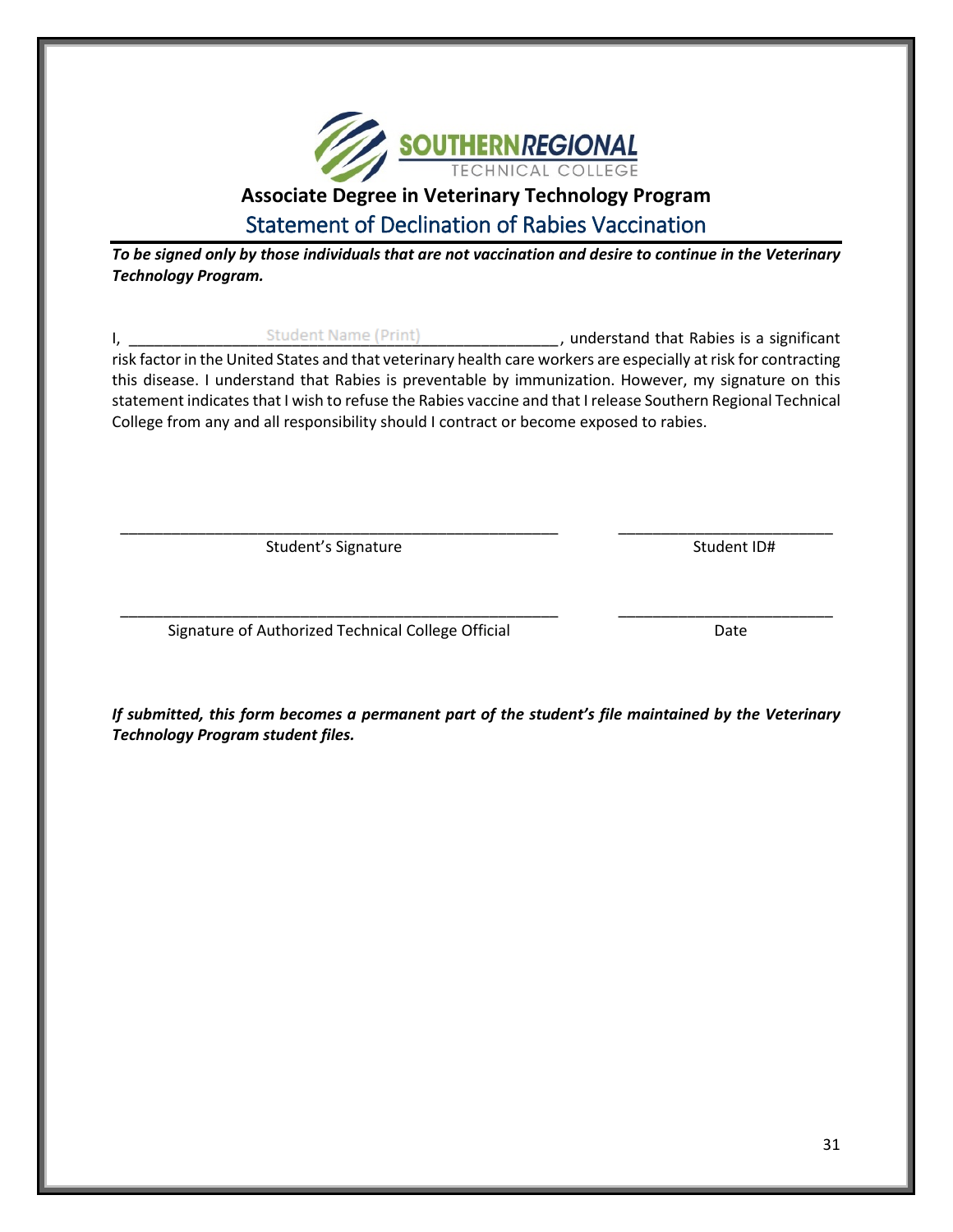**----Page Intentionally Left Blank----**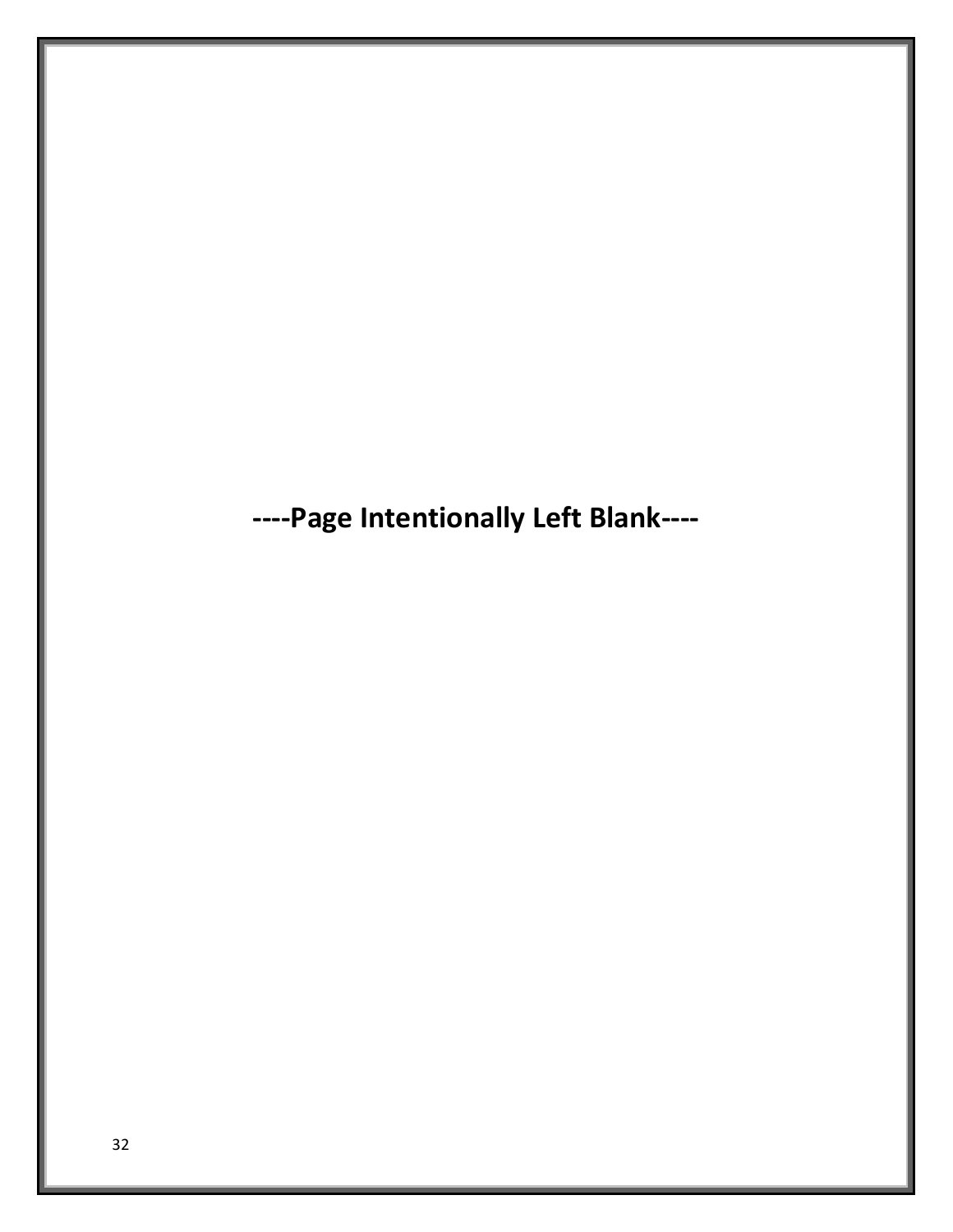

**Associate Degree in Veterinary Technology Program**

# Personal Data Sheet

<span id="page-32-0"></span>

|                                                                                                     |  | Alt Phone: ( ) ____________________ |
|-----------------------------------------------------------------------------------------------------|--|-------------------------------------|
|                                                                                                     |  |                                     |
|                                                                                                     |  |                                     |
|                                                                                                     |  |                                     |
|                                                                                                     |  |                                     |
|                                                                                                     |  |                                     |
|                                                                                                     |  |                                     |
| <b>Veterinary Assisting/Nursing Experience</b>                                                      |  |                                     |
|                                                                                                     |  |                                     |
|                                                                                                     |  |                                     |
|                                                                                                     |  |                                     |
|                                                                                                     |  |                                     |
|                                                                                                     |  |                                     |
|                                                                                                     |  |                                     |
| In Case of Emergency                                                                                |  |                                     |
|                                                                                                     |  |                                     |
| Home Phone: ( )                                                                                     |  | Work Phone: ( ) _________________   |
| If submitted, this form becomes a permanent part of the student's file maintained by the Veterinary |  |                                     |

*Technology Program student files.*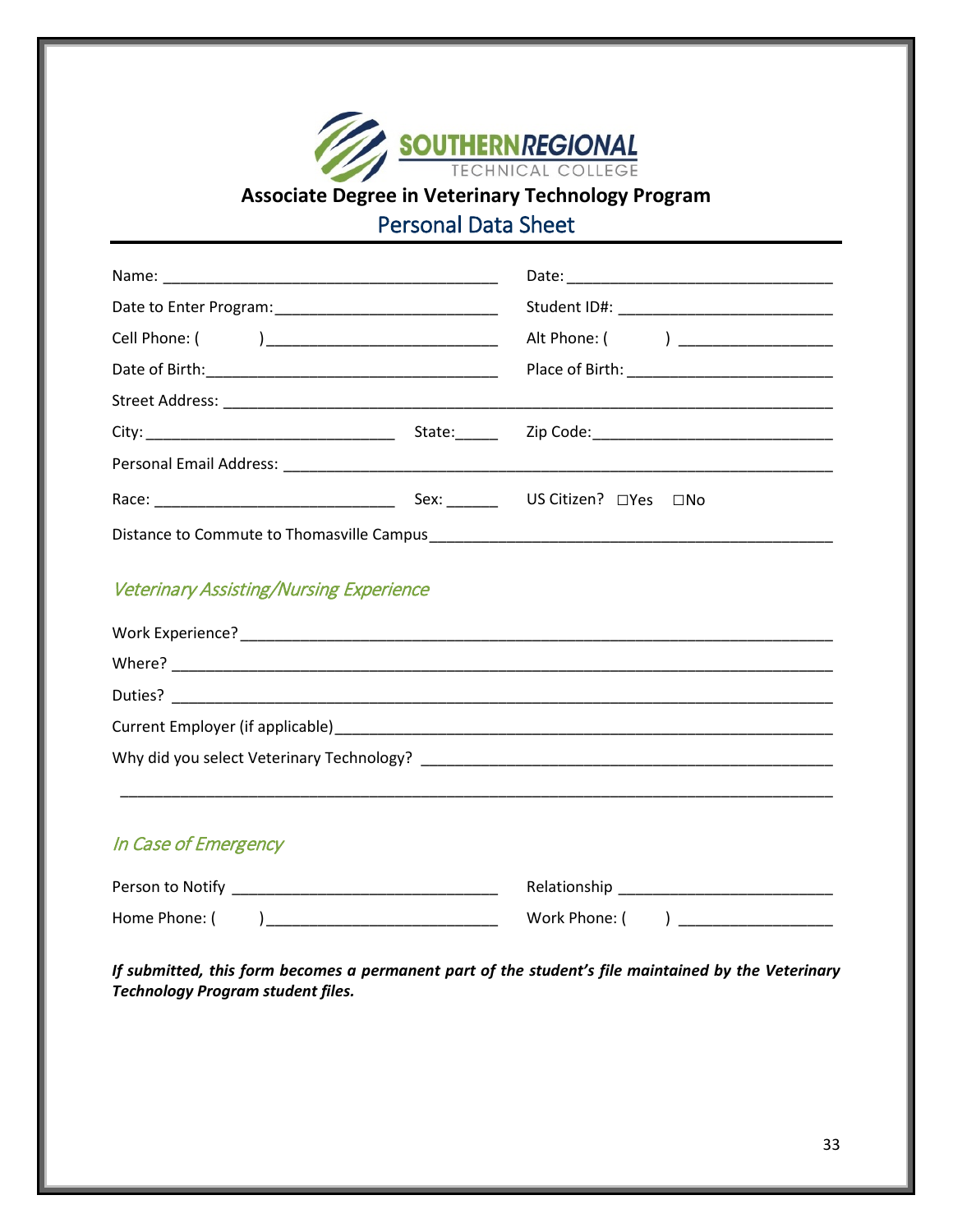**----Page Intentionally Left Blank----**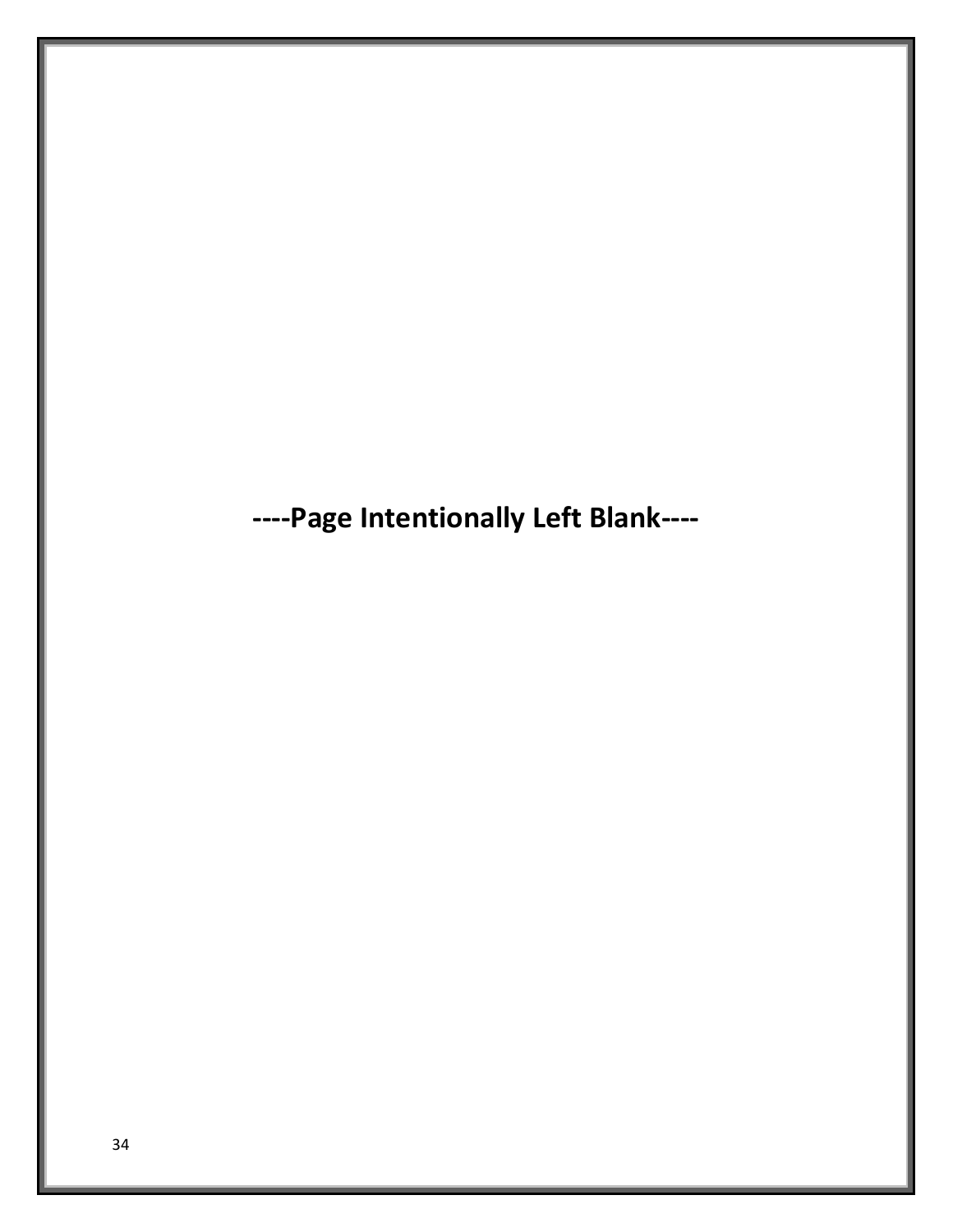

# **Associate Degree in Veterinary Technology Program** Hazardous Exposure and Risk Policy

<span id="page-34-0"></span>Participating in the veterinary occupational field incurs the risk of exposure to health hazards of which male and female students should be aware. These types of exposure will occur on a routine basis during their education. Female students who are pregnant while enrolled in the SRTC Veterinary Technology Program are urged to consult their physician concerning the inherent risks to both the mother and unborn child of participating in veterinary related activities. **Exposure to formaldehyde, infectious agents, anesthetic and pharmaceutical agents, chemicals, pesticides, or radiation during pregnancy can interfere with normal fetal development. In addition to exposure to these agents, physical injury may result from accidents (bites, falls, needle sticks), infections (from bites or scratches, methicillin-resistant staphylococci (MRS)), allergic reactions, heavy lifting and physical strain. All of the aforementioned hazards pose a health risk to both male and female students.** (More information may be found on the Southern Regional Home Page under Quick Links – Material Safety Data Sheets)

The student is not required to inform teaching faculty of pregnancy. If accommodations are deemed necessary through consultation with the student's physician, then all requests for accommodation must be addressed through disability services. The accommodations provided will be determined by disability services after review of doctor's instructions. The options available to the student to fulfill the educational requirements of the program are as follows:

- 1. Remain enrolled in the program and continue full course work with any accommodations determined by disability services.
- 2. The student may voluntarily withdraw from the veterinary technician program. If she leaves in good academic standing and provides at least 3 months' notice, she will be readmitted to the program at the beginning of the semester that was not completed, on a space available basis.

This policy is meant to allow the pregnant student to make an informed decision about the risks and benefits of continuing the program while pregnant. Although it is both the policy and practice of the SRTC Veterinary Technology Program to offer the utmost in safety precaution for its students, Southern Regional Technical College or its affiliates will not be responsible for injury to either the mother or child due to hazard exposure during pregnancy.

Information regarding a student leaving because of pregnancy will be held at the level of confidentiality requested by the student.

I have received and read the above risk policy, understand the content, and agree to comply with it.

| <b>Student Signature:</b>   | Date: |
|-----------------------------|-------|
| Parent/Guardian (under 18): | Date: |

*If submitted, this form becomes a permanent part of the student's file maintained by the Veterinary Technology Program student files.*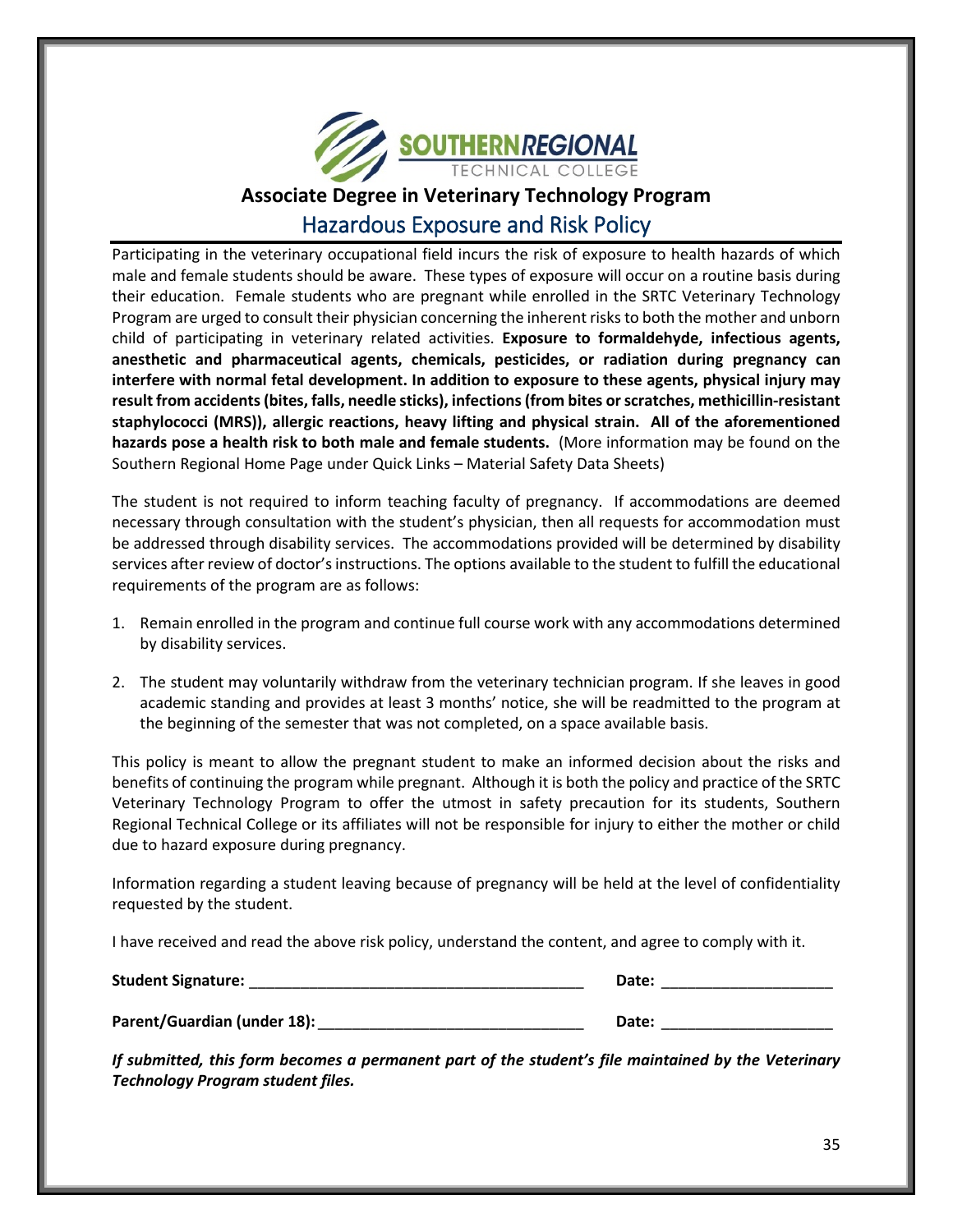**----Page Intentionally Left Blank----**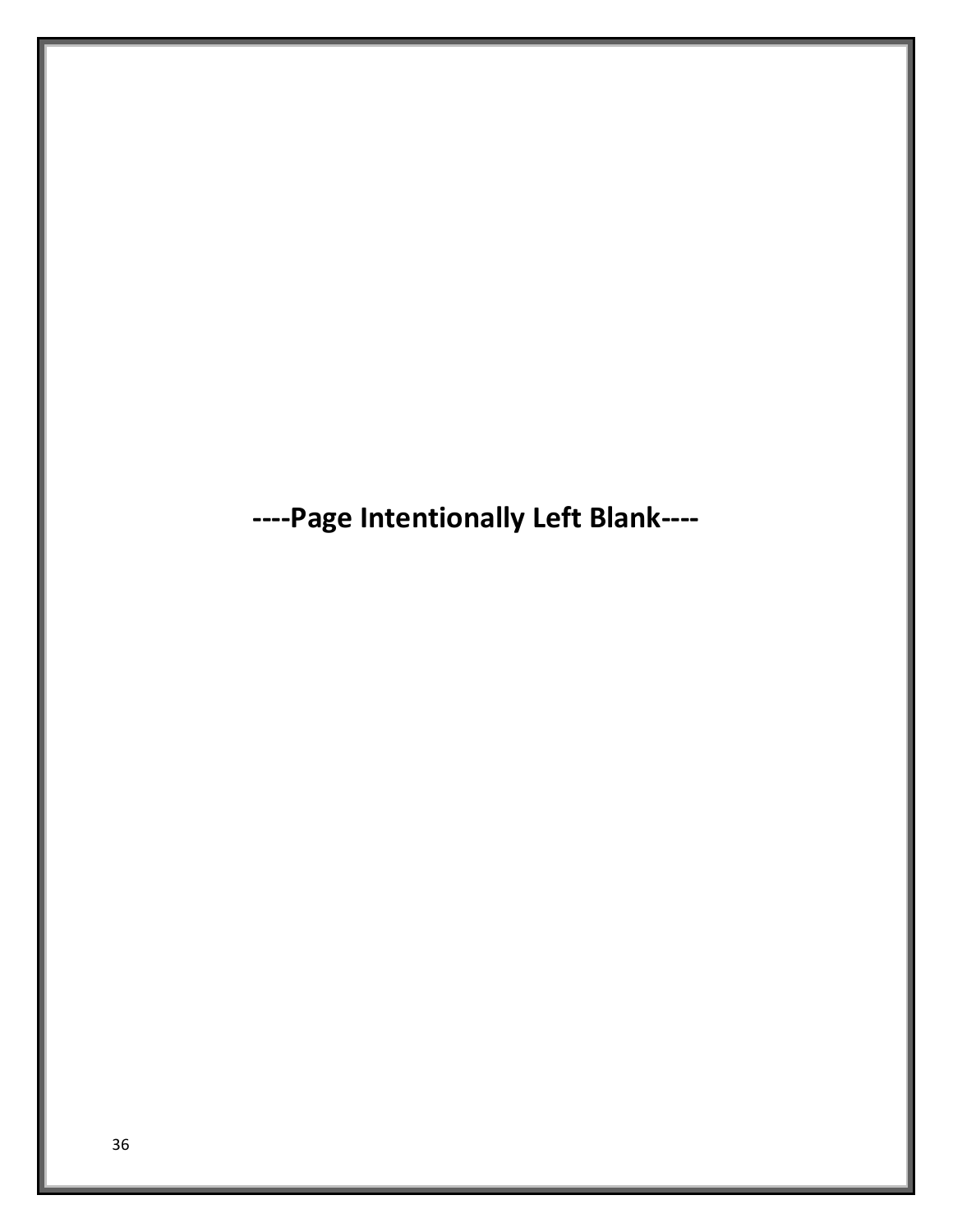

### <span id="page-36-0"></span>**Associate Degree in Veterinary Technology Program** Verification of Receipt of the Veterinary Technology Program Student Handbook

My signature below indicates that I have received a copy of the Veterinary Technology Program Student Handbook. I understand that I am responsible for reading **ALL** the information contained within this document, as well as the SRTC Catalog**/**Handbook. If I have questions regarding any of the information in these documents, it is my responsibility to seek clarification with a Veterinary Technology instructor**/**advisor. I also understand that I must abide by the regulations contained in these specified documents.

| Student's Name:  |  |
|------------------|--|
|                  |  |
| SRTC School ID#: |  |
|                  |  |

Student's Signature: \_\_\_\_\_\_\_\_\_\_\_\_\_\_\_\_\_\_\_\_\_\_\_\_\_\_\_\_\_\_\_\_\_\_\_\_\_\_ Date: \_\_\_\_\_\_\_\_\_\_\_\_\_\_\_\_\_\_\_\_

*This form becomes a permanent part of the student's file maintained by the Veterinary Technology Program student files.*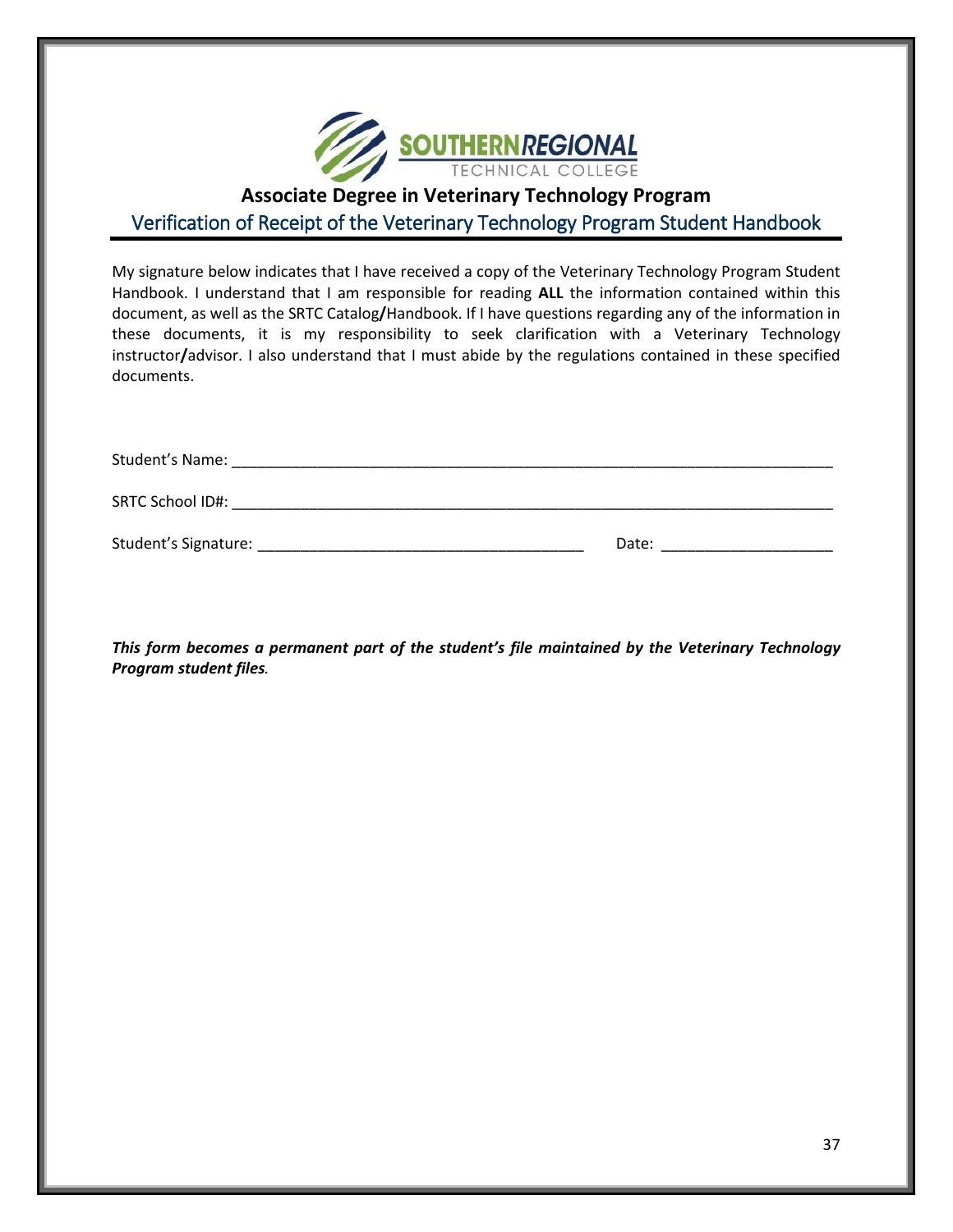**----Page Intentionally Left Blank----**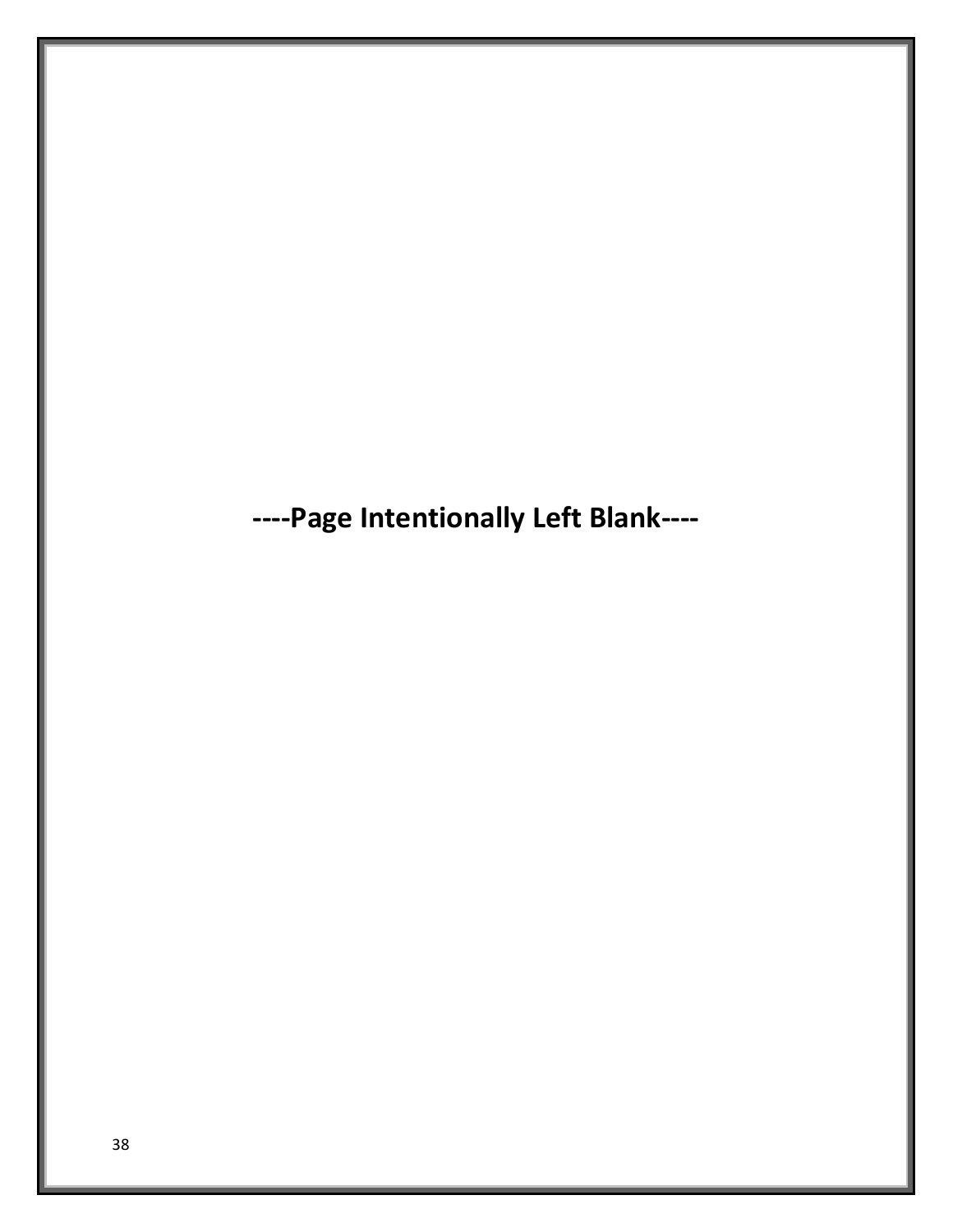

### **Associate Degree in Veterinary Technology Program**

# <span id="page-38-0"></span>Disciplinary Action Statement on All Forms of Academic Dishonesty

As defined in the Southern Regional Technical College Student Handbook Student Responsibilities**/**Code of Discipline Section J. 1-3 (cheating, plagiarism, collusion, and falsification of information) includes but is not limited to:

- Cheating by giving or receiving aid on examinations or other written assignments.
- Stealing course or examination materials.
- Plagiarism or submission of another's ideas or papers (whether purchased, borrowed, or otherwise obtained) as the student's own work. "Plagiarism" is defined as using someone else's ideas or words without using quotation marks and**/**or giving credit by citation or source(s).
- Falsifying records of any kind.
- Fabricating information such as data for a lab report.
- Using unauthorized notes, materials, or equipment (including programmable calculators during an examination)
- Knowingly and intentionally assisting another student in commission of any of the above.

If a student is engaged or noted to have engaged in any act of academic dishonesty, the first act will result in the student receiving a zero or a "U" on that academic material. In addition, the student will receive counseling on the act of academic dishonesty.

If the student is engaged or noted to have been engaged in a second act of academic dishonesty, the student will automatically fail the course and will be immediately withdrawn from the course and the Veterinary Technology Program.

I, The student Name (Print) **Example 20 and Student Name (Print)** , have read and understand the Academic Dishonesty Policy as defined in the Southern Regional Technical College—Student Handbook: Student Responsibilities/Code of Discipline—IV. General Code of Discipline—Section J. 1-3 and agree to the Disciplinary Action Statement if engaged or noted to have been engaged in any act of Academic Dishonesty.

| Academic Semester:        |       |
|---------------------------|-------|
| <b>Student Signature:</b> | Date: |
| Instructor Signature:     | Date: |

*This form becomes a permanent part of the student's file maintained by the Veterinary Technology Program student files.*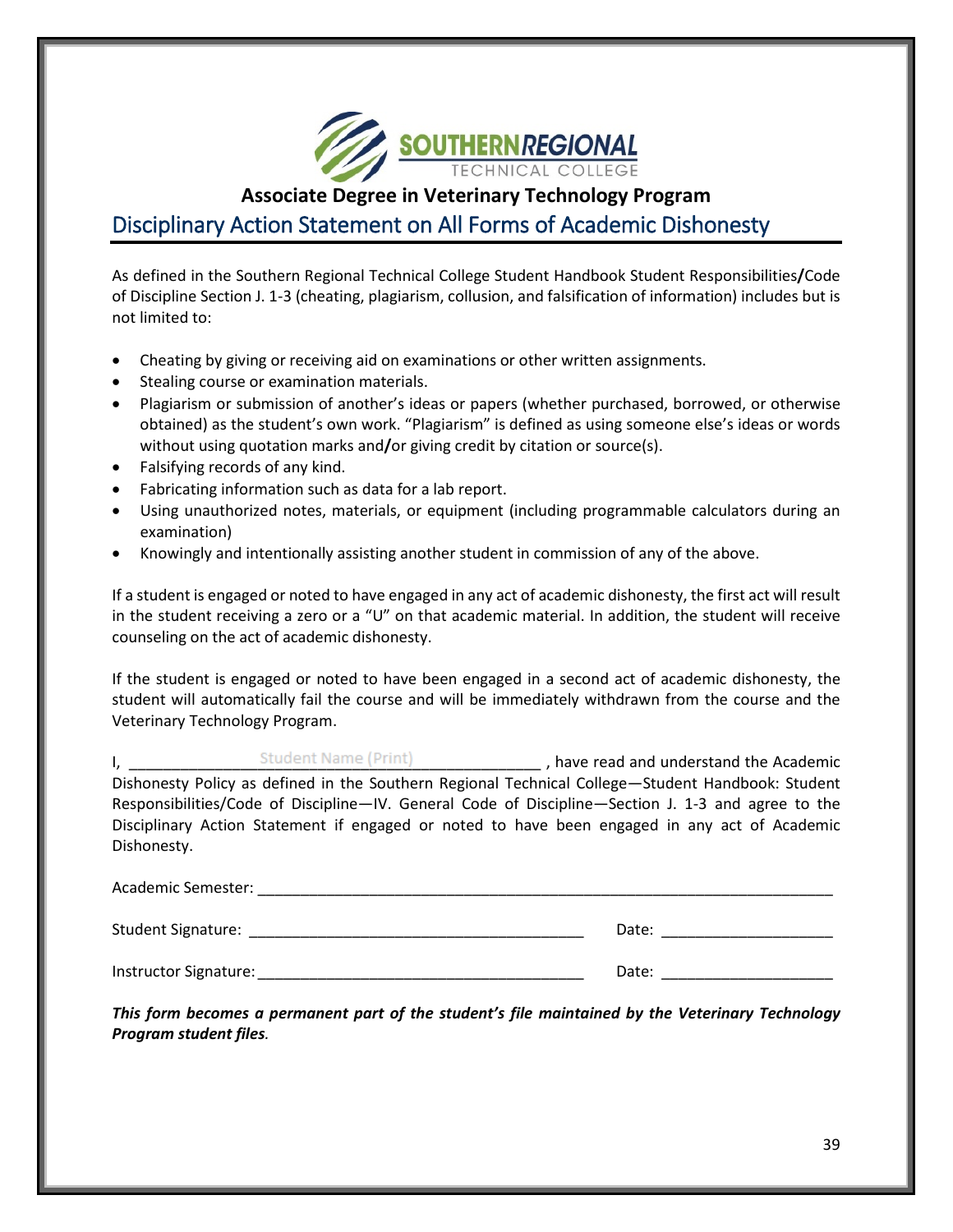**----Page Intentionally Left Blank----**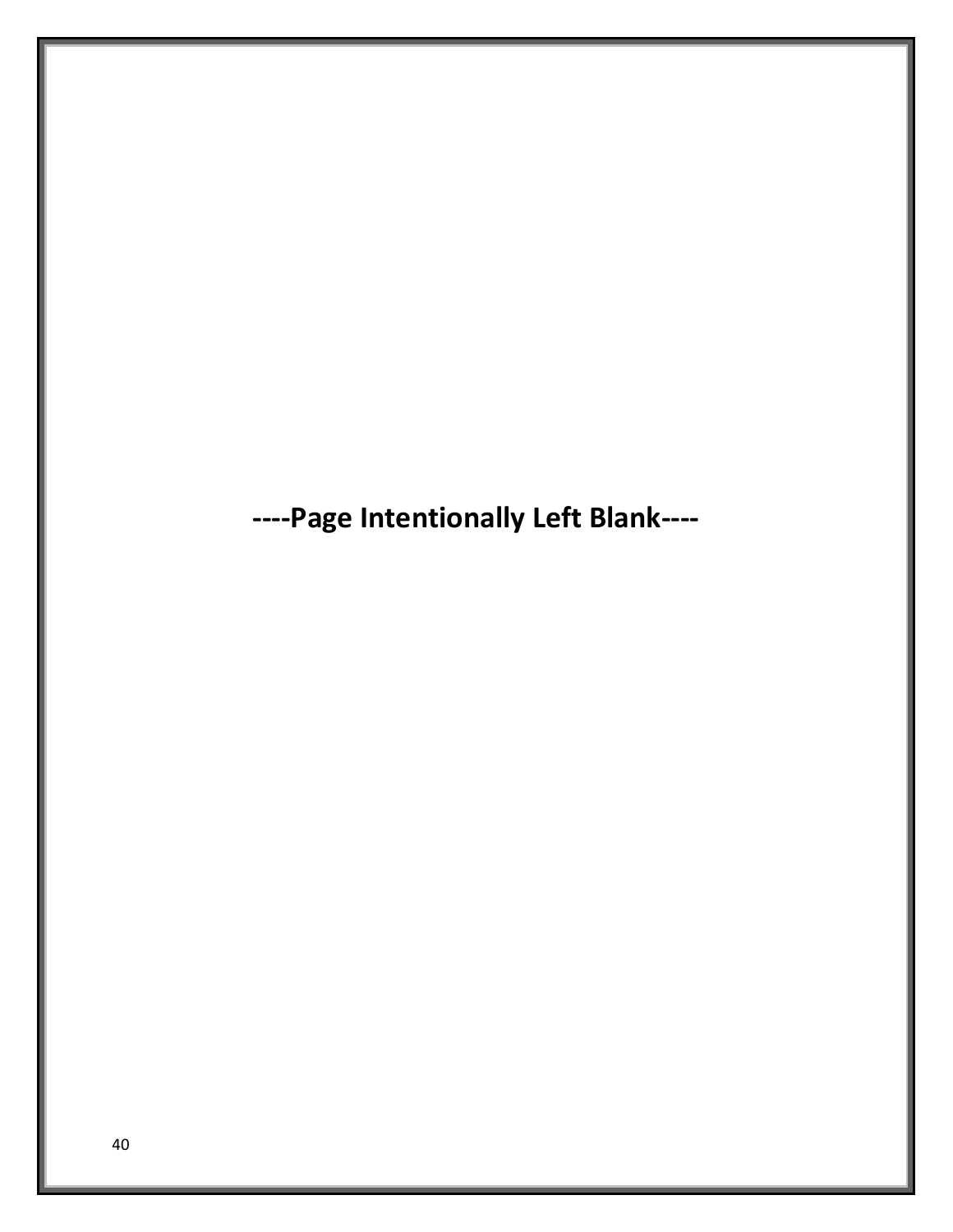

# <span id="page-40-0"></span>**Associate Degree in Veterinary Technology Program** Notice to Students/Authorization to Release Background Information

I, \_\_\_\_\_\_\_\_\_\_\_\_\_\_\_\_\_\_\_\_\_\_\_\_\_\_\_\_\_\_\_\_\_\_\_\_\_\_\_\_\_\_\_\_\_\_\_\_ , understand that, being a student in the Veterinary Technology Program of Southern Regional Technical College (SRTC), an investigation of my background may be conducted, which may include but is not limited to, a review and/or verification of my criminal history records, motor vehicle/driver's history records, education records, references, consumer credit reports, and information of any conviction or **plea of nolo contendere** for any crime, including drug-related offenses and traffic offenses (e.g., driving under the influence) where the fine was greater than \$35.00.

I understand that the information obtained will not be used in violation of any federal or state law, rule, or regulation, and that before any adverse is action is taken based upon a review/the results background information, I will be provided with a copy of the report. I understand that any information obtained during the investigation, including the falsification and/or misrepresentation of any statement of material fact in the student handbook or other required forms, may remove me permanently from the Southern Regional Technical College Veterinary Technology Program, and if so, I will receive no diploma or credit for participation.

I understand that my consent for a background investigation is voluntary; however, I also acknowledge that my refusal to provide such authorization will remove me from the Southern Regional Technical College Veterinary Technology Program. In recognition of this requirement, I hereby authorize Southern Regional Technical College to obtain any criminal history information (including motor vehicle/driver's history) that may be maintained on me by any federal, state, or local criminal justice agency. I further permit SRTC to obtain information pertaining to my education or declared work experience.

I fully release SRTC and its employees. I also understand that as a student of Southern Regional Technical College Veterinary Technology Program, I am required to report all arrest(s) and subsequent disposition of such arrest(s), e.g., dismissal, convictions, etc., to Southern Regional Technical College Veterinary Technology Program faculty within forty-eight (48) hours of or two (2) business days following the date of the arrest and/or final disposition.

Signature: \_\_\_\_\_\_\_\_\_\_\_\_\_\_\_\_\_\_\_\_\_\_\_\_\_\_\_\_\_\_\_\_\_\_\_\_\_\_\_\_\_\_\_\_\_\_ Date: \_\_\_\_\_\_\_\_\_\_\_\_\_\_\_\_\_\_\_\_

*This form becomes a permanent part of the student's file maintained by the Veterinary Technology Program student files.*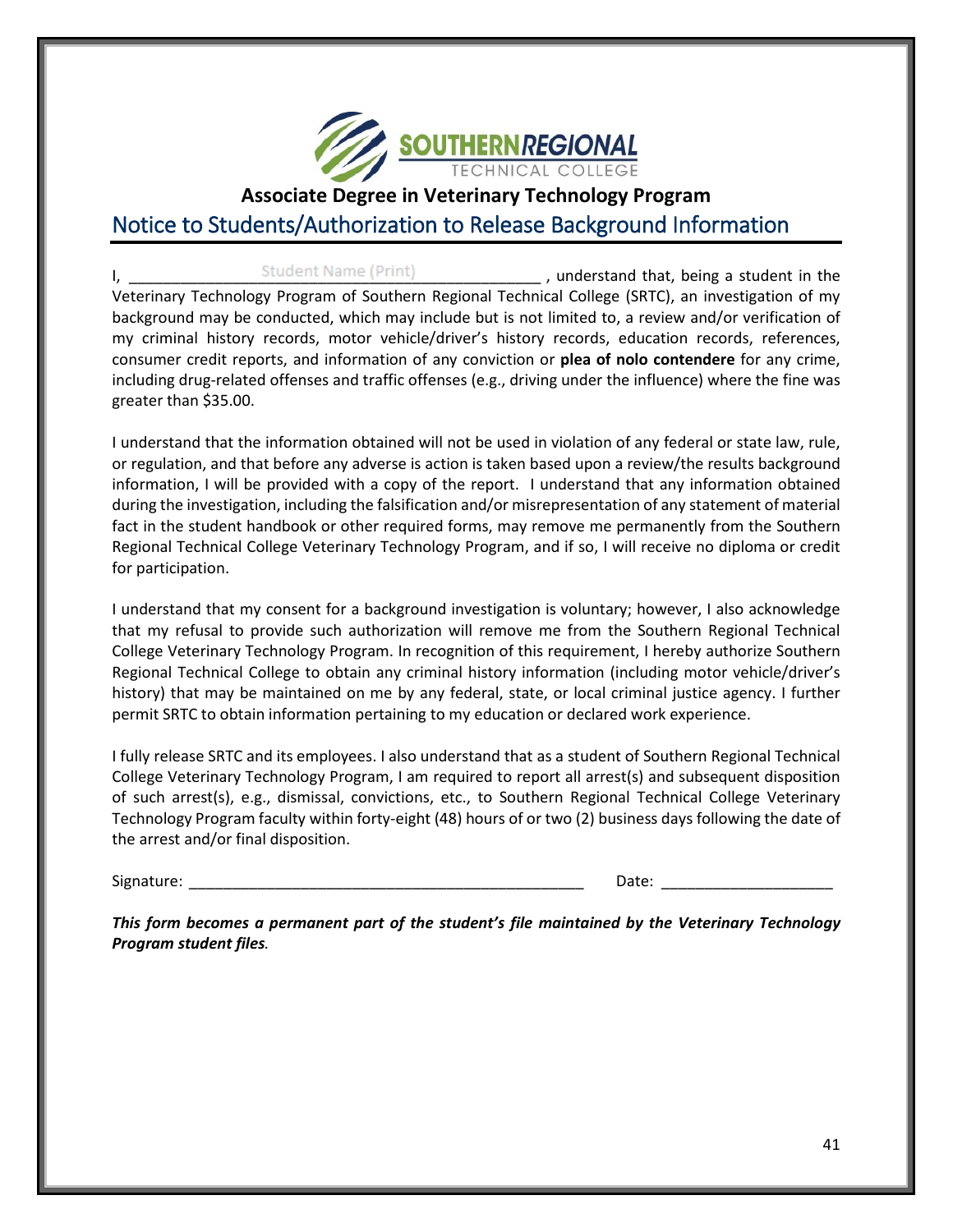**----Page Intentionally Left Blank----**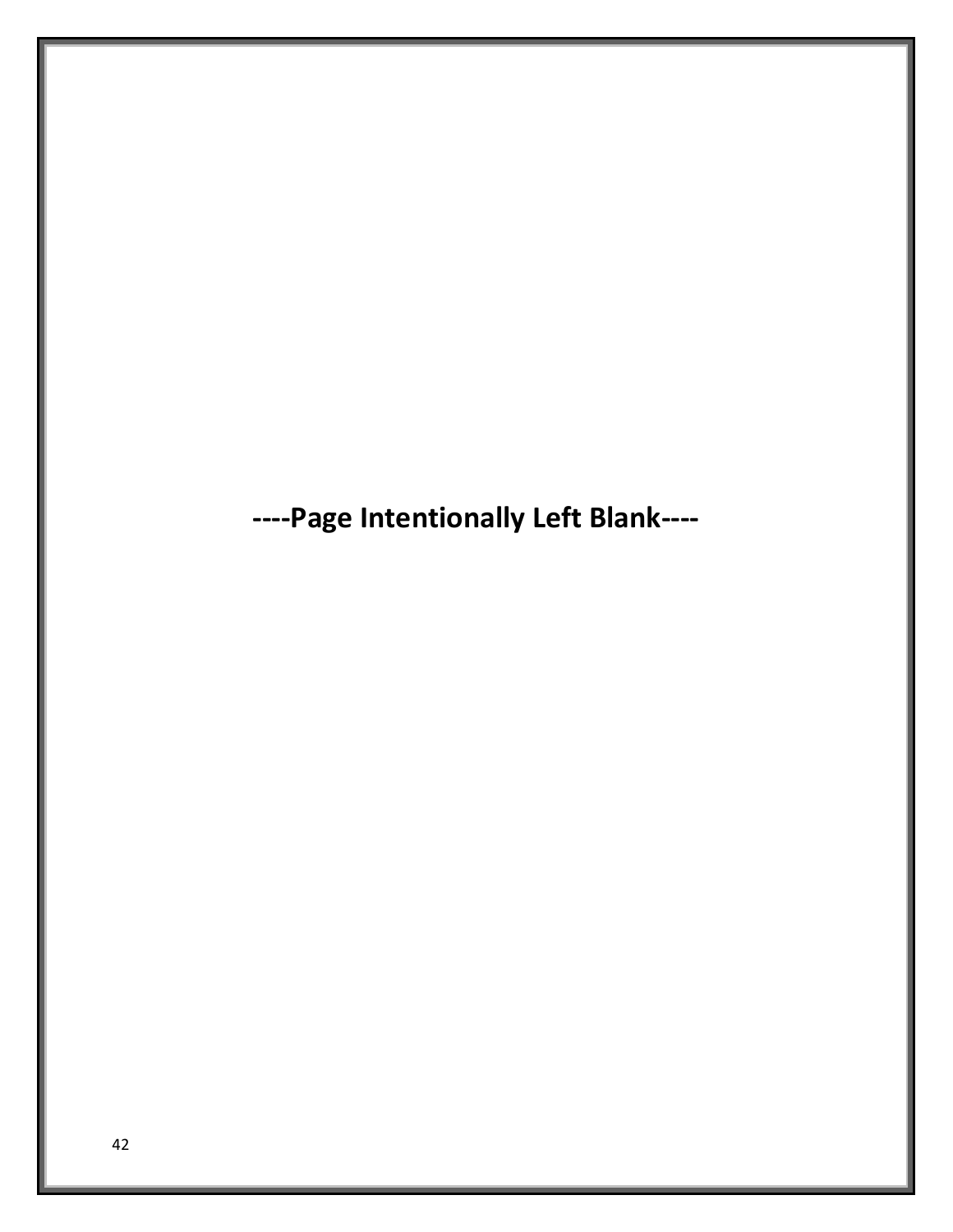

Drug Testing Policy

<span id="page-42-0"></span>I, \_\_\_\_\_\_\_\_\_\_\_\_\_\_\_\_\_\_\_\_\_\_\_\_\_\_\_\_\_\_\_\_\_\_\_\_\_\_\_\_\_\_\_\_\_\_\_\_ , a student in the Veterinary Technology program of Southern Regional Technical College, am aware that the Veterinary State Licensing Board, this Veterinary Technology program, and our laboratory and clinical partners may require students to complete drug testing prior to participating in laboratories, internships, externships, practicums, and/or clinical rotations or at any time during enrollment. The costs associated with said background checks or drug testing will be the responsibility of the enrolled student.

I am also aware that the results of the test or my refusal to submit to testing could result in my expulsion from the Veterinary Technology program and would prevent my graduation from this program.

Name (Printed):\_\_\_\_\_\_\_\_\_\_\_\_\_\_\_\_\_\_\_\_\_\_\_\_\_\_\_\_\_\_\_\_\_\_\_\_\_\_\_\_\_\_\_\_\_\_\_\_\_\_\_\_\_\_\_\_\_\_\_\_\_\_\_\_\_\_\_\_\_\_\_

Signature: \_\_\_\_\_\_\_\_\_\_\_\_\_\_\_\_\_\_\_\_\_\_\_\_\_\_\_\_\_\_\_\_\_\_\_\_\_\_\_\_\_\_\_\_\_\_\_\_\_\_\_\_\_\_\_\_\_\_\_\_\_\_\_\_\_\_\_\_\_\_\_\_\_\_\_

Date: \_\_\_\_\_\_\_\_\_\_\_\_\_\_\_\_\_\_\_\_\_\_\_\_\_\_\_\_\_\_\_\_\_\_\_\_\_\_\_\_\_\_\_\_\_\_\_\_\_\_\_\_\_\_\_\_\_\_\_\_\_\_\_\_\_\_\_\_\_\_\_\_\_\_\_\_\_\_\_

*This form becomes a permanent part of the student's file maintained by the Veterinary Technology Program student files.*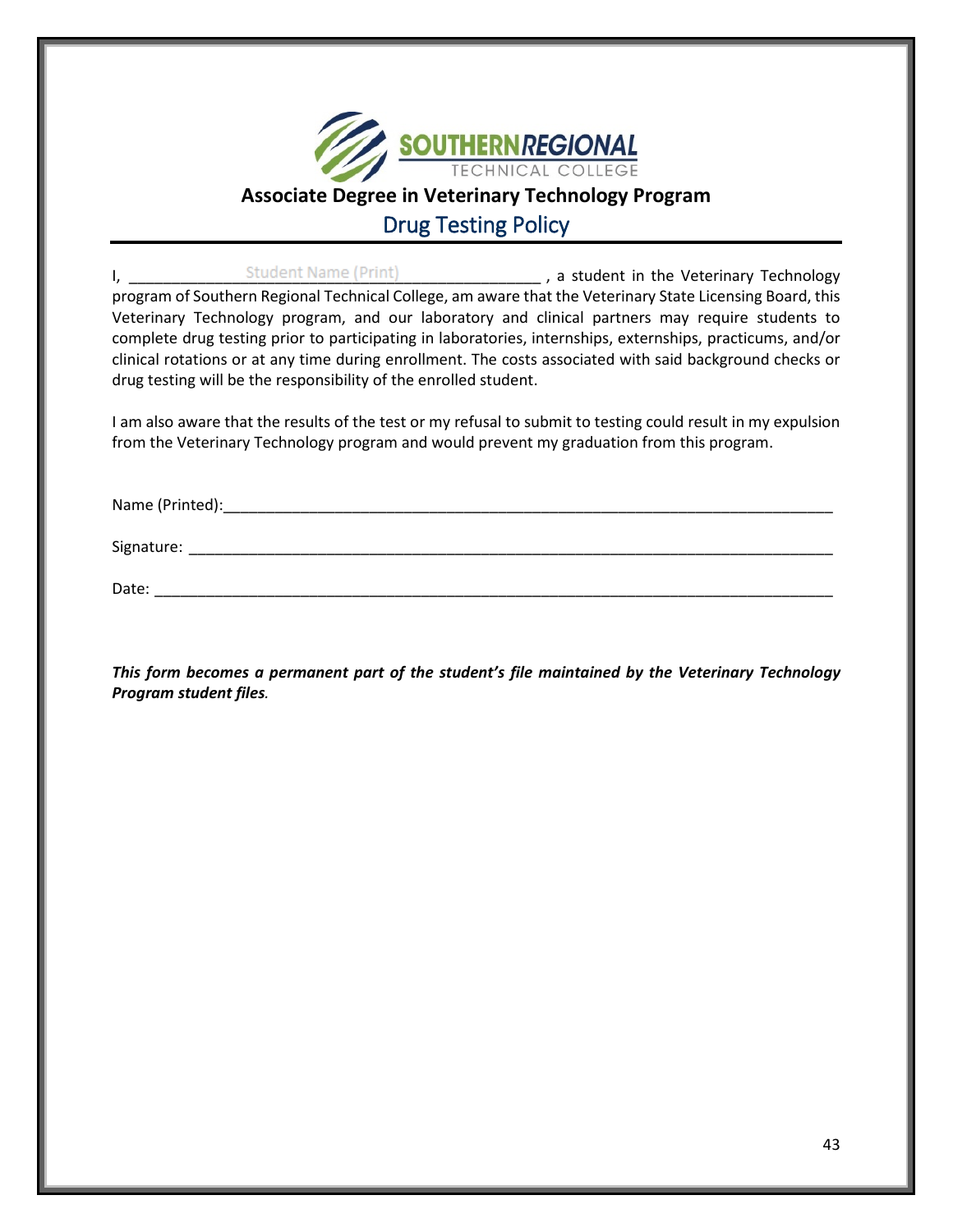**----Page Intentionally Left Blank----**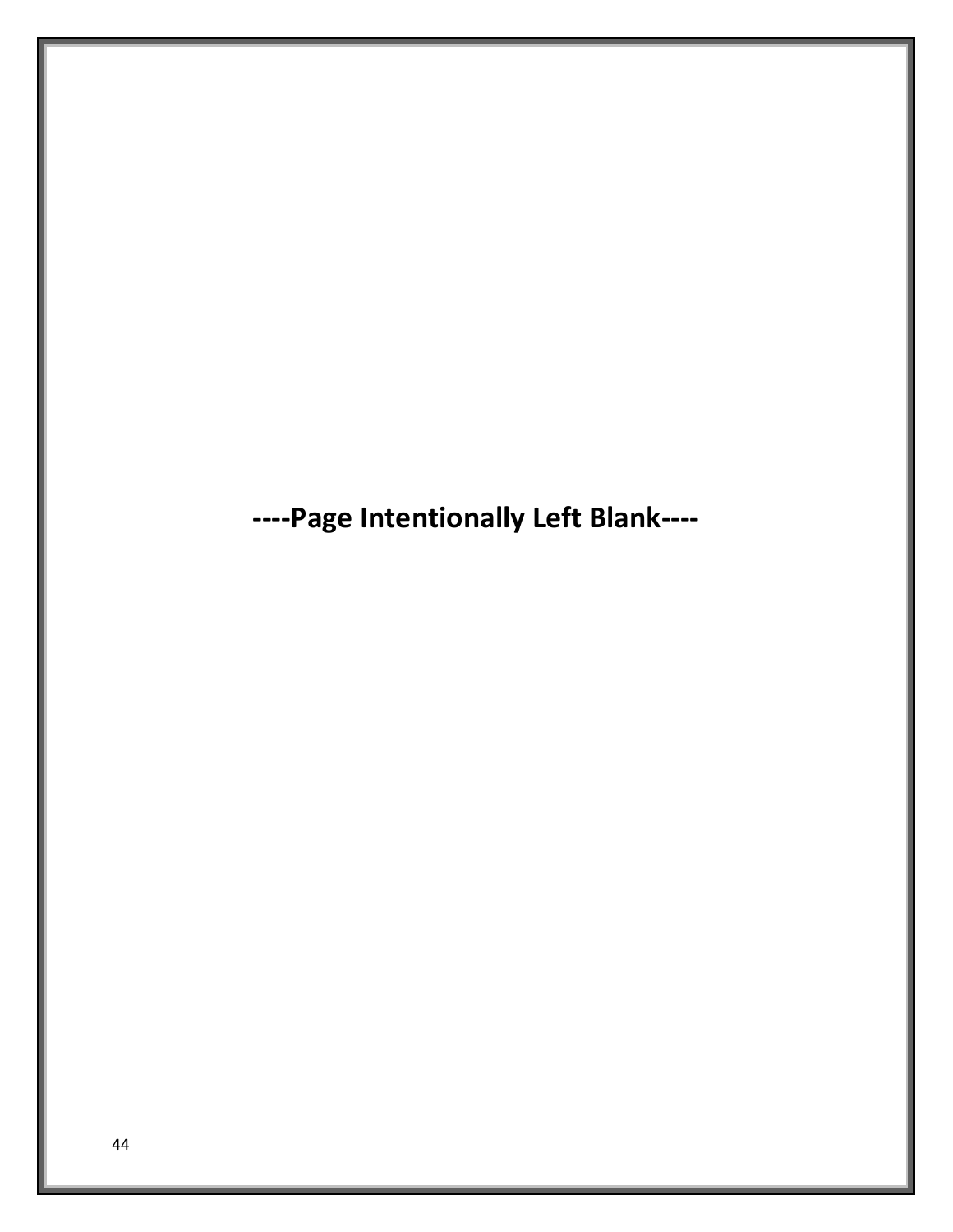

# **Associate Degree in Veterinary Technology Program** Verification of Knowledge of Policies and Signature Forms

<span id="page-44-0"></span>By initialing below I acknowledge that I have read the complete Veterinary Technology Student Handbook, and I have signed or am aware of the policies and forms that are required for participation in the Southern Regional Technical College Veterinary Technology Program.

| <b>Student Signature:</b><br>Date: |  |
|------------------------------------|--|

*This form becomes a permanent part of the student's file maintained by the Veterinary Technology Program student files.*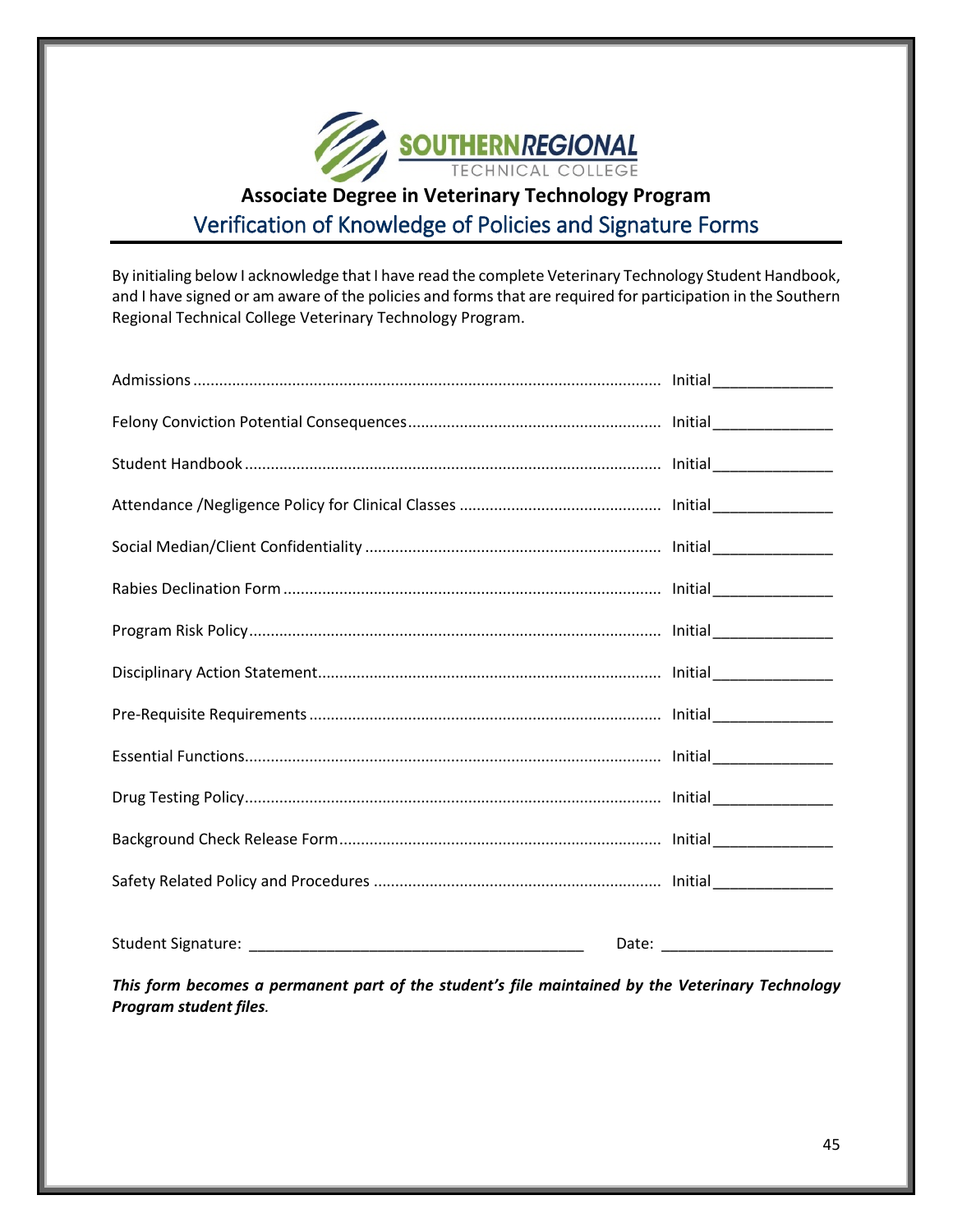**----Page Intentionally Left Blank----**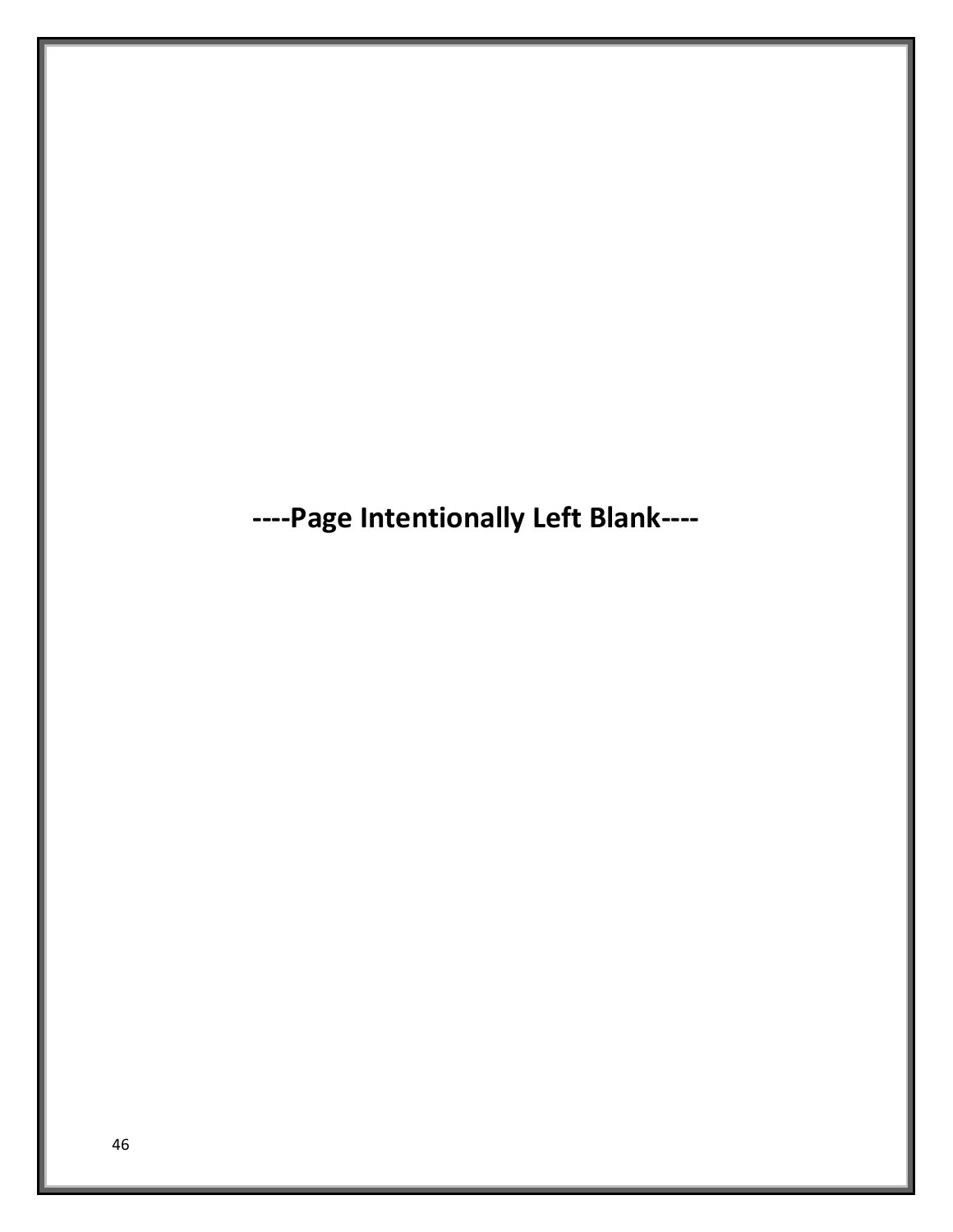

# Helpful Resources

### <span id="page-46-0"></span>Hill's Vet Discounted Pet Food

As a student of the Veterinary Technology program, you are eligible to order Hill's Science Diet and Prescription Diet pet foods at 50% off list price. To sign up for this program:

- 1. Login to [www.HillsVet.com/VIP-Market](https://www.hillsvet.com/vip-market)
- 2. If you are not a current registered user of [www.HillsVet.com,](https://www.hillsvet.com/vip-market) please go through the registration process to set up your username and password. It is only necessary to fill out the required boxes, and SRTC is not listed under School Name, so it is ok to choose the first school listed on this screen.
- 3. Once you've obtained your [www.HillsVet.com](https://www.hillsvet.com/products) username and password, enter the VIP Market to begin your registration process
- 4. Click on the "Shop Now" button and follow the prompts to complete your registration. In this registration you will actually need to select "VTSP Southern Regional Technical Co" as your school to be sure you are linked with our program and can order food.

After your registration request is submitted, an email request notification will be sent to the Program Administrator at your selected Location.

Once approved, an email notification will be sent back confirming you now have full access to the site. The email will include a link to log in to [www.HillsVet.com/VIP-Market.](https://www.hillsvet.com/vip-market)

### NAVTA – National Association of Veterinary Technicians in America https://www.navta.net/

GVTAA – Georgia Veterinary Technician and Assistant Association <https://www.gvtaa.org/>

VSPN – Veterinary Support Personnel Network <https://www.vin.com/vspn> Free membership

**VetGirl** <https://vetgirlontherun.com/membership/> Free Veterinary Technician Student Membership

### Facebook Page

Sign up for our closed Facebook page where we share job listings and other important information for students and alumni – Southern Regional Technical College Veterinary Technology